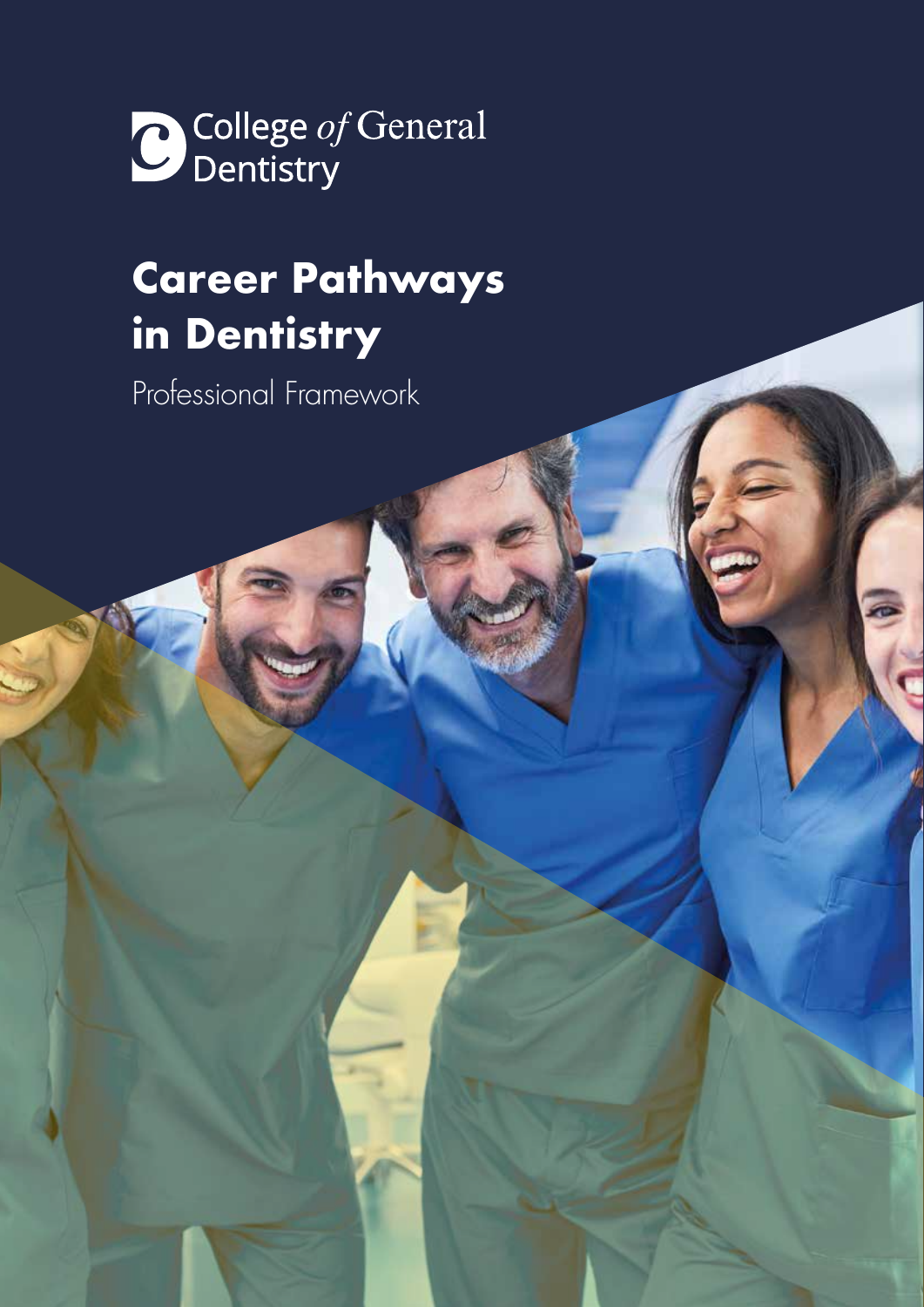# **Foreword**



## **Dr Abhi Pal President, College of General Dentistry**

It gives me enormous pleasure to present this Professional Framework which describes the professional capabilities and skills that would be expected of all dental professionals at each stage of their careers. The Framework will effectively be the underpinning philosophy for the College's Career Pathways, which is also being released. This work is a product made for dental professionals by dental professionals. I give my sincere thanks to the many dentists, hygienists, therapists, nurses and technicians who have contributed to this work through Working Groups. I would also like to thank Colgate for their generous support that has enabled this work to be completed.

Individuals who carve out a career in the primary dental care sector have been almost unique within healthcare professions in not having defined career structures to support their professional development, despite the presence of multiple training opportunities. The exception is the very small proportion of the dental workforce who work in salaried NHS posts. There are multiple and complex causes for this. These include the fact that general dental practice enjoys a high level of autonomy, that there is little regulation of post-qualification training in primary dental care, and that there is limited support for both career enhancement and resulting reward from the NHS - even though the vast majority of NHS dentistry takes place in general dental practice. The creation of career pathways is needed for:

• providing recognition of professional development and training for all dental professionals

• promoting job satisfaction and workforce retention





**[College of General Dentistry](https://cgdent.uk/) Kemp House 152–160 City Road London EC1V 2NX**

## **[cgdent.uk](https://cgdent.uk )**

Registered charity no. 1002769

© College of General Dentistry 2022



This is an open access publication distributed under the terms of the Creative Commons Attribution-NonCommercial 4.0 International license (CC-BY-NC 4.0), a copy of which is available at http://creativecommons.org/licenses/by-nc/4.0/. For use outside the scope of the license terms, please contact the College of General Dentistry at contact@cgdent.uk

Under the Creative Commons Attribution-NonCommercial 4.0 International License, you may copy, adapt and redistribute our Professional Framework, for any purpose except for commercial purposes. You must credit the College of General Dentistry and indicate if changes were made.

First edition published 2022

While every effort has been made to ensure the accuracy of the information contained in this publication, no guarantee can be given that all errors and omissions have been excluded.

The College of General Dentistry does not accept responsibility or legal liability for any errors in the text, the misuse or misapplication of material in this work, or loss occasioned to any person acting or refraining from action as a result of material in this publication

Editorial production: Steve Stark, Simon Thornton-Wood, Clare Denton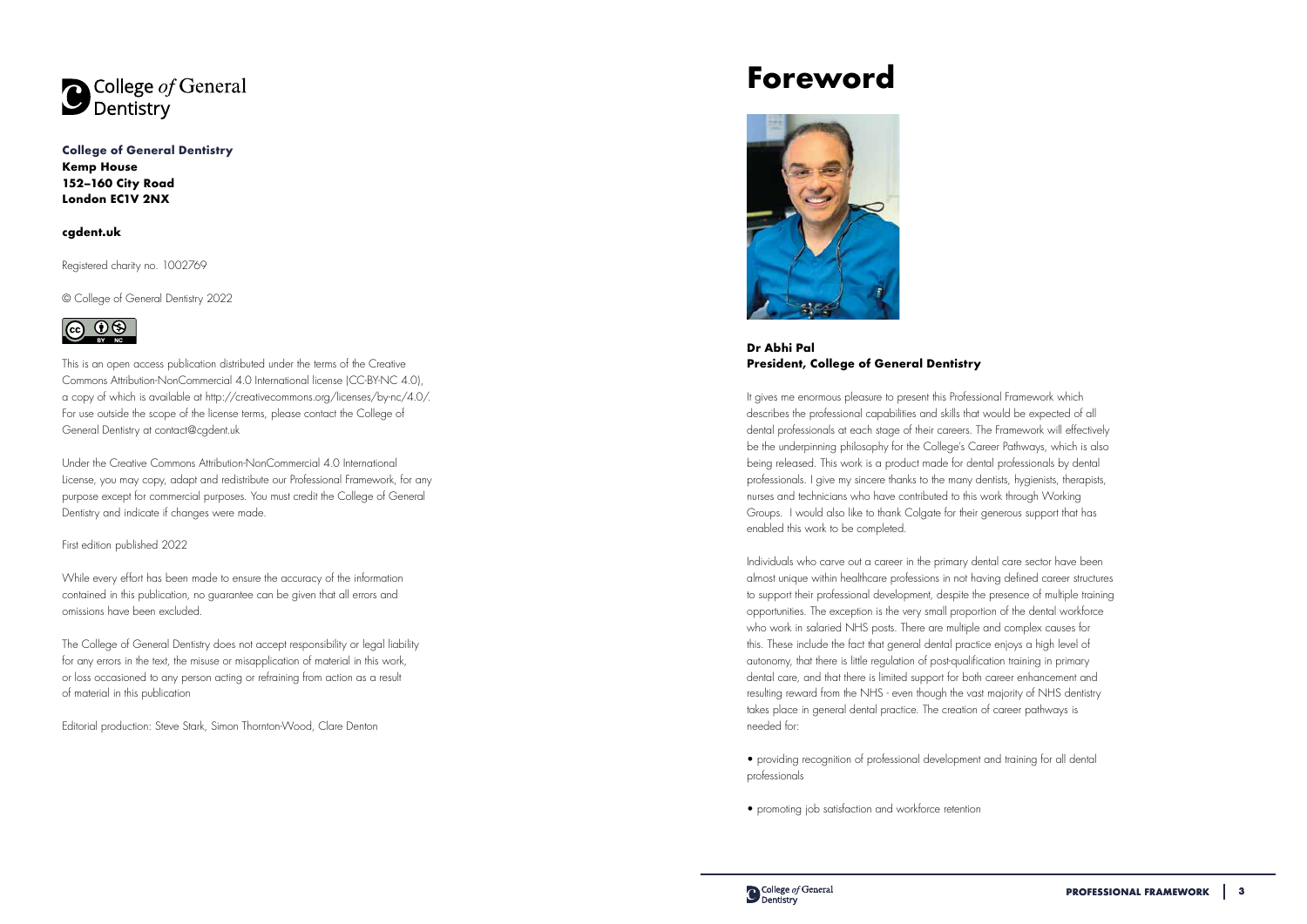• inspiring public confidence in the post-qualification professional development of dental professionals

• complementing NHS workforce development plans.

With the current crisis in dental workforce recruitment and retention it is now more important than ever to bring in processes that encourage colleagues to feel valued and enhance job satisfaction. Our Framework and Career Pathways aims to do this.

The College of General Dentistry is the only national professional body that has a membership spanning all dental professional groups, and one which has supporting careers and setting standards as its primary focus. It is therefore only fitting that the College is the rightful body which can create a Professional Framework such as this. The creation of this Framework not only fits with the charitable objectives of the College but is also consistent with the work of a Royal College, which we aspire to become.

The Framework is an important contribution by the College to the professions, and we would encourage both individuals to use it in reflecting on their own progress, and organisations to adopt it in support of their teams, and their workforce planning and development.

The Framework is being released alongside the College's Certified Membership Scheme. This unique proposition, which will be for all members of the dental team, will provide a tool for individuals to evidence they have met the capabilities for each career stage as defined in the Framework. Progressing along the Scheme will be a journey of professional development, rather than an end-point examination, and one in which the individual will be supported.

Finally, I emphasise that the Professional Framework is an iterative process which the College understands may require refinement in time. We welcome feedback from the profession on the Framework so that we can work together to make this as robust a product as possible.





### **CAREER PATHWAYS IN DENTISTRY FOREWORD**

## **Professor Avijit Banerjee Chair, Career Pathways Programme Board**

Within the ever changing and expanding world of postgraduate oral and dental training opportunities that are now available, burgeoning especially online over the two years of the global SARS-CoV-2 pandemic (2020-2022), it has never been more timely and relevant to re-evaluate the fundamental approach to professional and personal career development. This has, to date, been based traditionally with a bias towards the attendance and completion of certain training programmes or courses and collecting further qualifications, mainly for dental practitioners.

The primary underlying tenet of the College of General Dentistry is its commitment to encourage and facilitate pragmatic, life-long, experience-based learning and professional development, supporting all its faculty members across the breadth of the oral healthcare team. Its innovative approach encourages flexibility for its members to meet their practice and career aspirations, whilst recognising mile-stones along their often varied professional journeys by providing a clear and coherent supporting framework.

The College of General Dentistry has and is continuing to work together closely with a wide group of individuals and stakeholders, to develop and create the following primary care Career Pathway scheme for oral healthcare team members across the four College faculties (Dentists, Dental Therapy & Dental Hygiene, Dental Nursing & Orthodontic Therapy and Clinical Dental Technicians & Dental Technicians). This Career Pathway scheme is underpinned with a Professional Framework that recognises a team-based, phased approach to oral and dental healthcare delivery and professional development. It defines a simple sequence of "career inflection points" – clear steps in progression – to which specific capabilities are mapped.







### **CAREER PATHWAYS IN DENTISTRY FOREWORD**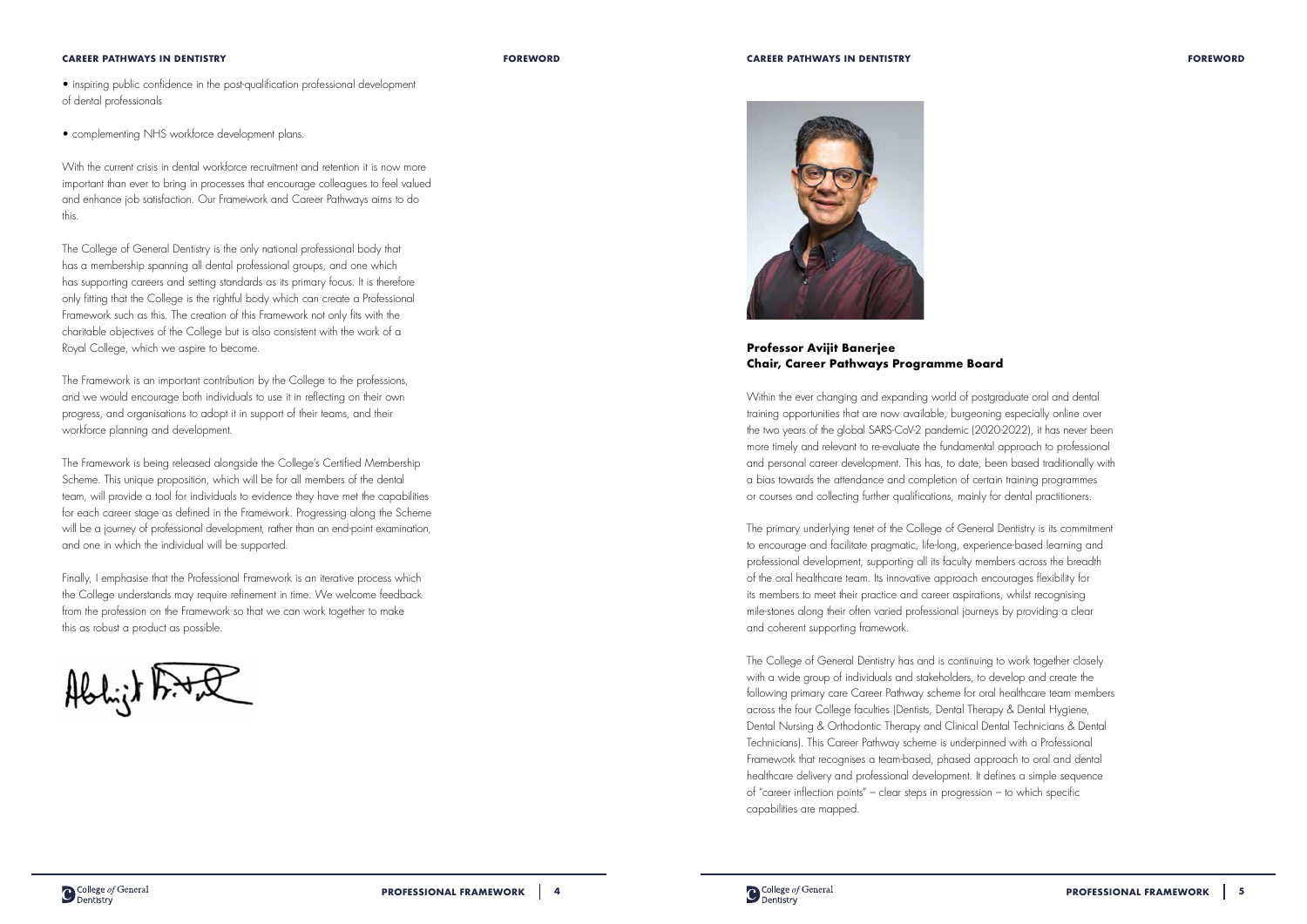### **CAREER PATHWAYS IN DENTISTRY FOREWORD**

The Professional Framework builds on the knowledge, skills and other attributes that oral healthcare team members may aspire to at different phases of their career, by describing the typical level of a practitioner's capability in each of the five domains, at each career stage. These include clinical and technical skills, professionalism, reflection, development and agency, as described in the following professional statement, at each of five career stages (safe, capable, experienced, enhanced and accomplished practitioner). The College's Certified Membership scheme will provide the suite of tools to enable, guide and facilitate all faculty team members along their individual postgraduate development journey, providing the opportunity to embark on a pathway that fits in with personal learning and training goals and career development plans. Using gateway qualifications as a landing platform, members will navigate their individual career pathway using a flexible, modular approach supported by a facilitated, reflective personal development plan. Indeed, those that have already established themselves in their careers will not only have opportunities to further develop their career aspirations, but also help other colleagues with guidance and mentorship opportunities. Recognition and standing as part of the College of General Dentistry's membership structure will acknowledge one's development and commitment to General Dental Practice, so becoming ambassadors of the profession globally.

famig

# **Acknowledgements**

### **Career Pathways programme contributors**

We would like to acknowledge the work and commitment of dental colleagues who have taken part in the development of the Professional Framework, without whom we would not have such a comprehensive and inclusive structure for the whole dental profession.

### **Programme Board**

## Professor Avijit Banerjee (Chair) Dr Roshni Karia, Vice President, College of General Dentistry Simon Thornton-Wood PhD, Chief Executive, College of General Dentistry

Heather Mitchell supported the Programme Board in her role as HEE Fellow

### **Reference Group**

Shamir Mehta (Chair) Andrew Dickinson Sharon Hill Andrea Johnson Kirstie Moons Fiona Sandom Bill Sharpling

### **Working Groups**

### **Dental Nursing and Orthodontic Therapy Group**

Debbie Reed (Chair) Louise Belfield Ken Binnah Jane Dalgarno Angie Heilmann Amanda Knight Sharon Morrow Marie Parker Tracey Rodgers Tracey Taylor Tracey Young

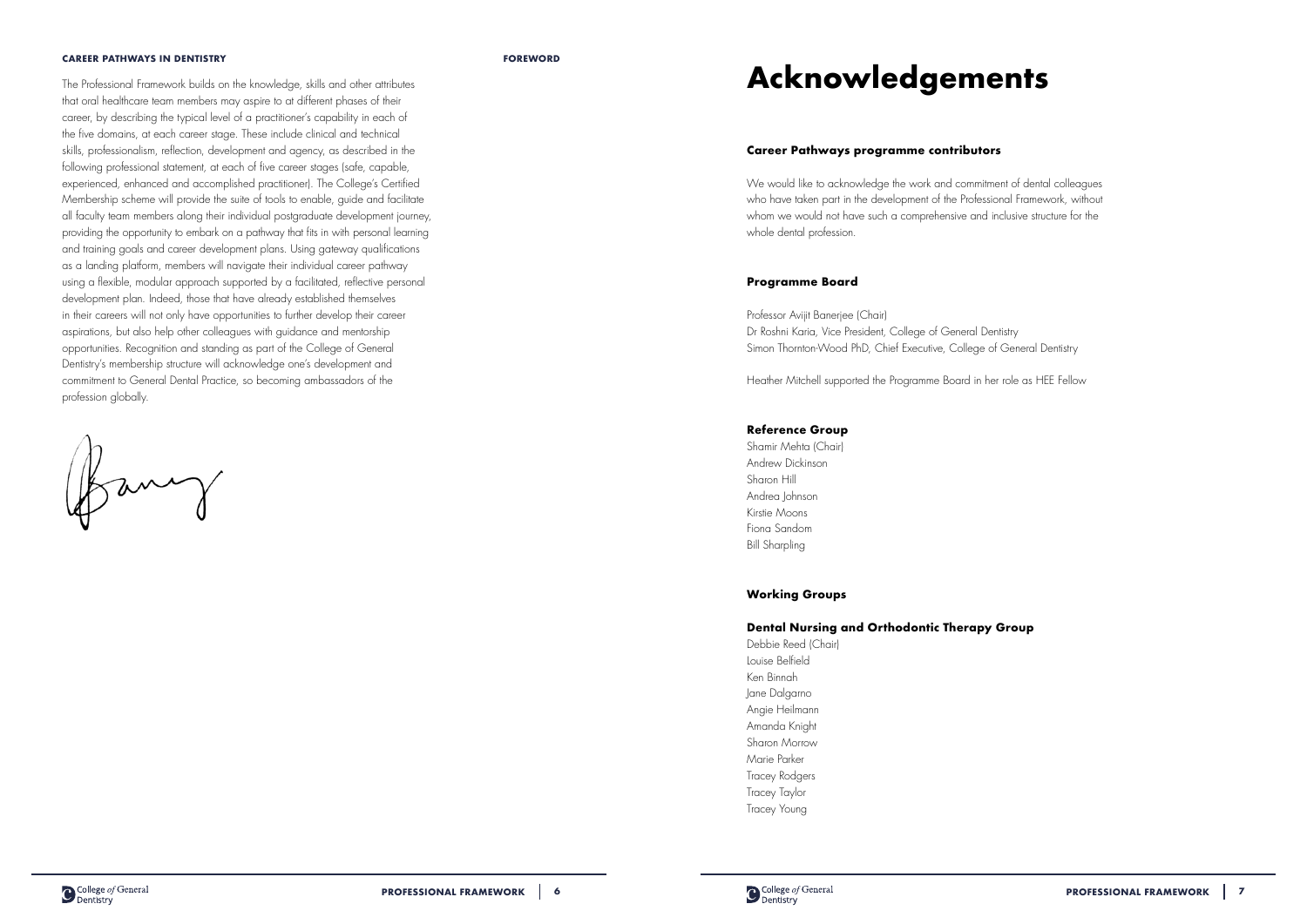### **CAREER PATHWAYS IN DENTISTRY ACKNOWLEDGEMENTS**

## **Dental Hygiene and Dental Therapy Group**

Frances Robinson (Chair) (previously Emma Pacey) Leon Bassi Liam Ferguson Shaun Howe Sarah Murray Kath Reynolds Miranda Steeples Kirstie Thwaites

## **Dental Technology and Clinical Dental Technology Group**

Michael Brindle (Co-Chair) Darren Ware (Co-Chair) Stephan Avetoom Ashley Byrne Mark Gilbert Mark Maley Steven Martin James Neilson Shameer Nisa Caroline Persaud David Smith Stephen Wears

## **Dental Practitioners Group**

Phil Dawson (Chair) Sefa Ahiaku Bilal Arshad Ian Dunn James Hamilton Shaam Shamsi Nyree Whitley

## **Support team**

Clare Denton Kirsty McCulloch Har Amrit Singh Fergus Tracey Tara Williams.



We are particularly grateful to Steve Stark of Then Somehow, who facilitated and guided the work of the Working Groups and whose experience in developing teams has informed our thinking in the development of the Professional Framework.

We are grateful for the support of Colgate in enabling the development of our Career Pathways programme.

Our Career Pathways are a series of clear, progressive steps for every member of the dental team, underpinned by our Professional Framework, which describes the breadth of capabilities at each step in a practitioner's career.

They provide a structured purpose and direction for careers across the oral health team, enhancing professional standing, and nurturing a commitment to life-long learning within dentistry. Created by the professional team, for the professional team, they are built on the strength of real experience.

The Professional Framework supports you to reflect upon and plan your professional development as you extend and augment the broad range of skills needed to provide the best patient care.

This is the first public release of the Professional Framework. As a living document it is an evolving resource and we encourage you to explore it, test it out and consider how you might use it to support your own development as well as the development of your colleagues.

Send us your feedback so we can continue to develop it: **[cgdent.uk/professional-framework-feedback](http://cgdent.uk/professional-framework-feedback )**

## **So why does primary care dentistry need Career Pathways?**

There is currently no clearly defined career structure within dentistry and we believe that the whole dental team deserves the same sort of progressive career structure that other healthcare professions have long enjoyed, particularly at a time when there has never been a greater need to retain and nurture a motivated workforce in dentistry.

Over the past two years, as we have worked to establish the College, we have listened to views from across the dental team. The message is consistent: where there should be a sense of opportunity and direction, there is a fog of confusion. This is not helped by the upheaval in dental services that has been building in recent years, and now appears to have developed into a storm.

And we believe there is a need to nurture mutual respect amongst the dental team. We are equally convinced that the best outcomes for patients demand cohesive engagement of the whole team. So we have worked to produce a single professional development structure that supports each member of the dental team, marking their progression with a universal system of recognition.







# **Introducing our Career Pathways in dentistry**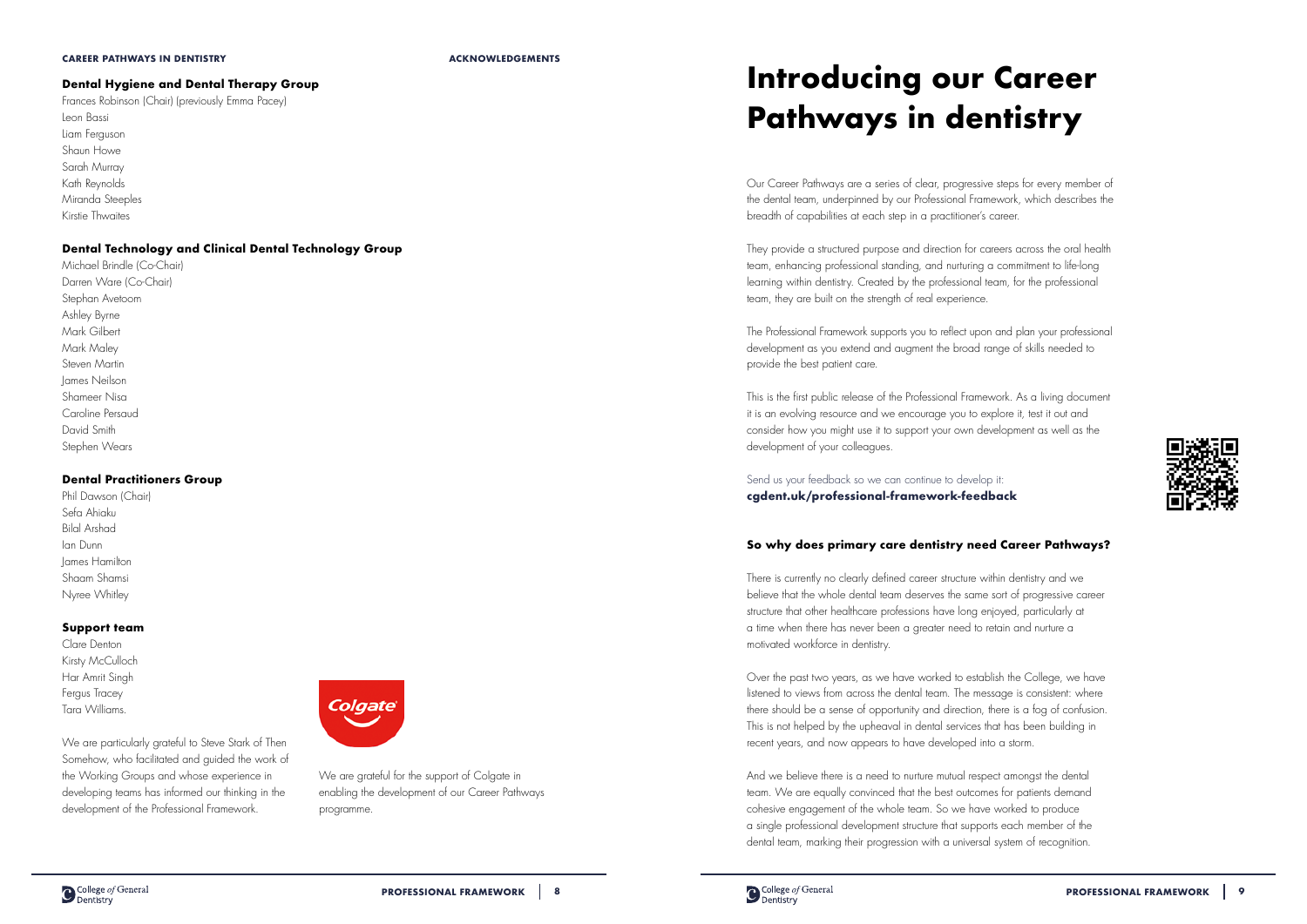

**Debbie Reed Chair, Dental Nursing and Orthodontic Therapy Group**



"The College of General Dentistry's Career Pathways offer a much-awaited opportunity to extend the boundaries of professional development for those employed across the Dental Nurse and Orthodontic Therapy professions. CGDent's Career Pathways offer the means to acknowledgement and parity of esteem for all registered occupations, and routes to recognition within the dental sector for all those who contribute to the progression of oral health."

## **Your College; your Career Pathway**

We want to inspire people once again to take great pride in working in primary care and general dentistry and we believe our Career Pathways and Professional Framework can help do that.

Our standing as the authoritative, professional body for all members of the dental team, across the UK and beyond, means that we're best placed to develop and provide the Professional Framework that can be used throughout the profession. Engaging with other dental organisations and bodies, as well as key stakeholders, we have been able to curate a comprehensive and inclusive Framework that serves a purpose for every individual working in general dentistry. And we want to continue to evolve it so that it supports your professional development effectively and comprehensively.

## **Our approach**

Through the Career Pathways, our aim is to build life-long career structures that provide purpose and direction for professionals across the oral health team: to mark professional standing; to encourage mutual understanding and respect; to foster parity of esteem; and to engage the confidence of patients in the skills and care they receive.

Our Career Pathways are not just about encouraging you to gain the right qualifications to progress your career. It's much more far-reaching than that, and embraces the full spectrum of ways you can validate and mark your skills, achievements and knowledge, to both your peers and your patients. As well as confirming your existing skills, it encourages you to think about the professional and clinical/technical skills you can develop further in order to progress to the next stage of your career.

Our Career Pathways are:

- patient- and profession-centred: recognising the mutual interest in a trusting and supportive relationship
- structured and evidence-based: drawing on the experience of other professions
- consultative: involving practitioners who appreciate the different facets of practice
- authoritative: engaging with the agencies and institutions whose recognition will enhance credibility of the professional standing we represent
- accessible: meaningful and relevant to the dental team and the range of roles that individuals perform embracing diversity within our professional constituencies.

### **CAREER PATHWAYS IN DENTISTRY INTRODUCTION**

## **Phil Dawson Chair, Dental Practitioners Group**



"The Career Pathway for Dentists provides a clear framework that identifies the different stages of career progression. It recognises the key features of these different stages as well as illustrating how these stages may be evidenced. Rather than being an old-fashioned 'tick-box' framework, this modern approach contains a great degree of flexibility which allows the modern 21st century dentist to adequately showcase their career development whilst simultaneously allowing the profession and the public to be confident that such a framework represents a safe and coherent structure to career progression."

## **Developing the Career Pathways**

The process of creating the Professional Framework began through consultation within the College and with our predecessor, FGDP(UK). We mapped Career Pathways for each of the professional constituencies in the dental team, in a coordinated way that recognises the importance of a team-based approach to patient care.

We convened a Career Pathways Programme Board to oversee the development, which is chaired by Professor Avijit Banerjee of King's College London, and also includes Dr Roshni Karia, Vice President of the College of General Dentistry, and Simon Thornton-Wood PhD, Chief Executive.

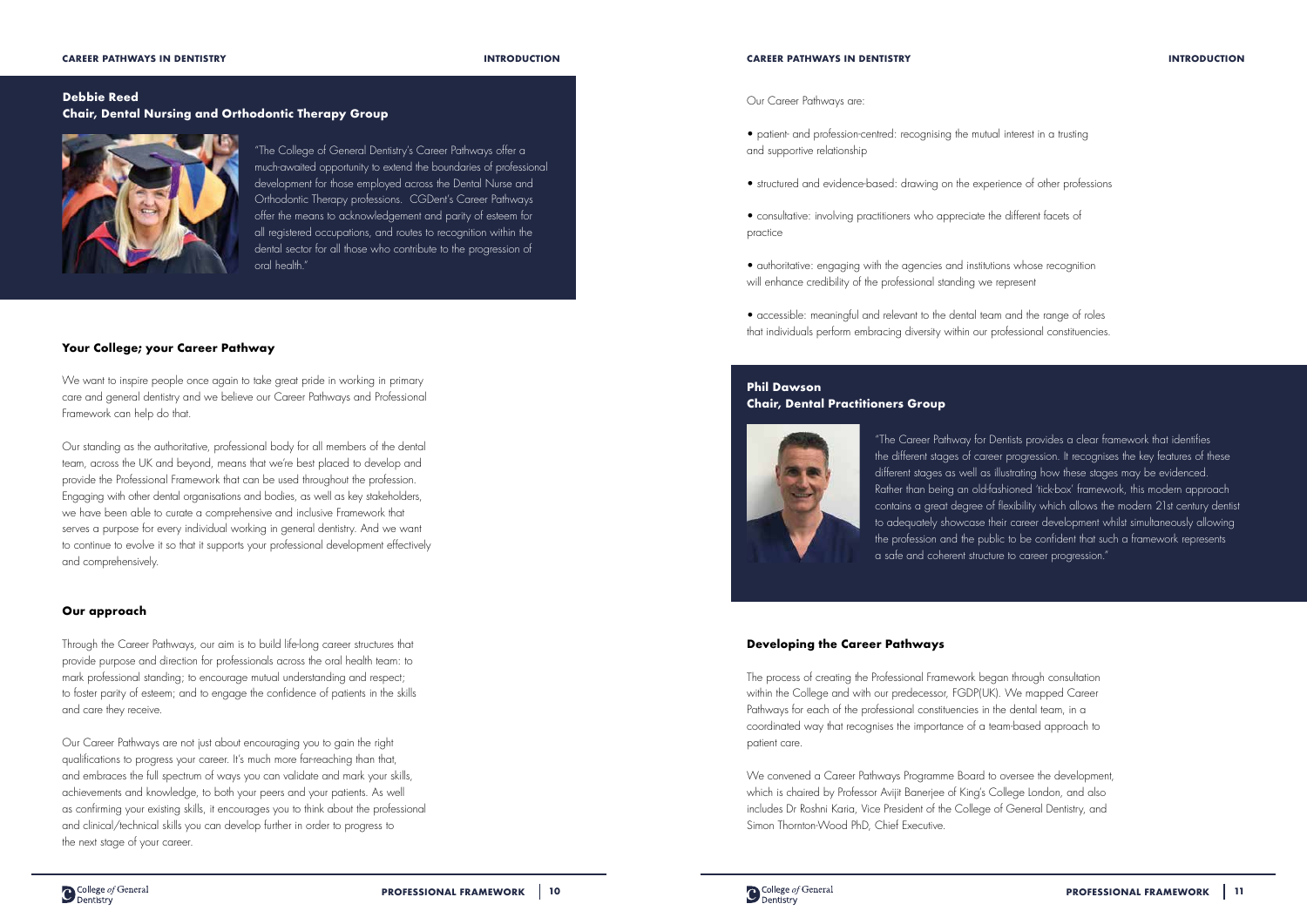### **CAREER PATHWAYS IN DENTISTRY INTRODUCTION**

## **Darren Ware Co-Chair, Dental Technology and Clinical Dental Technology Group**



"The Career Pathway for Dental Technicians offers professionals an opportunity to gain recognition for their skills and experience as well as their knowledge acquired outside traditional routes. It provides guidance for personal and professional development that supports professional registration requirements and beyond, and also reflects the professional's contribution to the industry as a whole. The Career Pathway helps demonstrate professional parity across the team and promotes mutual respect across the dental team."





The Programme Board appointed a Reference Group, which advises and guides the programme, and four Working Groups that reflect the different professions within the dental team. These groups of dental professionals developed a progressive structure of skills, knowledge and attributes that may be expected at each stage of a career in each specific dental team role.

The Working Groups initially worked independently from each other, with an initial framework created from existing, relevant frameworks and with guidance from the FGDP(UK) Education & Training Committee.

After the first phase of the project, it was immediately apparent that the separate Working Groups had arrived at conclusions that were very strongly aligned. It was self-evident that a universal, consensus framework could be readily compiled.

Informed by this evidence, we meticulously amalgamated the identified skills into one comprehensive framework, that is relevant to each of the professions within the dental team. The Working Groups have then subjected the framework to further review.

The process has been led by dental professionals who have given their time generously, and we are proud to present the profession with a framework that fosters mutual understanding and support and encourages mutual respect and esteem within general dentistry.

**Support for the Professional Framework**

Throughout the process of developing our Professional Framework, we have engaged with contributors from across nations and the regions of the UK. Our Working Groups have drawn in knowledge and expertise from independent and corporate dental practices, from professional associations, those working with regulators and commissioners of NHS dentistry, from universities and other training institutions, as well as the Deaneries.

The success of our Professional Framework depends on support and adoption amongst a variety of bodies and businesses, and we have been gratified by enthusiastic expressions of support in our work on all sides.

## **Introducing the Career Pathways and Professional Framework**

Our Career Pathways define a simple sequence of "career inflection points" – clear steps in a progression – to which specific capabilities are mapped.

We have been careful in our use of terms to describe career stages, to provide an accessible terminology which is understandable in the context of every role in the dental team. We have purposefully not adopted terminology which might have currency today, but might well change as trends and policies evolve.

### **CAREER PATHWAYS IN DENTISTRY INTRODUCTION**

Our Professional Framework describes the knowledge, skills and other attributes that dental professionals may aspire to at each of these stages of their career.

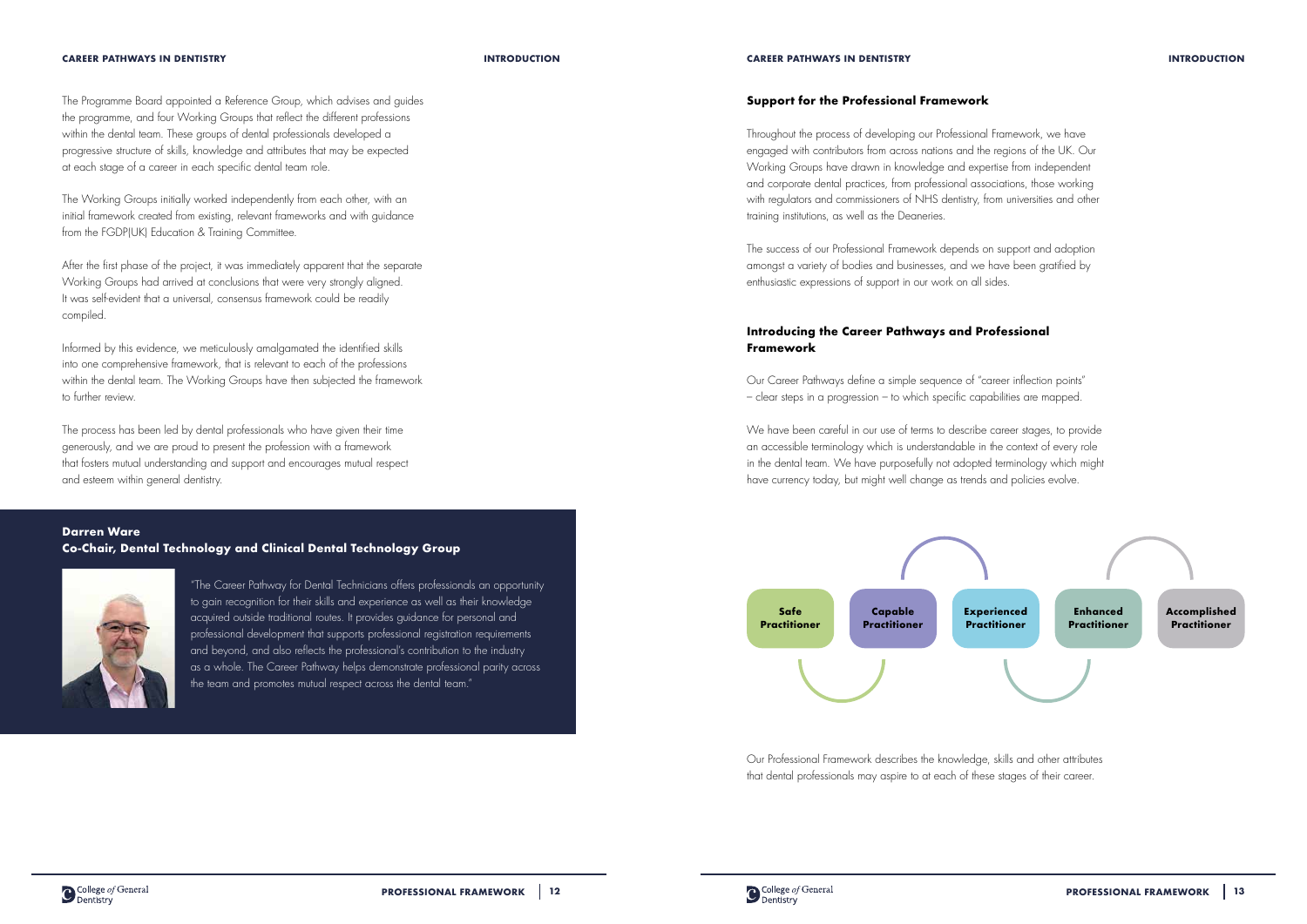Each career stage is accompanied by a description of the capability (identified in the Professional Framework) that is expected of the practitioner at that level. We have ensured that the Career Pathway is not prescriptive: it offers a wide range of options and ideas for ways to demonstrate development across all five domains, using real-life examples as a guide.

We have designed the Framework to enable and facilitate supported self-reflection and a patient-centred approach to practice. It empowers the individual to take ownership of their own progression and encourages a culture of continuous learning and development.

| <b>Clinical &amp; Technical</b> | The capability to diagnose, to advise and to treat                |
|---------------------------------|-------------------------------------------------------------------|
| Professionalism                 | The conduct and behaviour to engage patient trust and confidence  |
| <b>Reflection</b>               | Awareness of personal impact, abilities and limitations           |
| <b>Development</b>              | Commitment and capability to improve the service to patients      |
| Agency                          | The ability to resolve solutions independently and through others |

## **Frances Robinson Chair, Dental Hygiene and Dental Therapy Group**



"The Career Pathways offers a true framework in which to progress through all of our careers. This innovative approach to progression is mirrored across all the dental professions; as Dental Hygienists and Dental Therapists we hold a wealth of expertise, experience and skill, the Framework provides a unique opportunity to be instantly recognised for your standing in, and commitment to, your chosen profession. The Framework offers a tangible way to set goals and aspirations for your career, to keep developing, to keep striving forwards, with the support from colleagues and the wider College."

In the coming months, we will be launching Certified Membership of the College. Offered in parallel with our existing membership route, Certified Membership will be a mark of your ongoing commitment and achievement in dentistry. Aligning with our Career Pathways, Certified Membership confirms the stage you have reached in your career and supports you in your next steps.

Our Professional Framework has been specifically developed to give structure and support to all members of the dental team; Dental Nurses, Dental Hygienists, Dental Therapists, Orthodontic Therapists, Dental Technicians, Clinical Dental Technicians, and Dentists.

The Framework encompasses the five stages of a practitioner's career from 'Safe Practitioner' to 'Accomplished Practitioner' and supports all dental professionals from early-career practitioners to professionals with many years' experience and enhanced skills.

We have ensured it takes a flexible approach to career development, acknowledging the many options available in general dentistry. You can use the framework in different professional settings depending on your situation. It doesn't follow a tick-box approach, instead it encourages reflective practice; with our forthcoming Certified Membership scheme, we foresee the development of a journal to demonstrate your skills and knowledge. It also suggests other forms of 'evidence' such as multi-source feedback and relevant CPD activities.

## **Career Pathways and Certified Membership of the College**

Every Certified Member will receive support from a College Facilitator, providing mentorship and guidance, underpinned by the Professional Framework.

Our new Faculties of the College for the various dental team roles will have a membership structure that reflects that same progression from 'Safe Practitioner' to 'Accomplished Practitioner' – from Associate Member to Fellow. Membership of a Faculty will go hand-in-hand with College membership and Certified Membership, for no additional membership contribution.



### **CAREER PATHWAYS IN DENTISTRY INTRODUCTION**

We have identified five "domains" within which we have laid out 22 skills: **We have a state out a state of the can use it?**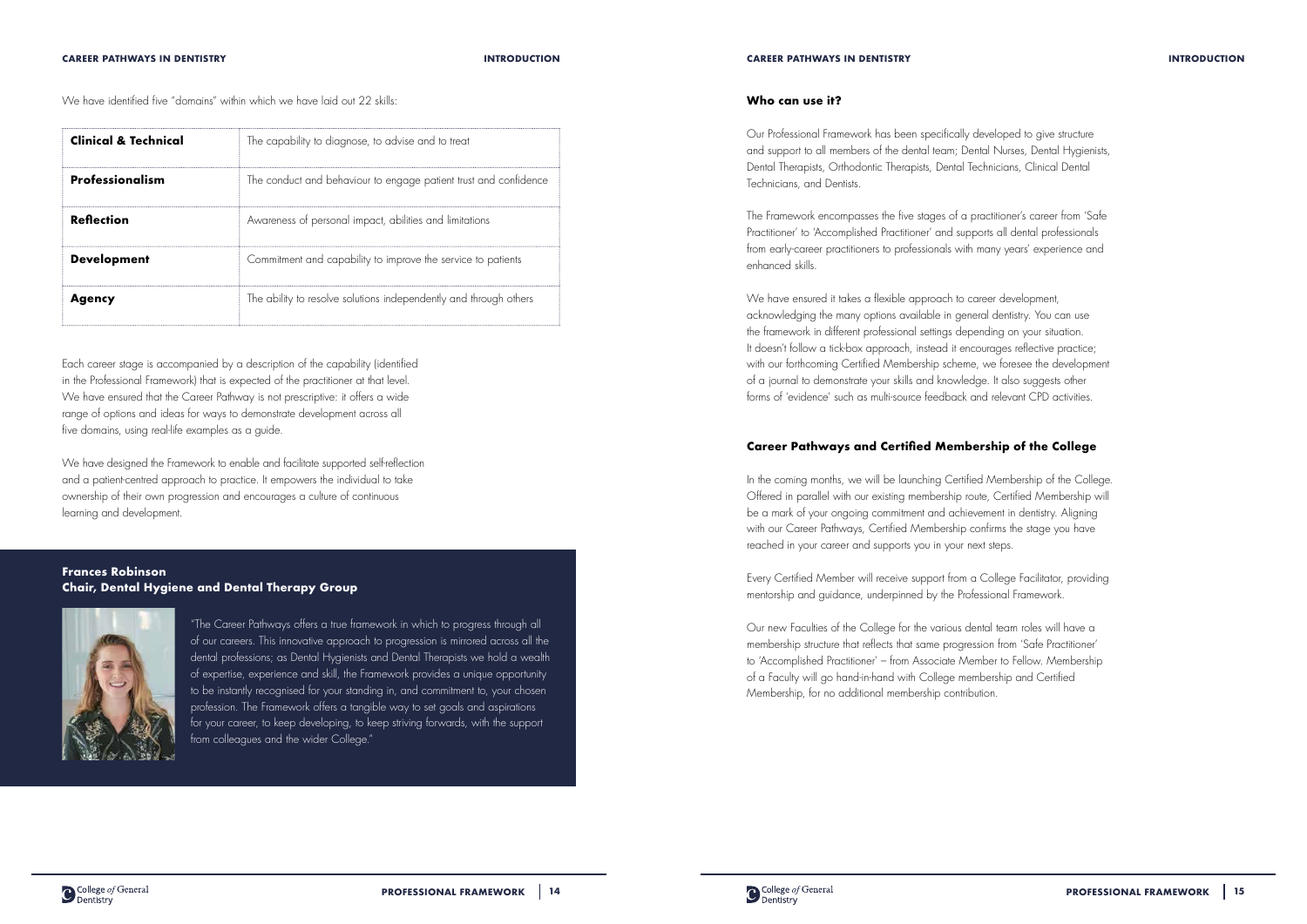### **CAREER PATHWAYS IN DENTISTRY INTRODUCTION**

**PROFESSIONAL FRAMEWORK | 16** 

## **Michael Brindle Co-Chair, Dental Technology and Clinical Dental Technology Group**



"I am delighted that the College of General Dentistry is putting processes in place that will provide a clear way for Clinical Dental Technicians (CDTs) to continually develop their professional skills throughout their career. The College's Career Pathway provides CDTs with an ideal vehicle that supports ongoing progression for all stages of a career. With the support of a facilitator, a CDT will be able to navigate through the structured learning levels of competency. This will allow the CDT to maintain a planned and logical journey through their career, progressing to higher levels of proficiency, as well as College and Faculty membership whilst improving patient care and treatment outcomes."

We serve the public and patient interests in oral health care and provide a professional home for all members of the dental team. We set standards for the profession, define career pathways, and lead thought for the future of dentistry.

## **Send us your feedback**

We welcome members from the whole dental team, and students – we are here to help you develop and enhance your career, knowledge and clinical/technical skills, whether you work in NHS, private or mixed practices.

The Professional Framework is a live document that we will continue to develop in response to feedback from dental professionals who have explored it and considered how it may be used.

We would love to hear how you think it will support your career progression and how we could improve it to support you better. Log your feedback here: **[cgdent.uk/professional-framework-feedback](http://cgdent.uk/professional-framework-feedback)**



The College of General Dentistry is the only membership College dedicated to quality and standards in primary care and general practice dentistry.

Members benefit from free access to our extensive CPD library and e-PDP, subscription to our respected journal *Primary Dental Journal* and discounts on events and on indemnity with Dental Protection.

Visit our website to learn more about membership and to join – **[cgdent.uk/join](http://cgdent.uk/join)**

# **Professional**

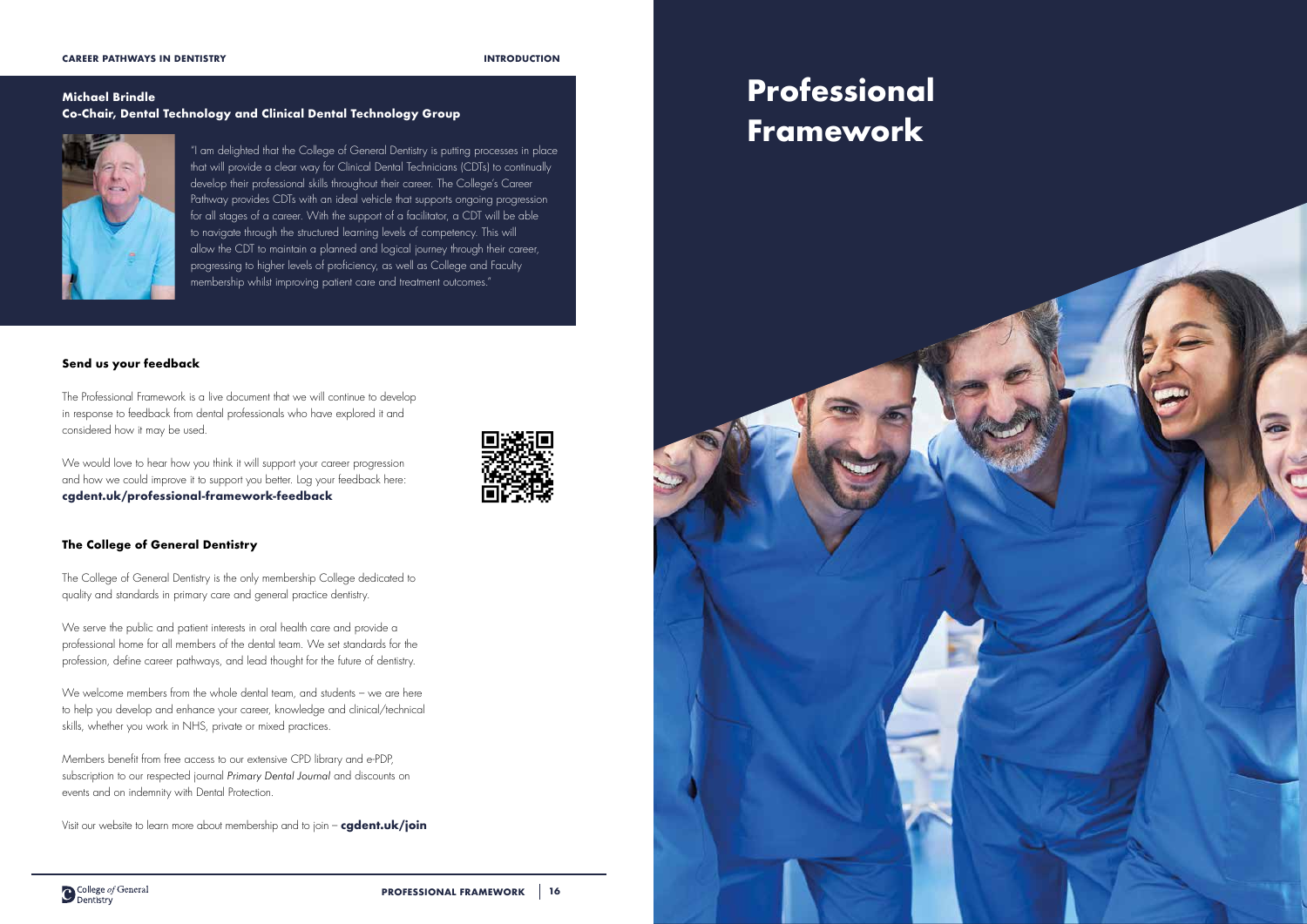

# **1Safe Practitioner**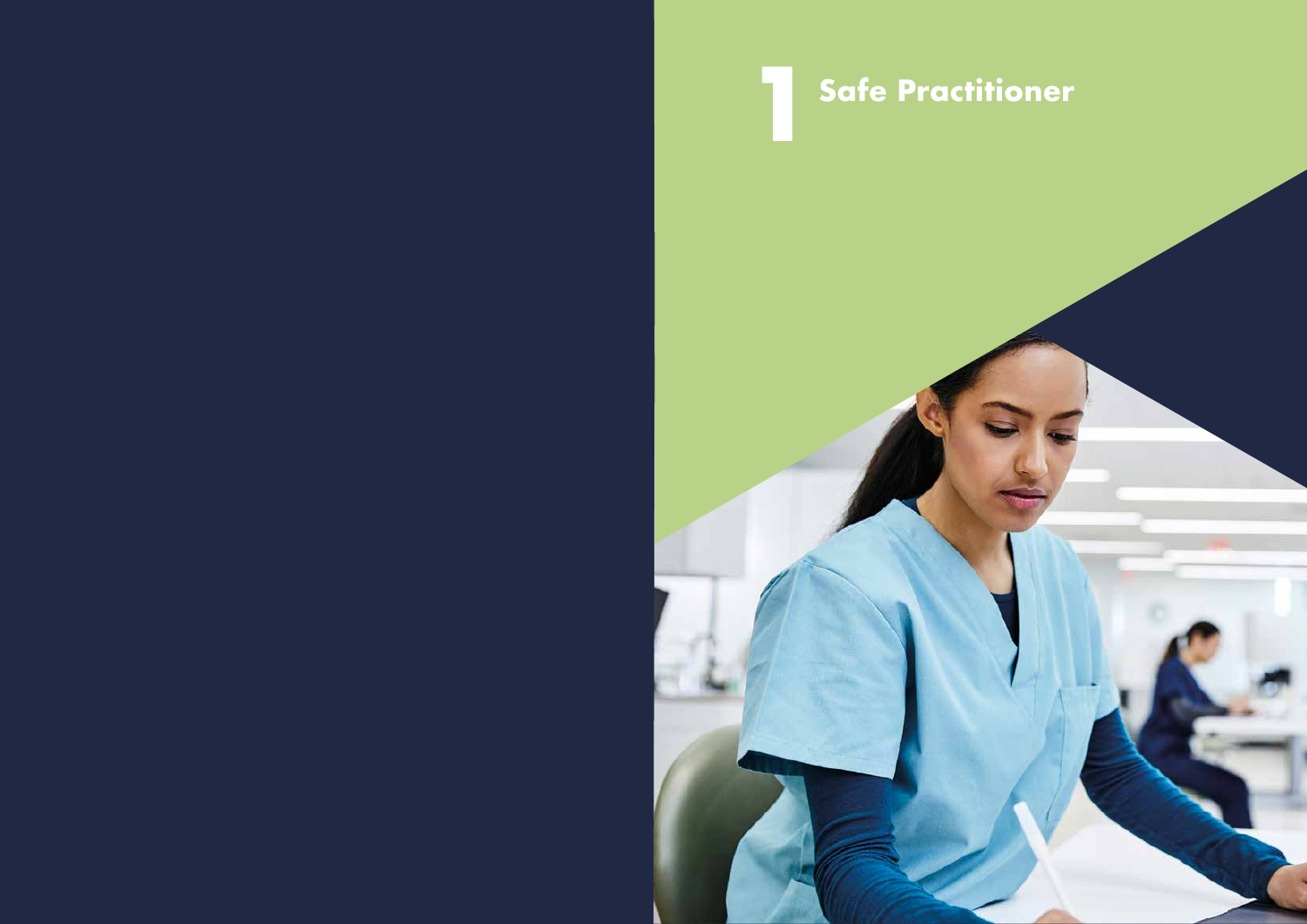

# **1. Clinical & Technical**

## **1(a) Techniques**

### **The following suggestions are a few examples of how you could demonstrate this skill and are intended as guidance only.**

### **The following suggestions are a few examples of how you could demonstrate this skill and are intended as guidance only.**

- You have an insight into your competency and recognise areas for development, detailed in your reflective log.
- For Dentists, Dental Hygienists, Dental Therapists, Dental Nurses and Orthodontic Therapists: You have accurately carried out a number of individual procedures safely and to an appropriate standard, demonstrated through your logbook of care - no set requirements.
- You have worked independently, perhaps alongside a colleague, and/or under supervision, in a timely manner and have sought support when appropriate, demonstrated through multi-source feedback.
- You have used a range of techniques in clinical/technical cases and can illustrate these techniques with photographs /radiographs.
- You are developing a PDP which reflects how you have built on your knowledge of techniques since graduation.
- You have undertaken CPD related to developing your clinical/technical techniques and skills, and have critically evaluated its effectiveness with a view to selecting appropriate future CPD activities.
- **Techniques:** able to carry out a range of procedures or techniques accurately and safely.
- **Support:** receptive to help and frequently seeks the support and assurance of more experienced colleagues, recognising areas for development in own competency.

- For Dentists: You have successfully completed dental foundation year.
- For Dentists: You have completed part one MIDF/MFDS
- For all other dental professions: You have successfully completed your qualification courses.
- For Dental Hygienists and Dental Therapists: You may have completed foundation year, but this is not necessary.
- For Clinical Dental Technicians and Dental Technicians: You have effectively carried out routine clinical/technical work whilst being responsive to supervision.
- For Clinical Dental Technicians and Dental Technicians: You have a knowledge of medical device regulation.
- For Clinical Dental Technicians and Dental Technicians: You have undertaken personal research, or a technical practice witness statement.
- You are developing a PDP which reflects how you have built on your theoretical knowledge since graduation.
- You have undertaken CPD related to developing your clinical/technical knowledge, and have critically evaluated its effectiveness with a view to selecting appropriate future CPD activities.

# **1(b) Knowledge**

**Knowledge level:** has a foundation level of knowledge and is developing an understanding of its application.

> **Sound judgement:** makes evidence-based judgement in clinical/technical practice. Respects scope of practice, ensuring quality within own scope, and appropriate referrals beyond it. **Support:** seeks input, guidance and support from others when appropriate. **Mitigating risk:** understands the importance of risk assessment and how to report concerns.

> **Analysing needs:** is beginning to understand and interpret the needs of significant events and improve (patient) outcomes. **Self-analysis:** in order to inform personal development, is starting to analyse

## **1(c) Analysis**

## **1(d) Judgement**

### **The following suggestions are a few examples of how you could demonstrate this skill and are intended as guidance only.**

### **The following suggestions are a few examples of how you could demonstrate this skill and are intended as guidance only.**

- You have sought multi-source feedback and use it to reflect on your work, shown in your reflective log.
- For Dental Hygienists and Dental Therapists: You are beginning to get involved with direct access appointments, and know when support is required, reflected in case studies.
- For Dental Hygienists and Dental Therapists: You work closely with a referring practitioner and are involved in analysis in order to provide bespoke patient care, shown in case studies.
- For Clinical Dental Technicians and Dental Technicians: You work closely with a referring practitioner and are involved in analysis in order to manufacture devices to a satisfactory standard and provide bespoke patient care, demonstrated in case studies.

• You have treatment planned and applied effective judgement to a clinical case, or in your practice, shown in a detailed case study.

• Your manager/senior clinician has assessed that you have demonstrated effective judgement and is able to cite examples, shown in a recent appraisal.

- 
- colleagues and patients to ensure a positive professional and patient experience.
- **Engaging with others:** engages with the oral health care team to analyse
	-
	- own work by seeking pertinent feedback from across the team.
		- Where applicable, you have given advice to patients which has resulted in improved oral health, detailed in your reflective log.
		- You have been involved in audit/service evaluation/quality improvement.
		- You are developing your PDP, including identifying how you are shaping your analytical skills and how you plan to progress these further.
		- You have undertaken CPD related to developing your analytical skills, and have critically evaluated its effectiveness with a view to selecting appropriate future CPD activities.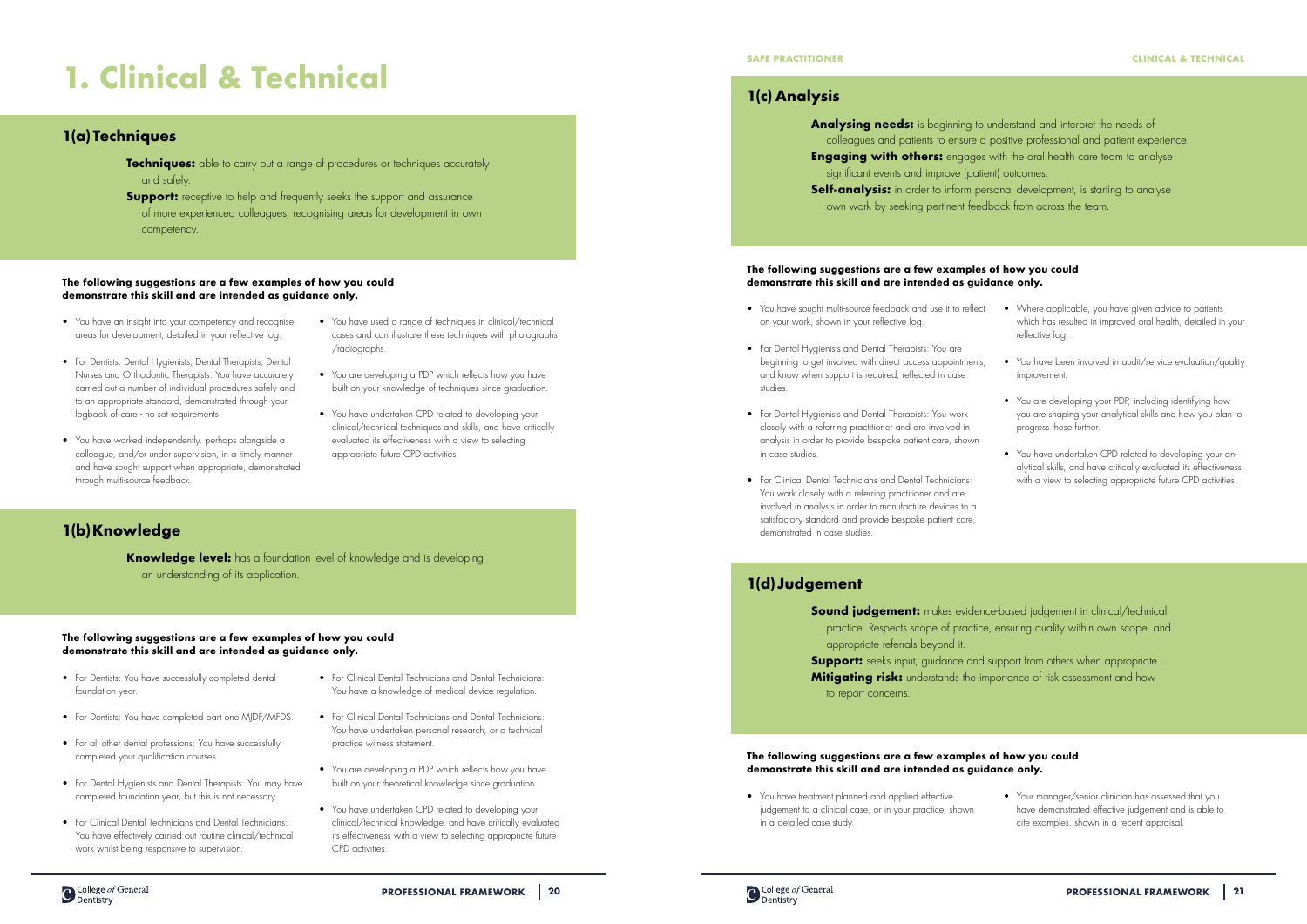- You have led a variety of patient and colleague interactions and outcomes, and can show them in your reflective log, such as:
	- advising on best practice oral health techniques
- cases referred to colleagues including your reasons and recommendations
- you have sought guidance on a clinical matter and worked with a colleague to build your capability in a technique or area of knowledge
- you have applied risk assessments in your practice – or any other examples you feel demonstrate how you
- have applied judgement appropriately.

**General communication:** understands the role of communication in influencing behaviour change and knows when to ask for advice about

- You have started to develop your PDP, detailing how you have developed your judgemental skills and how you plan to progress further.
- You have undertaken CPD related to developing your skills of judgement, and have critically evaluated its effectiveness with a view to selecting appropriate future CPD activities.

**Communicating in difficult situations:** is building communication skills to manage difficult conversations and is confident to ask for guidance when managing sensitive or important communications.

### **SAFE PRACTITIONER CLINICAL & TECHNICAL**

# **2. Professionalism**

## **2(a) Communication**

communication issues if required.

**Communicating clinical/technical matters:** able to communicate effectively regarding clinical/technical matters with patients, colleagues and

the wider community.

**Understanding consent:** has a clear understanding of the consent process and Mental Capacity Act and ensures valid and relevant consent is obtained for any type of procedure, or when involved directly with the public, engaging with others as appropriate.

### **The following suggestions are a few examples of how you could demonstrate this skill and are intended as guidance only.**

**Patients with reduced capacity:** understands when support is necessary and where to access it, when working with a patient with reduced capacity.





- You have used your communication skills in a difficult situation, perhaps with guidance from others, and have learnt from the experience, shown in your reflective log or multi-source feedback.
- For Dental Technicians: You are building skills communicating with referring practitioners, detailed in your reflective log or multi-source feedback.
- For all other dental professions: You have communicated treatment options to allow patients to make fully informed decisions, making reasonable adjustments for any communication difficulties, shown in your reflective log or patient feedback.
- You have gathered multi-source feedback which shows you can communicate effectively with patients, colleagues and peers.
- You have an insight into your competency and can recognise areas for development, detailed in your reflective log.
- You have used patient feedback forms, or multi-source feedback, to reflect on areas for future development.
- You have planned how to develop your communication skills in the future, in your PDP.
- You have undertaken CPD that supports your communication skills, and have critically evaluated its effectiveness with a view to selecting appropriate future CPD activities.

## **2(b) Consent**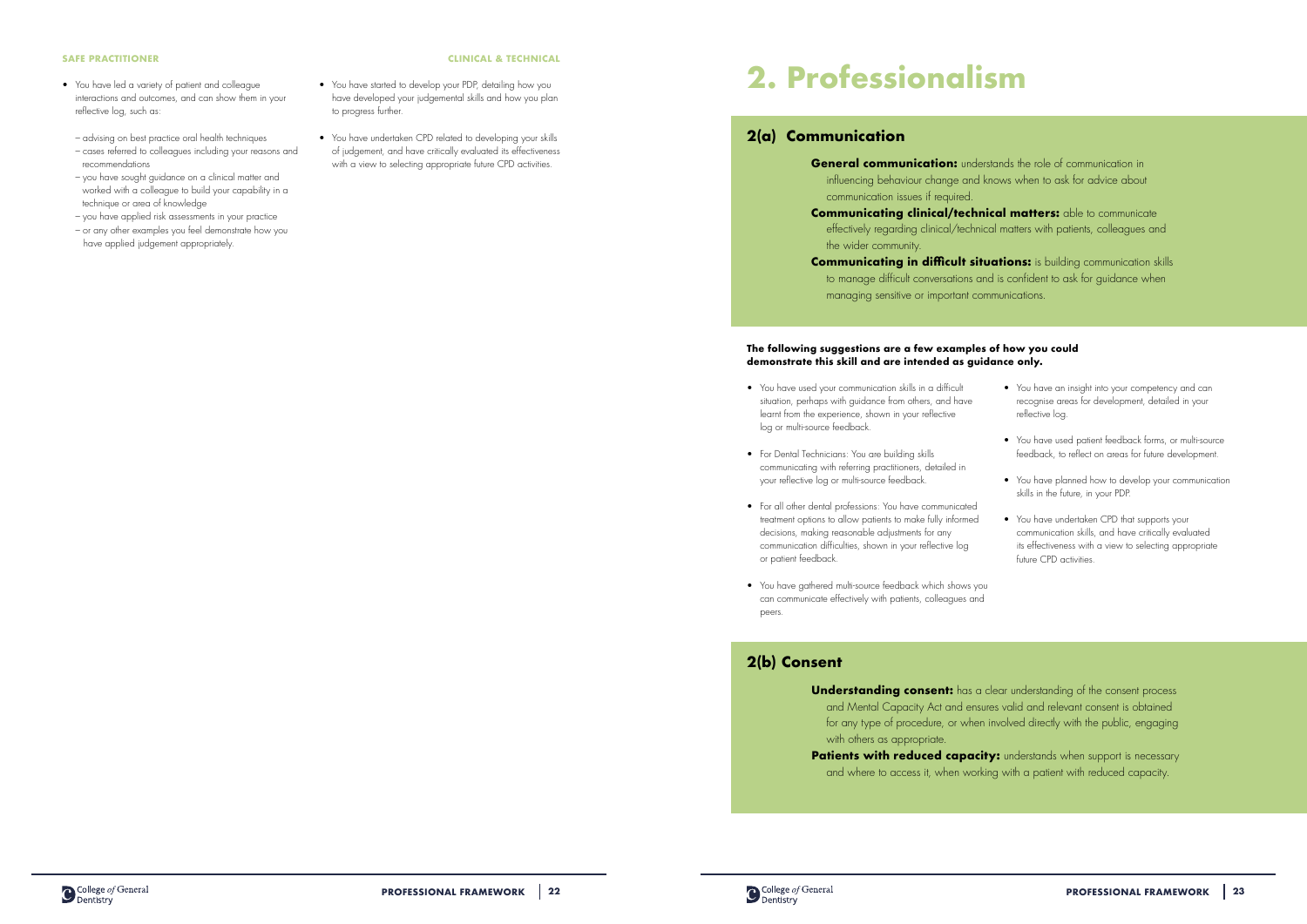# **2(c) Ethical Practice**

**Principles and advocacy:** understands the principles of ethical practice and is building experience of its application in practice in order to ensure the best patient care. Understands the importance of practising with honesty and integrity. **Professional development:** maintains professional competencies to ensure they are practising ethically at all times, putting patients' interests first.

### **SAFE PRACTITIONER PROFESSIONALISM**

### **The following suggestions are a few examples of how you could demonstrate this skill and are intended as guidance only.**

- For Dental Technicians: You have gained valid consent when involved in providing denture repairs direct to the public or taking shades, indicated in your reflective log or multi-source feedback.
- for all other dental professions: You have reached out for support from colleagues to aid in consent when working with a patient with reduced capacity, and you have used this to learn and progress, detailed in your reflective log.
- You have used patient feedback to ensure patients fully understand the consent they have given, confirming your understanding and application of relevant and valid consent.

### **The following suggestions are a few examples of how you could**  demonstrate this skill and are intended as guidance only.

**Current regulation:** understands current regulation and is compliant with national standards. involvement with local governance within the workplace.

- You follow the consent process and can show this in your clinical/lab notes or other evidence.
- You use your PDP to identify areas for development regarding gaining valid consent.
- You have undertaken CPD related to issues around consent, and have critically evaluated its effectiveness with a view to selecting appropriate future CPD activities.

- You can show how you understand the importance of practising with honesty and integrity through your reflective log or multi-source feedback.
- You practice ethically and can show this through multisource feedback or patient feedback eg testimonials from patients via online reviews or friends and family tests.
- You adhere to ethical practice by maintaining professional competencies through your PDP and CPD hours.
- You identify any development needs in relation to ethical practice in your PDP.
- You have undertaken CPD to develop your understanding and knowledge of ethical practice, and have critically evaluated its effectiveness with a view to selecting appropriate future CPD activities.

## **2(e) Record Keeping**

**Maintaining records:** maintains contemporaneous records that reflect the standards in the current national guidelines. Understands, and complies with, GDPR storage and disposal of notes. **Managing records:** understands the value of record keeping and the benefits of strong record keeping for patients, colleagues, personal professional standing and overall patient care. Uses records for learning and reflection, and knows when to ask for help or clarification.

### **SAFE PRACTITIONER PROFESSIONALISM**

### **The following suggestions are a few examples of how you could demonstrate this skill and are intended as guidance only.**

### **The following suggestions are a few examples of how you could demonstrate this skill and are intended as guidance only.**

- You are involved with local governance within your practice eg in the form of audit, practice meetings, patient feedback etc or anything else which comes under the umbrella of clinical governance, and can demonstrate this in your reflective log or role description.
- You have identified future learning needs related to regulation in your PDP.

• You have undertaken CPD and training to ensure you adhere to regulations in your practice eg IRMER (radiography), BLS/ILS (Basic life support/Immediate Life Support), medical devices standards, and can show this by providing up-to-date certificates. You have critically evaluated the effectiveness of this CPD with a view to selecting appropriate future CPD activities.

- For Clinical Dental Technicians and Dental Technicians: You manage and interpret information effectively and make appropriate observations and suggestions accordingly, shown in clinical/lab notes, your reflective log or multi-source feedback.
- For Dental Nurses and Orthodontic Therapists: You manage and interpret dental records confidently, extracting your meaning and the subsequent actions and preparations needed, shown in clinical/lab notes, your reflective log or multi-source feedback.
- You have used your records to identify areas for future improvement or development, detailed in your reflective log.



**Governance:** understands the function of governance as applied locally, through

- You have maintained and managed records effectively and can show this with examples.
- You use your PDP to plan future development related to record keeping.
- You have undertaken CPD related to record keeping, and have critically evaluated its effectiveness with a view to selecting appropriate future CPD activities.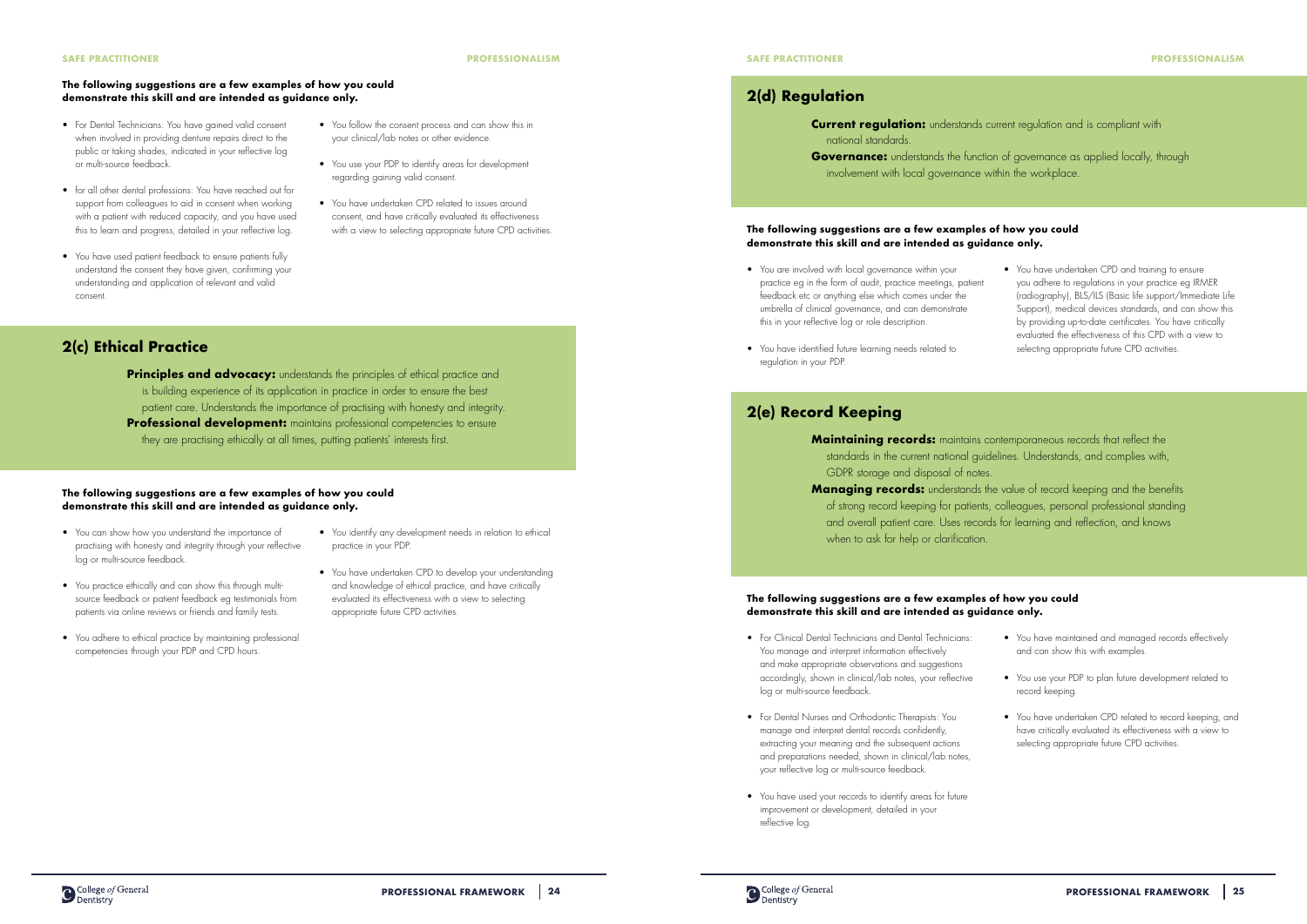# **3. Reflection**

## **3(a) Behaviours**

# **3(b) Self-Reflection**

- **Own behaviour:** acts courteously and respectfully towards colleagues, patients and all members of the dental team.
- **Improving behaviours:** aware of expected minimum standards of behaviour by self and others, and knows how to seek help if experiencing inappropriate behaviours. Can identify areas of own behaviour towards colleagues, patients and other members of the dental team, that require development.

- **Self-awareness and reflection:** seeks feedback from colleagues to improve both clinical/technical and non-clinical/non-technical skills. Is aware of own competencies and areas for development.
- **Improved outcomes:** understands and reflects on (patient) outcomes and continually seeks opportunities to improve (patient) outcomes.

### **The following suggestions are a few examples of how you could demonstrate this skill and are intended as guidance only.**

### **The following suggestions are a few examples of how you could demonstrate this skill and are intended as guidance only.**

**Own wellbeing:** demonstrates emotional intelligence and pays attention to physical and mental self-care, taking practical steps to manage this and maintain

- You can identify areas of your behaviour that require development by accessing multi-source feedback.
- You have developed an understanding of your behaviour through receiving personal references from colleagues.
- You have built up an insight into your professional behaviour towards colleagues, patients and the wider community, detailed in your reflective log.
- You use your PDP to identify development needs and plan activities to address issues around managing behaviour.
- You have undertaken CPD to address any issues related to your own behaviour or managing the behaviour of others, and have critically evaluated its effectiveness with a view to selecting appropriate future CPD activities.

**Seeking and providing feedback:** appreciates the value of seeking feedback, guidance and support from both peers and more senior colleagues. **Using feedback effectively:** uses feedback from colleagues and patients to help improve skills and competence.

- You maintain a reflective log which identifies your strengths and areas for improvement in order to improve patient outcomes.
- You have sought multi-source feedback on your clinical/ technical and non-clinical/non-technical skills and been able to utilise it to identify developmental needs, shown through multi-source feedback, PDP or reflective log.
- You have worked with a mentor, focusing on self-reflection, shown in your mentee notes or reflective log.
- You have started developing your PDP with areas for progression identified from your self-reflection, multisource feedback and reflective log.
- You have undertaken CPD related to effective selfreflection, and have critically evaluated its effectiveness with a view to selecting appropriate future CPD activities.

### **SAFE PRACTITIONER REFLECTION**

## **3(c) Wellbeing**

## **3(d) Feedback**

- a good work/life balance.
- **Promoting wellbeing:** asks for support when necessary, either clinically/
	- to identify ways to improve wellbeing.

technically or non-clinically/non-technically, and can use feedback from others

### **The following suggestions are a few examples of how you could demonstrate this skill and are intended as guidance only.**

- You have used multi-source feedback to identify how to improve wellbeing eg taking part in activities outside of work, detailed through your multi-source feedback, reflective log or PDP.
- You have identified your wellbeing is not where it needs to be and have asked for support eg have withheld from performing a procedure because you know you cannot do it to the best of your ability, shown in your reflective log.
- You have incorporated development points related to wellbeing in your PDP.
- You have undertaken CPD related to maintaining a sense of wellbeing, and have critically evaluated its effectiveness with a view to selecting appropriate future CPD activities.

- You have sought feedback from a mentor (either formally or informally) to support your development, shown in mentee notes or reflective log.
- You have used multi-source feedback and patient feedback, such as patient questionnaires and online reviews, to gain an insight into what you are doing well and what can be improved.
- You have had open and constructive conversations with your senior to engage properly with the feedback you have received in order to develop specific future aims for your PDP, demonstrated by your manager appraisals.



- You have used feedback you have received to start developing your PDP.
- You have undertaken CPD to develop your skills around seeking and providing feedback, and have critically evaluated its effectiveness with a view to selecting appropriate future CPD activities.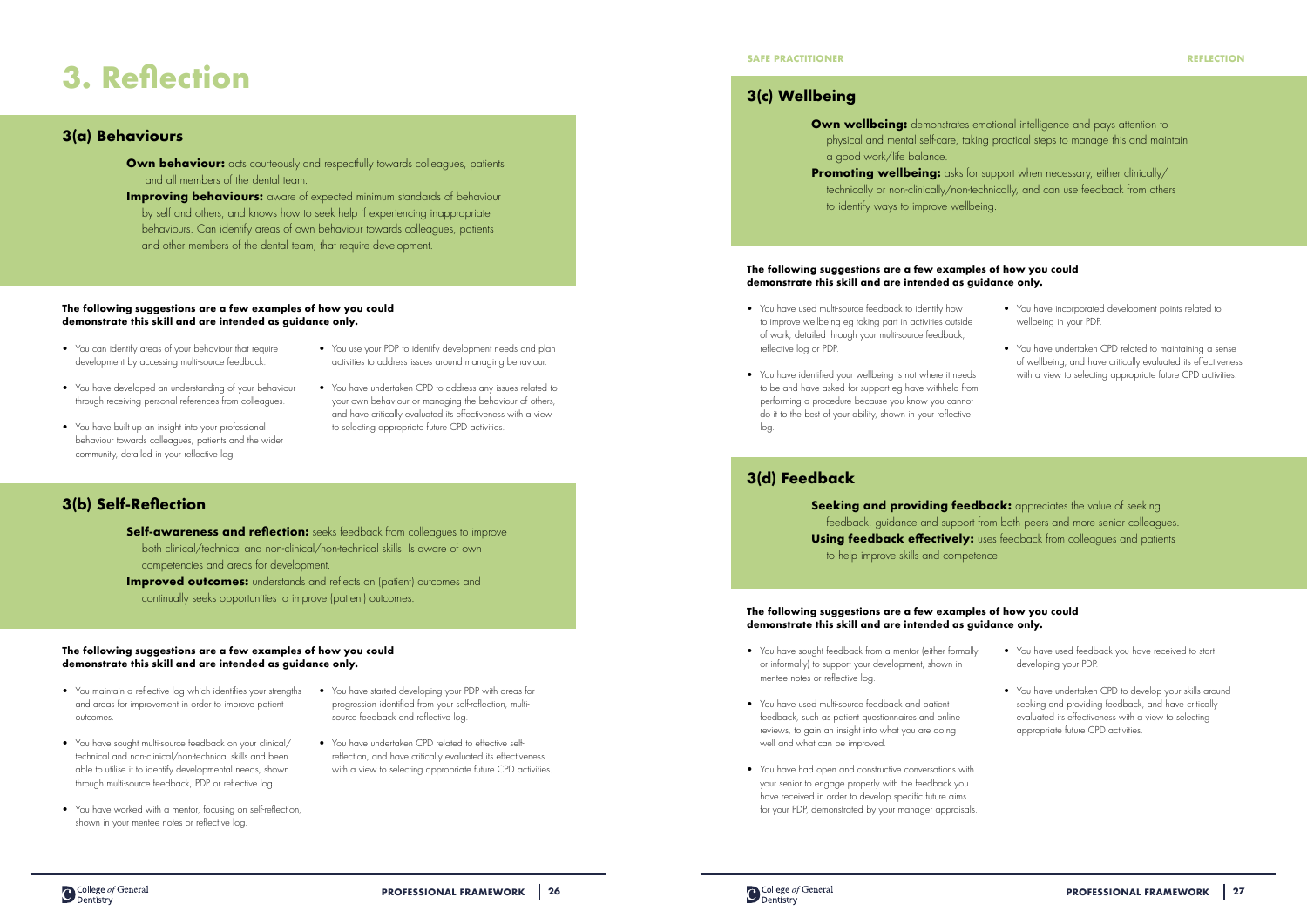# **4. Development**

## **4(a) Community of Practice**

**Support:** understands the importance of supporting the community of practice and forming a network of support with other team members. **Development:** takes part in activities that offer mutual support and learning.

## **4(b) Team Development**

- **The oral health care team:** understands the individual roles of the oral health care team and how they are mutually supportive.
- **Promoting team work:** understands own capabilities, competencies and value as a team player and works effectively with other members of the team to support the patient's best interest.

### **The following suggestions are a few examples of how you could demonstrate this skill and are intended as guidance only.**

### **The following suggestions are a few examples of how you could demonstrate this skill and are intended as guidance only.**

- You have sought mentors (either formally or informally), shown in your mentee notes or reflective log.
- You have engaged with your peers through activities such as a peer study group, exampled in your reflective log or multi-source feedback.
- You have undertaken CPD related to promoting a community of practice, and have critically evaluated its effectiveness with a view to selecting appropriate future CPD activities.
- You have started to develop your PDP and included reflections on supporting the community of practice within your workplace.

Active research: starting to develop understanding and knowledge of research and identify possible avenues for future research. **Evidence into practice:** building an understanding of how to apply evidence in a practical context.

**Critical thinking and reflection:** developing critical thinking through practical experience to support approach to care.

- You have worked effectively with different members of the oral health care team, show in your reflective log or through multi-source feedback.
- You have worked effectively within a team, demonstrated through multi-source feedback.
- You have worked with others as a team, eg referring your patient on to another member of the team when necessary or receiving a second opinion when unsure, or leading/ presenting to a team, detailed in your reflective log.
- You are developing your PDP, including reflections on progressing your team-working skills.
- You have undertaken CPD related to team work, and have critically evaluated its effectiveness with a view to selecting appropriate future CPD activities.

**SAFE PRACTITIONER DEVELOPMENT**

## **4(c) Individual Development**

# **4(d) Research**

self-development (both clinically and non-clinically) and manages development by engaging in relevant CPD outlined in a PDP. **Competency:** acts safely within own competency level, and has an awareness of self and their impact on others.

### **The following suggestions are a few examples of how you could demonstrate this skill and are intended as guidance only.**

### **The following suggestions are a few examples of how you could demonstrate this skill and are intended as guidance only.**

- You have acted safely within your competency level and identified areas for improvement which are reflected in your PDP. Use case studies to detail:
- Partially dentate cases demonstrating all the dental professionals involved with the treatment plans, but also areas for improvement which are reflected in your PDP. – For Clinical Dental Technicians: Cases where you are developing your knowledge, gained in your initial training, by building a portfolio of case studies with mentor support to develop those skills such as occlusal bite registrations and or lower denture suction denture techniques.
- You have acted safely within your competency level and identified areas for improvement which are reflected in your PDP.
- You are developing your PDP and identifying areas for development and how you will address these, reviewed by a senior or manager.
- You have undertaken CPD related to self development and to support your overall development as a practitioner on a clinical/technical and non-clinical/non-technical level, and have critically evaluated its effectiveness with a view to selecting appropriate future CPD activities.

- You have used theoretical knowledge in your practice eg introduced a new procedure method, detailed in your reflective log.
- You have started to include possible avenues for future research in your PDP.



**Identifying development needs:** understands the importance of continuous

• You have undertaken CPD in relation to conducting and using evidence from research, and have critically evaluated its effectiveness with a view to selecting appropriate future CPD activities.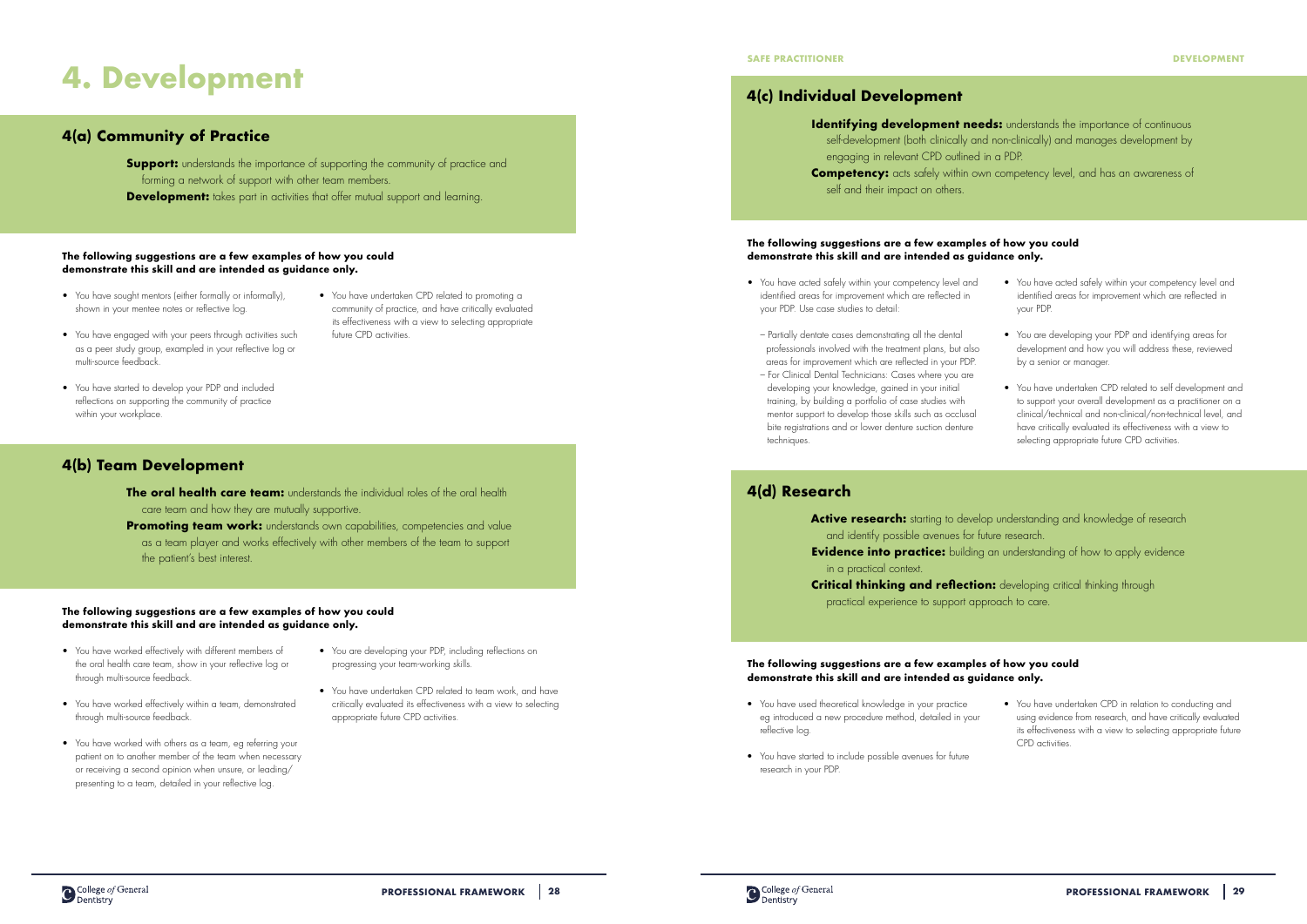# **5. Agency**

## **5(a) Autonomy**

# **5(b) Decision-Making**

- **Empowerment and ownership:** makes decisions and takes ownership of choices made.
- **Consultation:** understands the roles and values of the different oral health professions, and the importance of hearing the voices of the whole team in complex/shared decision-making. Where needed, seeks a second opinion. **Reflection:** reflects on the justification for, and impact of, decisions made.

**Taking ownership:** beginning to develop autonomy and take ownership of work delivered, including quality control of work undertaken or manufactured. **Professional development:** aware of own competence, scope for development and when to ask for support. Seeks opportunities for autonomy. **Representing the profession:** understands they act as a representative of the profession.

### **The following suggestions are a few examples of how you could demonstrate this skill and are intended as guidance only.**

### **The following suggestions are a few examples of how you could demonstrate this skill and are intended as guidance only.**

- For Dental Nurses: You have undertaken post certification qualification eg radiography, OHE, Topical fluoride application.
- You behave with autonomy such as taking the initiative to assist/perform a procedure that is new to you or taking on another role within your practice, detailed in your reflective log.
- You act as a representative of your profession, detailed in multi-source feedback or your reflective log.
- You are a member of a union or society.
- For Clinical Dental Technicians and Dental Technicians: You quality control the work you manufacture, demonstrated in your reflective log.
- You are developing a PDP which may reflect how you have built on your ability to behave with autonomy since graduation.
- You have undertaken CPD related to developing your ability to be autonomous in your role, and have critically evaluated its effectiveness with a view to selecting appropriate future CPD activities.

**Leadership skills:** understands the skills that are needed for effective leadership, and recognises that leadership can be demonstrated in any role. **Developing leadership qualities:** aspires to developing leadership skills and can identify and plan relevant CPD activities to achieve this.

- You have sought a second opinion regarding particular decisions you have made, detailed in your reflective log.
- You have identified where you have made a decision but in hindsight may make a different decision in the future, detailed in your reflective log.
- You have reflected on your decision-making processes including how you consider all the options, the implications of each, how you weigh up the risks/benefits of each and select a course of action that best takes into account all these factors for the most favourable outcome, sometimes in the face of competing priorities in a fast-paced environment, detailed in your reflective log.

• You have started to develop a PDP including identifying developmental needs related to effective decision making. • You have undertaken CPD related to improving your decision making, and have critically evaluated its effectiveness with a view to selecting appropriate future CPD activities.

### **SAFE PRACTITIONER AGENCY**

## **5(c) Influence**

# **5(d) Leadership**

**A positive influence:** developing skills to influence others effectively and authentically, impacting positively on patients' behaviour. Is able to listen to, and learn from, both colleagues and patients. **Fairness and equality:** aware of the importance of diversity and inclusion in the workplace and able to actively contribute to improving it. Also aware of bias, and works to counter conscious or unconscious bias and privilege.

### **The following suggestions are a few examples of how you could demonstrate this skill and are intended as guidance only.**

- You have identified areas in your work where issues related to bias or equality could develop and considered how to overcome these, detailed in your reflective log.
- You have taken on board feedback from patients or other members of the oral health care team and positively changed your behaviour or approach, detailed in your reflective log or multi-source feedback.
- You are developing skills in influencing such as positively changing patient behaviour, detailed in your reflective log.
- You are developing your PDP which might identify how you can build on your positive influencing skills.
- You have undertaken CPD related to overcoming bias and developing positive influencing, and have critically evaluated its effectiveness with a view to selecting appropriate future CPD activities.

- You have observed/recognised effective leadership within your workplace and have identified possible risks eg at a practice/lab meeting, detailed in your reflective log.
- You can identify through your PDP, the direction you would like to take to develop leadership qualities eg join the NHS Leadership academy or complete the Edward Jenner course.



- 
- - You have undertaken CPD in order to develop your leadership skills, and have critically evaluated its effectiveness with a view to selecting appropriate future CPD activities.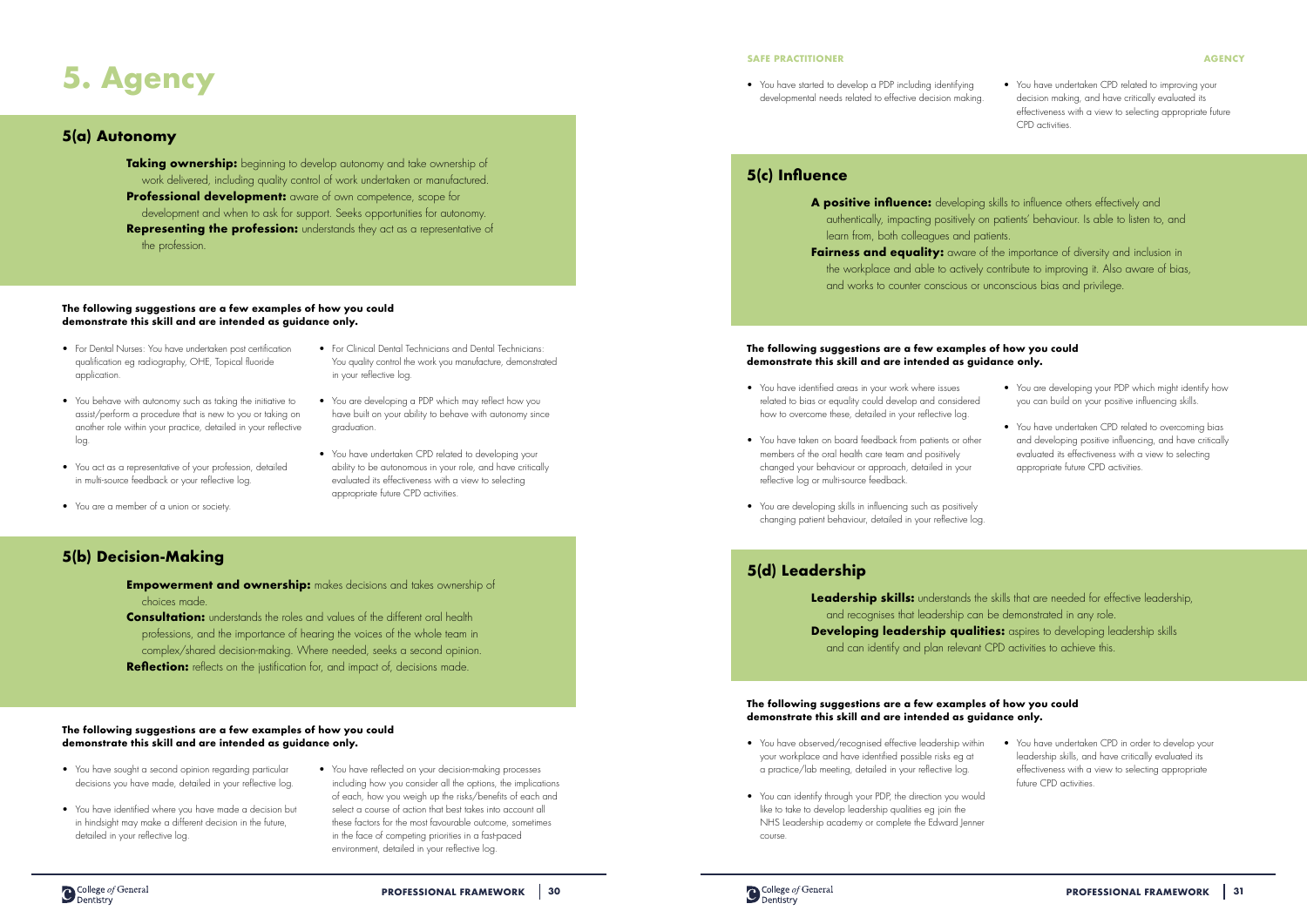# **5(e) Management**

- **Self-management:** can manage self and their time effectively but seeks advice or reassurance from senior staff when necessary. Manages place of work in a safe and professional manner.
- **Managing others:** manages the expectations of patients and colleagues appropriately to ensure transparency.

### **The following suggestions are a few examples of how you could demonstrate this skill and are intended as guidance only.**

- Your colleagues and/or patients can testify to how well you manage yourself at work, demonstrated by multisource feedback.
- You have managed your time constructively and balanced your commitments effectively, detailed in your reflective log.
- You have used your PDP to identify and plan future development related to management skills such as managing resources, stock etc, managing a small team of people or managing constructively within the practice.
- You have undertaken CPD related to management skills, and have critically evaluated its effectiveness with a view to selecting appropriate future CPD activities.

# **2 Capable Practitioner**

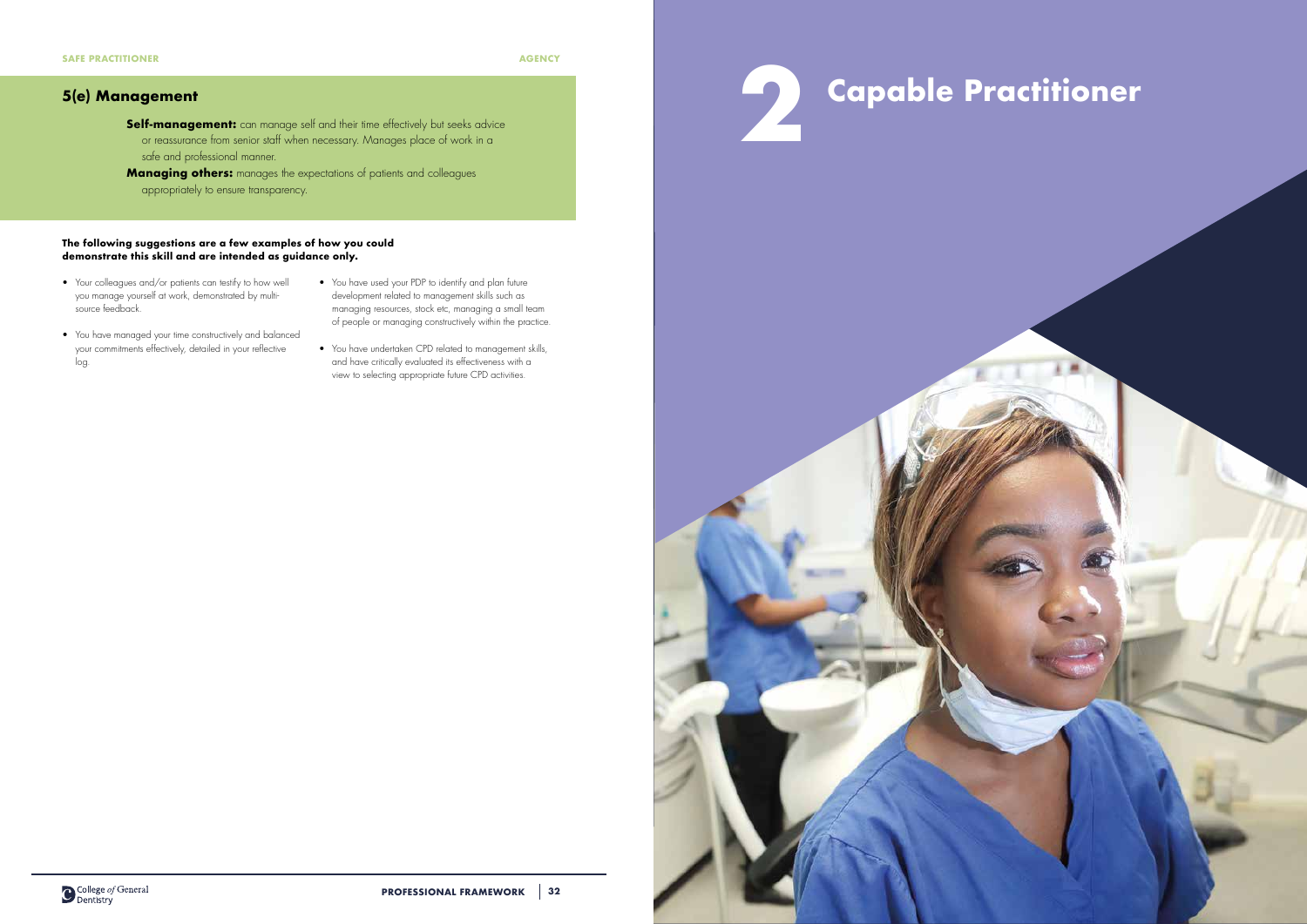# **1. Clinical & Technical**

## **1(a) Techniques**

### **The following suggestions are a few examples of how you could demonstrate this skill and are intended as guidance only.**

### **The following suggestions are a few examples of how you could demonstrate this skill and are intended as guidance only.**

- You have independently performed the full range of routine clinical and/or technical work safely in a timely manner.
- You have feedback from a clinical mentor showing how your (clinical) techniques are advancing.
- Since graduation, you have learnt new techniques and have implemented them into your practice eg IV sedation, crown lengthening, restoration of implants, radiography.
- Your PDP demonstrates how you maintain your current techniques and possibly starting to think about extending your scope of practice.
- You have undertaken CPD related to developing your clinical/technical techniques and skills, and have critically evaluated its effectiveness with a view to selecting appropriate future CPD activities. You can detail how you have applied these new skills to your clinical/ technical work.

**Knowledge level:** able to build on foundation of knowledge by gaining clinical/technical experience, and understands how to apply this knowledge to practice.

- **Techniques:** can perform tasks accurately and skilfully to a consistently high standard and is developing an interest in learning new techniques to extend scope of practice.
- **Support:** recognises areas for development and when to ask for advice or a second opinion.

- You have completed postgraduate qualifications.
- For Dentists: You have completed MJDF/MFDS part one and two.
- For Dental Nurses: You have completed a post-registration qualification eg dental radiography, special care dental nursing, Oral health education etc.
- You have taken part in mentorship programmes, shown in your reflective log or mentee notes.
- You are developing a PDP showing how you have extended your knowledge and how you plan to progress further.
- You have undertaken CPD related to developing your clinical/technical knowledge, and have critically evaluated its effectiveness with a view to selecting appropriate future CPD activities.

# **1(b) Knowledge**

**Sound judgement:** reflects on experience to make sound, evidence-based judgement in clinical/technical practice. **Support:** understands when to seek a second opinion from other team members. **Mitigating risk:** understands the importance of risk assessment and how to report concerns.

**Analysing needs:** is developing skills to pre-emptively analyse the needs of with the oral health care team to improve (patient) outcomes. **Self-analysis:** in order to inform personal development, analyses own work

- You have treatment planned and applied effective judgement to a moderately complex clinical case, or in your practice, shown in a detailed case study.
- You have led a variety of patient and colleague interactions and outcomes, and can show them in your reflective log, such as:



- advising on best practice oral health techniques
- cases referred to colleagues including your reasons and recommendations
- you have sought guidance on a clinical matter and worked with a colleague to build your capability in a technique or area of knowledge
- you have applied risk assessments in your practice
- or any other examples you feel demonstrate how you have applied judgement appropriately.

## **1(c) Analysis**

# **1(d) Judgement**

### **The following suggestions are a few examples of how you could demonstrate this skill and are intended as guidance only.**

### **The following suggestions are a few examples of how you could demonstrate this skill and are intended as guidance only.**

- You have sought multi-source feedback and use it to reflect on your work, shown in your reflective log.
- You have effectively managed patient care, shown in multisource feedback, including patient feedback if possible.
- You have made interventions to promote good oral health eg oral health education or fluoride application, and have reflected on their effectiveness, shown in your reflective log.
- For Dentists, Dental Hygienists, Dental Therapists, Clinical Dental Technicians and Dental Technicians: You understand your patients' needs, can recommend treatment and assess the effectiveness of interventions, demonstrated in your reflective log or clinical/lab notes.

**CAPABLE PRACTITIONER CLINICAL & TECHNICAL**

- 
- colleagues and patients to ensure a professional and positive (patient) outcome.
- **Engaging with others:** has the confidence to lead on significant event analysis
	-
	- by consistently seeking pertinent feedback from across the oral health care team.
		- You have taken the lead on audit projects/service evaluation/quality improvement, detailed in your reflective log.
		- You are developing your PDP including planning your future learning from previous reflections.
		- You have undertaken CPD related to developing your analytical skills, and have critically evaluated its effectiveness with a view to selecting appropriate future CPD activities.

- 
-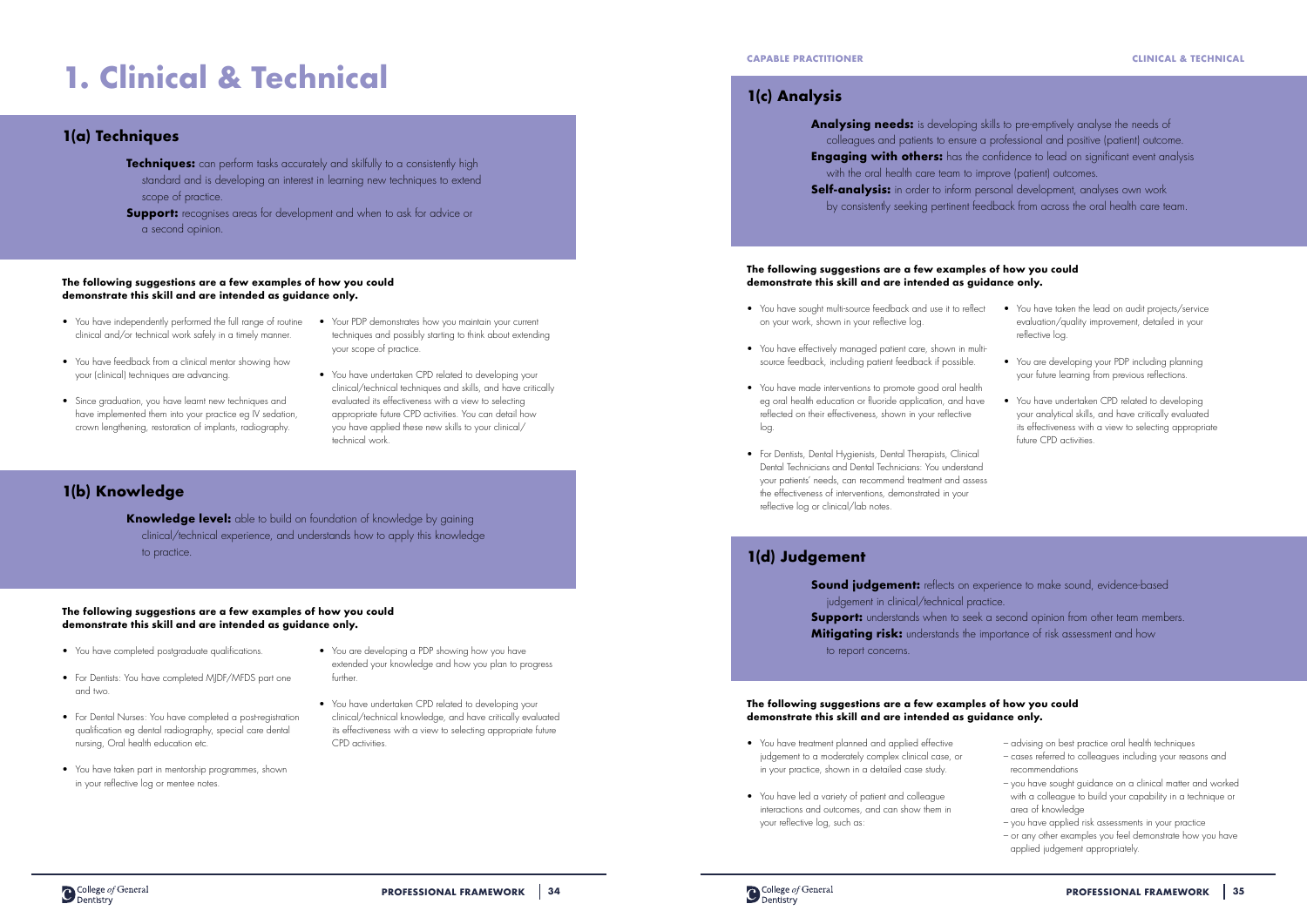- Your manager/senior clinician has assessed that you have demonstrated effective judgement and is able to cite examples, shown in a recent appraisal.
- You have undertaken CPD related to developing your skills of judgement, and have critically evaluated its effectiveness with a view to selecting appropriate future CPD activities.

**General communication:** communicates effectively with patients, colleagues and peers and uses feedback from patients to reflect on areas for future

**Communicating clinical/technical matters:** uses communication skills to influence behaviour change in patients or colleagues.

• You have started to develop your PDP, detailing how you have developed your judgemental skills and how you plan to progress further.

> **Communicating in difficult situations:** manages difficult conversations and is confident to ask for guidance when managing sensitive or important

### **CAPABLE PRACTITIONER CLINICAL & TECHNICAL**

# **2. Professionalism**

## **2(a) Communication**

development.

communications.

### **The following suggestions are a few examples of how you could demonstrate this skill and are intended as guidance only.**

**Understanding consent:** understands the consent process, as relevant to their practice, at a deeper level due to growing experience. Is able to advocate for patients by putting their best interests first.

**Patients with reduced capacity:** due to experience working with patients with reduced capacity, understands at a deeper level, the consent process and how to manage the process to best ensure good patient care.

- You have tackled difficult conversations (eg breaking bad news or dealing with complaints) and importantly have learnt from these experiences, shown in your reflective log.
- You can communicate effectively with patients, colleagues and peers, shown in your multi-source feedback.
- You have used patient feedback forms, or multi-source feedback, to reflect on areas for future development.
- You have positively influenced behaviour change in patients, shown in your reflective log.
- You have an insight into your competency and can recognise areas for development, detailed in your reflective log.
- You have planned future development of your communication skills in your PDP.
- You have undertaken CPD that supports your communication skills, and have critically evaluated its effectiveness with a view to selecting appropriate future CPD activities.

## **2(b) Consent**

• For Dental Technicians: Your understanding of the consent process has deepened by gaining consent when working under a prescription for extended duty such as shade taking and impression taking, detailed in your reflective log or lab notes.



• For all other dental professions: Your understanding of the consent process has deepened through gaining clinical/ technical experience particularly when the capacity of the patient has been in question and you have subsequently reflected on how you managed this case, detailed in your reflective log.

**PROFESSIONAL FRAMEWORK** | 36 **PROFESSIONAL FRAMEWORK** | 37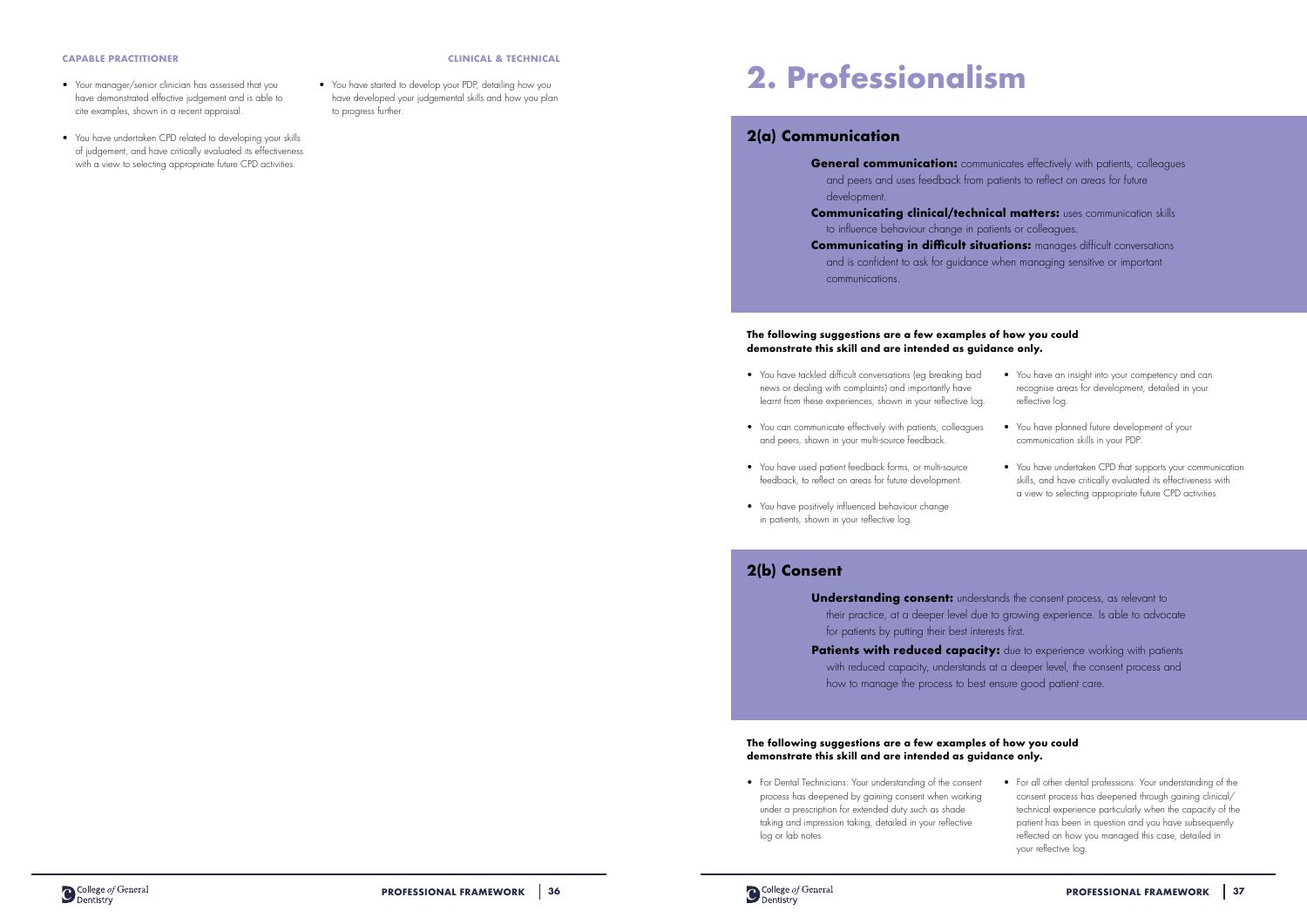

## **2(c) Ethical Practice**

- **Principles and advocacy:** has a deep understanding of, and implements ethical practice in work and advocates for themselves, colleagues or patients on ethical issues. Practises with honesty and integrity.
- **Professional development:** maintains professional competencies to ensure they are practising ethically at all times, putting patients' interests first.

### **PROFESSIONALISM**

### **The following suggestions are a few examples of how you could demonstrate this skill and are intended as guidance only.**

**Current regulation:** understands current regulation and is compliant with national standards and their application in practice. **Governance:** understands the role of governance and how it is managed in different settings.

- You can show how you practise with honesty and integrity You practice ethically and can demonstrate this in a case through your reflective log or multi-source feedback.
- You adhere to ethical practice by maintaining professional competencies through your PDP and CPD hours.
- You have built experience of advocacy by participating in local dental network meetings, attending local professional body meetings, being a member of a dental society or voluntary work at a dental charity, demonstrated in your reflective log.
- study in your reflective log or PDP.
- You identify any development needs in relation to ethical practice in your PDP.
- You have undertaken CPD to develop your understanding and knowledge of ethical practice, and have critically evaluated its effectiveness with a view to selecting appropriate future CPD activities.

**Maintaining records:** ensures best clinical/technical practice in record keeping is carried out by themselves and others in order to promote the best outcomes for patients.

**Managing records:** effectively utilises records in cross team working on a local scale and can appreciate why record keeping is a critical part of their role.

## **2(d) Regulation**

### **CAPABLE PRACTITIONER**

• You use your PDP to identify areas for development regarding gaining valid consent.

• You have undertaken CPD related to issues around consent, and have critically evaluated its effectiveness with a view to selecting appropriate future CPD activities.

### **The following suggestions are a few examples of how you could demonstrate this skill and are intended as guidance only.**

- You have experienced different methods of governance management in practice, hospital, private lab, and community settings, detailed in your reflective log.
- You have identified future learning needs related to regulation in your PDP.
- You have undertaken CPD to ensure you adhere to current regulations in your practice, and have critically evaluated its effectiveness with a view to selecting appropriate future CPD activities.

## **2(e) Record Keeping**

### **CAPABLE PRACTITIONER PROFESSIONALISM**

- You have conducted a record-keeping audit to ensure you are maintaining records accurately and fully, demonstrated in your reflective log.
- You have used your record keeping to help ensure the best outcomes for your patients, detailed through your reflective log.
- You use your PDP to plan future development related to record keeping.
- You have undertaken CPD related to record keeping, and have critically evaluated its effectiveness with a view to selecting appropriate future CPD activities.

![](_page_19_Picture_34.jpeg)

![](_page_19_Picture_35.jpeg)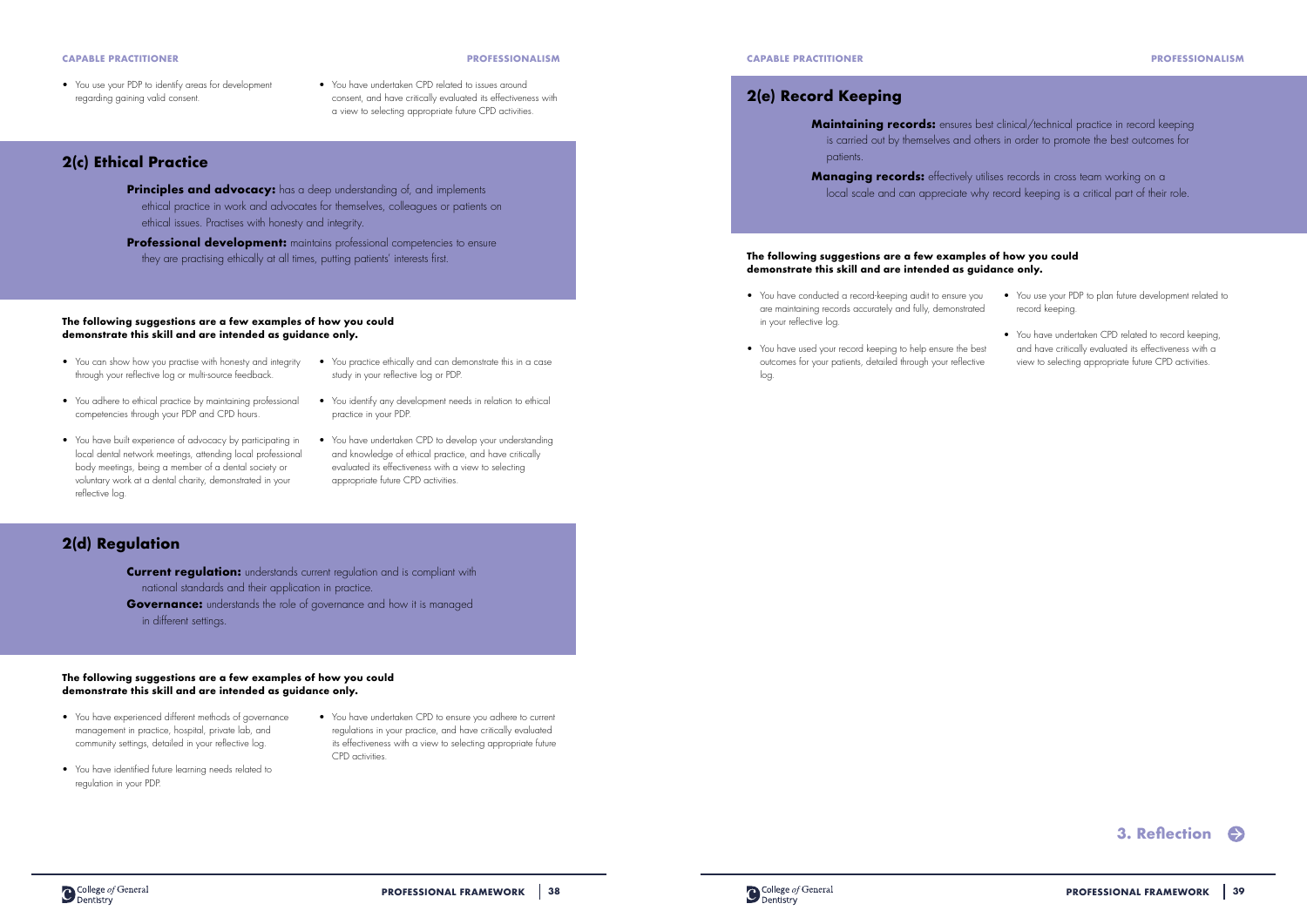# **3. Reflection**

## **3(a) Behaviours**

# **3(b) Self-Reflection**

**Own behaviour:** acts courteously and respectfully towards others and is aware of the importance of promoting equality and diversity in the workplace. **Improving behaviours:** can identify behavioural issues early, to prevent conflict or help to promote a positive workplace culture.

**Self-awareness and reflection:** has a greater insight into self and own competency, and is able to identify areas that require development. **Improved outcomes:** uses accepted self-reflective techniques to achieve consistent and successful (patient) outcomes.

### **The following suggestions are a few examples of how you could demonstrate this skill and are intended as guidance only.**

### **The following suggestions are a few examples of how you could demonstrate this skill and are intended as guidance only.**

- You have been able to identify behavioural issues early to prevent conflict or helped to promote a positive workplace culture, described in your reflective log.
- You have undertaken CPD to address any issues related to your own behaviour or managing the behaviour of others, and have critically evaluated its effectiveness with a view to selecting appropriate future CPD activities.
- and harassment awareness, shown in your reflective log or PDP.

**Own wellbeing:** understands the stresses of the dental profession and appreciates the importance of wellbeing and personal impact. Proactively develops strategies to manage and improve own wellbeing. **Promoting wellbeing:** contributes to workplace strategies and initiatives to promote wellbeing.

• You have had training in conflict resolution and bullying

**Seeking and providing feedback:** seeks feedback from patients and oral health care professionals (both locally and in the wider community) to help

**Using feedback effectively:** actively reflects on feedback received, and can demonstrate development as a practitioner through the feedback cycle/

- You have been developing your PDP with areas for progression identified from your self-reflection, multi-source feedback and reflective log, and you reflect on how you developed these areas and the subsequent CPD you have completed.
- You have undertaken CPD related to effective selfreflection, and have critically evaluated its effectiveness with a view to selecting appropriate future CPD activities.

## **3(c) Wellbeing**

- 
- 
- 
- 

## **3(d) Feedback**

improve skills and competence.

peer review.

### **The following suggestions are a few examples of how you could demonstrate this skill and are intended as guidance only.**

### **The following suggestions are a few examples of how you could demonstrate this skill and are intended as guidance only.**

- You have been involved in strategies to contribute to workplace wellbeing eg leading practice meetings which include a check in on staff wellbeing and morale, detailed in your reflective log or meeting minutes.
- You have encouraged colleagues to get to know each other outside of work, shown in your reflective log.
- You have incorporated development points related to wellbeing in your PDP.
- You have undertaken CPD related to maintaining a sense of wellbeing, and have critically evaluated its effectiveness with a view to selecting appropriate future CPD activities.

- You can compare previous feedback with most current feedback to demonstrate progression and improvement over time.
- You have received positive feedback from patients and/ or health care professionals outside your immediate work environment, shown in your reflective log.
- You actively reflect on feedback given whether positive or constructive, detailed in your reflective log.

![](_page_20_Picture_29.jpeg)

- You have developed your PDP and identified areas for development as a result of feedback received.
- You have undertaken CPD to develop your skills around seeking, utilising and providing feedback, and have critically evaluated its effectiveness with a view to selecting appropriate future CPD activities.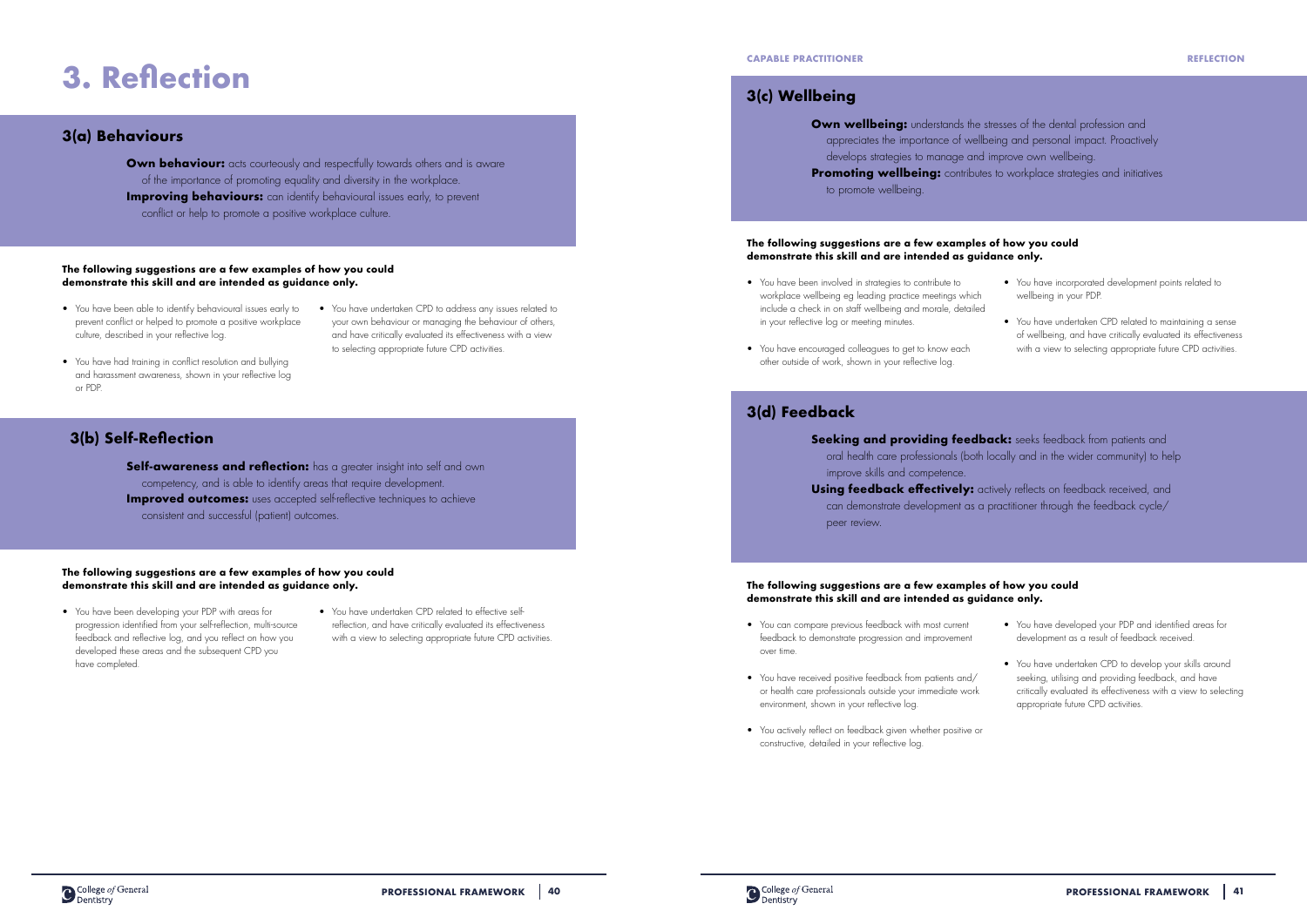# **4. Development**

## **4(a) Community of Practice**

## **4(b) Team Development**

- **Support:** appreciates the importance of peer support outside the immediate work team.
- **Development:** offers support to peers through support groups, professional networks, study groups and in the practice.

- **The oral health care team:** acts within the scope of practice and competency of own role within the team, and ensures this culture is carried through the team.
- **Promoting team work:** suggests and implements ways of improved team working in the workplace to promote successful patient outcomes.

### **The following suggestions are a few examples of how you could demonstrate this skill and are intended as guidance only.**

### **The following suggestions are a few examples of how you could demonstrate this skill and are intended as guidance only.**

- You have been involved in mentoring, either as a mentee or mentor, shown in your mentoring notes or reflective log.
- You are involved in a peer group outside your immediate work team, detailed in your reflective log.
- You have supported colleagues or peers, shown in your reflective log.
- You have contributed to your community of practice and can demonstrate that through multi-source feedback.
- You have developed your PDP and included reflections on supporting your community of practice.
- You have undertaken CPD related to promoting a community of practice, and have critically evaluated its effectiveness with a view to selecting appropriate future CPD activities.

- You have developed as a team player and can show this through multi-source feedback.
- You have been involved in team working that has provided successful (patient) outcomes eg imparting knowledge to help with complex cases that involve other fellow professionals that you may not be directly involved with, such as designing partial dentures that will deliver the best outcome for the patient, shown in your reflective log.
- You are maintaining your PDP, including reflections on progressing your team-working skills.
- You have undertaken CPD related to team work, and have critically evaluated its effectiveness with a view to selecting appropriate future CPD activities.

## **4(c) Individual Development**

## **4(d) Research**

**Active research:** can conduct an audit or service evaluation project. **Evidence into practice:** implements evidence-based practice in the work place. **Critical thinking and reflection:** is critical of own practice and actively

- **Identifying development needs:** as well as engaging in CPD, considers
	-
	-

other ways of developing and records these in a PDP. **Competency:** identifies areas in which they excel and provides that service to the highest possible standard, building self-confidence and a sense of achievement.

practises continuous improvement.

### **The following suggestions are a few examples of how you could demonstrate this skill and are intended as guidance only.**

### **The following suggestions are a few examples of how you could demonstrate this skill and are intended as guidance only.**

- For Clinical Dental Technicians and Dental Technicians: You have worked independently, and also as part of a multidisciplinary team, on cases where you have built on your foundation skills and have acted as an established professional, using case studies to detail this.
- You have considered alternative ways of developing outside the traditional route of CPD, such as getting involved in local dental networks or societies, detailed in your PDP or reflective log.
- You are developing your PDP which reflects your development to date and your future plans set out in a realistic time frame.
- You have undertaken CPD related to self development and to support your overall development as a practitioner on a clinical/technical and non-clinical/non-technical level, and have critically evaluated its effectiveness with a view to selecting appropriate future CPD activities.

- You have used evidence-based practice in the workplace, shown in your reflective log.
- You have looked back at previous reflections/cases and can explain how you may do something differently now, through your reflective log.
- You have conducted audit and service evaluation projects, shown in your reflective log.
- For Clinical Dental Technicians and Dental Technicians: Responding to evidence, you have made changes to patients' treatments by using differing materials or techniques which have affected the outcomes, demonstrated by testimonials from patients who have been treated over a period of years and can comment on the changes you have made.

![](_page_21_Picture_36.jpeg)

- You have included possible avenues for future research in your PDP.
- You have undertaken CPD in relation to conducting and using evidence from research, and have critically evaluated its effectiveness with a view to selecting appropriate future CPD activities.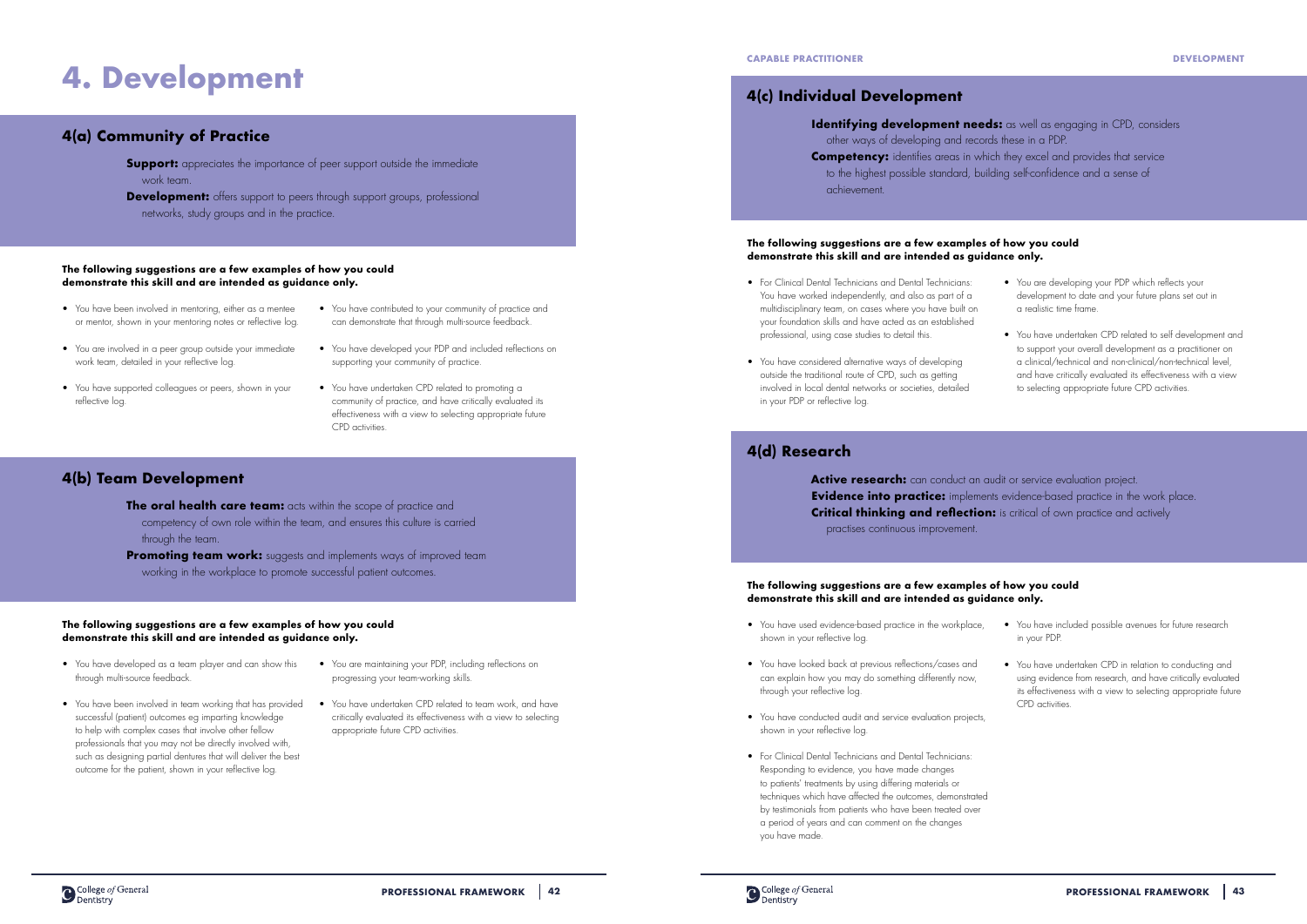# **5. Agency**

## **5(a) Autonomy**

# **5(b) Decision-Making**

- **Empowerment and ownership:** makes evidence-based decisions based on experience and knowledge, taking ownership of decisions made. Feels empowered to advocate for the patient when required.
- **Consultation:** understands the need for support and input from the whole oral health team when in a complex situation, and knows when to involve others in decision making in both clinical/technical and non-clinical/non-technical contexts.
- **Reflection:** reflects on the justification for, and impact of, decisions.
- **Taking ownership:** works autonomously and plays a part in decision-making in matters beyond their clinical/technical work.
- **Professional development:** understands own competence and scope for development, and is able to plan CPD activities to address developmental needs. Seeks opportunities for autonomy in the workplace.
- **Representing the profession:** acts as a representative of the profession within their place of work.

### **The following suggestions are a few examples of how you could demonstrate this skill and are intended as guidance only.**

### **The following suggestions are a few examples of how you could demonstrate this skill and are intended as guidance only.**

Leadership skills: effectively leads projects or cases independently at a local level. Understands the importance of a positive culture in a team to improve patient experience, working environment, and the status of the wider profession. **Developing leadership qualities:** is developing leadership skills and aspires to a leadership role in the future.

- You act as a representative of your profession, detailed in multi-source feedback or your reflective log.
- For Dental Nurses: You keep records of your own mentorship and you guide mentees to develop a behaviour of documentation. You may be the Head dental nurse, overseeing new and trainee Dental Nurses with clinical, administrative, and educational support.
- You behave with autonomy, such as taking the initiative to assist/perform a procedure that is new to you or taking on another role within your practice beyond your clinical/ technical work such as audit/leading practice meetings, detailed in your reflective log.
- You are developing a PDP which may reflect how you plan to build on your ability to behave with autonomy and also addresses other areas for development.
- You have undertaken CPD related to developing your ability to be autonomous in your role, as well as addressing other developmental needs, and have critically evaluated its effectiveness with a view to selecting appropriate future CPD activities.

- You reflect on the decisions you have made and assess the justification for them and their impact, detailed in your reflective log.
- You have been involved in complex/shared decision making with other members of the oral health care team shown in your reflective log or other evidence.

### **AGENCY**

## **5(c) Influence**

# **5(d) Leadership**

or others. Open to the positive influence of others. **Fairness and equality:** works to counter own conscious or unconscious bias and privilege.

### **The following suggestions are a few examples of how you could demonstrate this skill and are intended as guidance only.**

# **The following suggestions are a few examples of how you could**

# **demonstrate this skill and are intended as guidance only.**

- You have been able to counter conscious or unconscious bias, detailed in your reflective log.
- You have taken on board feedback from patients or other members of the oral health care team and positively changed your behaviour or approach, detailed in your reflective log or multi-source feedback.
- You have positively influenced the experience of patients and colleagues eg a patient's oral hygiene has improved since you gave them oral hygiene instructions, detailed in your reflective log.
- You are developing your PDP and may include developmental needs related to effective decision making.
- You have undertaken CPD related to improving your decision making, and have critically evaluated its effectiveness with a view to selecting appropriate future CPD activities.
- **A positive influence:** can constructively influence patients, colleagues and other health care workers, resulting in positive behaviour change amongst patients
	-

- You are maintaining your PDP which might identify how you can build on your positive influencing skills.
- You have undertaken CPD related to overcoming bias and developing positive influencing, and have critically evaluated its effectiveness with a view to selecting appropriate future CPD activities.

• You have led a team at work with an audit project or a service evaluation within your practice, detailed in your reflective log or multi-source feedback.

![](_page_22_Picture_33.jpeg)

• You have successfully led projects or cases which have improved patient care, detailed in your reflective log.

- You have advocated for the patient when making decisions with other professionals, detailed in your reflective log or multi-source feedback.
- You have sought a second opinion when required and can demonstrate how your decision making has progressed since being a safe beginner, detailed in your reflective log.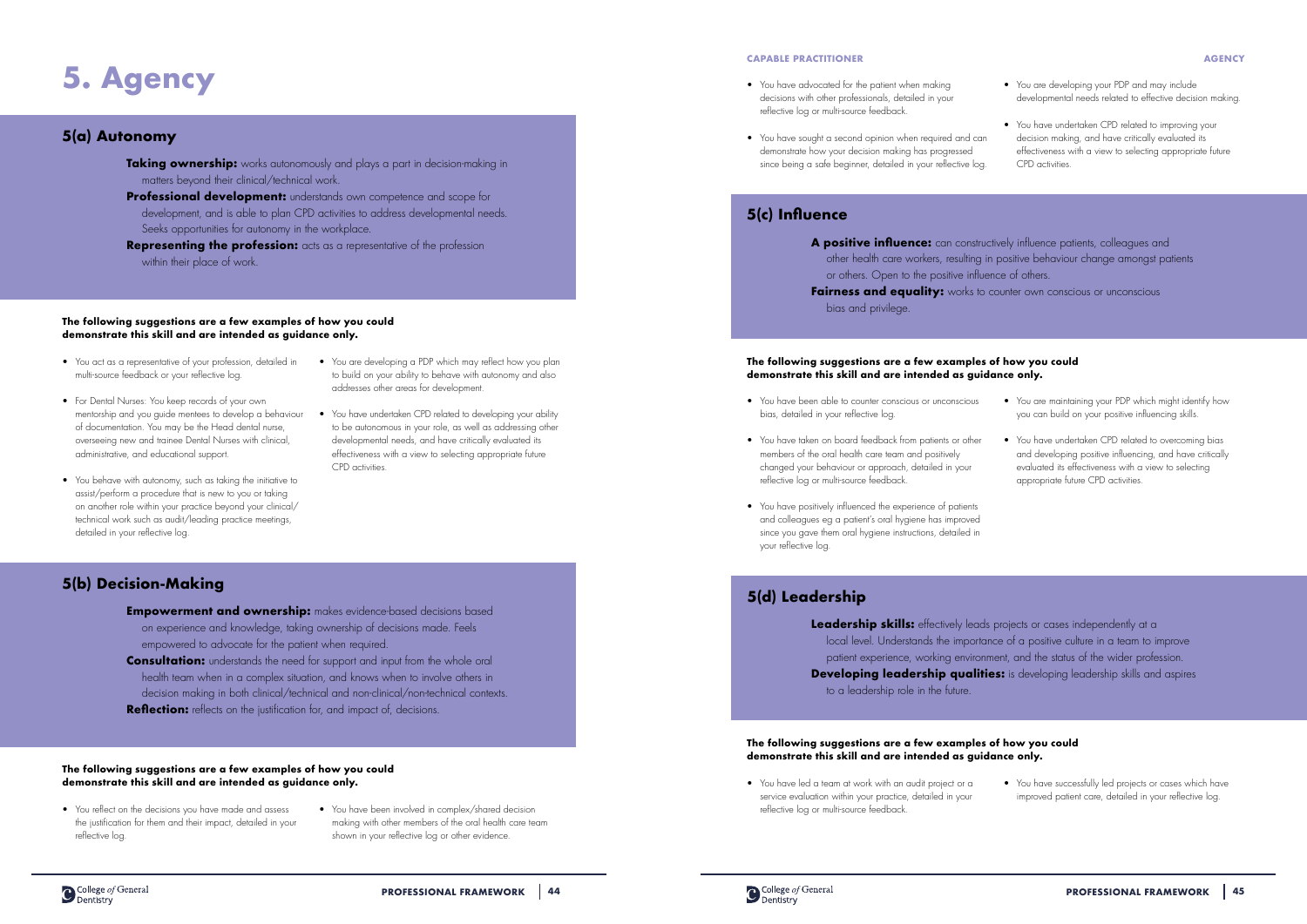**AGENCY**

## **5(e) Management**

- **Self-management:** increasingly effective at self management, is aware of the importance of formal/informal authority and understands own value and contribution to the team.
- **Managing others:** develops management style and skills through education and/or experience.

### **The following suggestions are a few examples of how you could demonstrate this skill and are intended as guidance only.**

- You have collected multi-source feedback specifically about your management skills and style.
- You have managed your time well and been able to balance all your commitments effectively, shown in your reflective log.
- You have planned how you would like to develop your management skills in your PDP, such as managing resources, stock etc, managing a small team of people or managing constructively within the practice.
- You have undertaken CPD related to developing your management skills, and have critically evaluated its effectiveness with a view to selecting appropriate future CPD activities.

- You maintain your PDP including plans to develop leadership abilities.
- You have undertaken CPD in order to develop your leadership skills, and have critically evaluated its effectiveness with a view to selecting appropriate future

![](_page_23_Picture_12.jpeg)

![](_page_23_Picture_11.jpeg)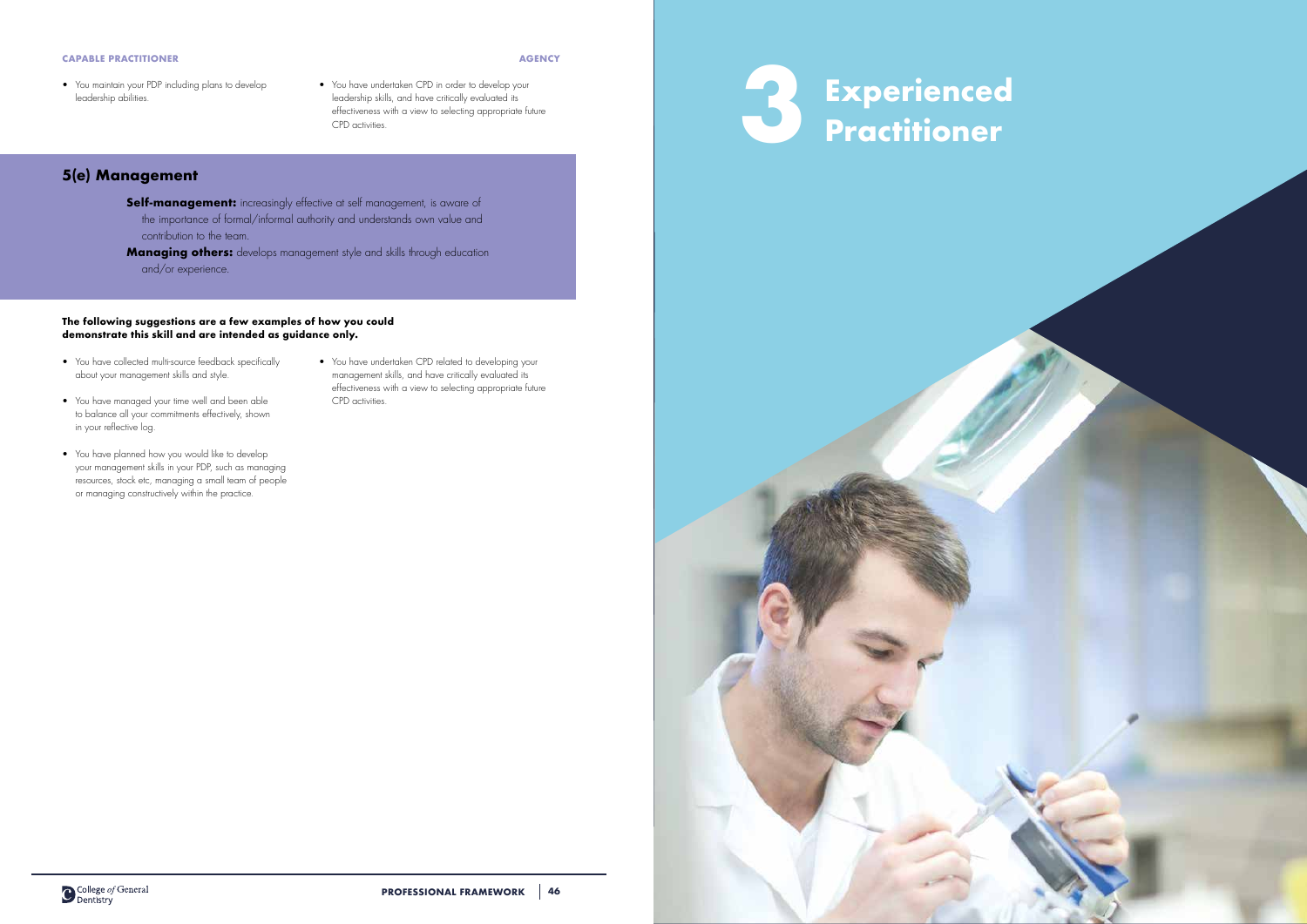# **1. Clinical & Technical**

## **1(a) Techniques**

### **The following suggestions are a few examples of how you could demonstrate this skill and are intended as guidance only.**

### **The following suggestions are a few examples of how you could demonstrate this skill and are intended as guidance only.**

• You have maintained your PDP and detailed which techniques you intend to master in the future and what

CPD you will use to do this.

**Knowledge Level:** has an in-depth level of knowledge established across a breadth of clinical/technical experience and may be building an area of special interest or more specialised knowledge. **Sharing knowledge:** actively shares knowledge informally or formally.

• You have undertaken CPD related to developing your clinical/technical techniques and skills, and have critically evaluated its effectiveness with a view to selecting

- You may have accepted subcontracted work from others.
- You have performed a range of treatments and/or techniques including evidence of advanced (clinical) techniques, detailed in your reflective log.
- You have reflected on which techniques do and do not work in your hands for particular procedures/tasks, detailed in your reflective log.
- You have gained qualifications where the clinical/technical techniques have been demonstrated and signed off.
- **1(b) Knowledge**

appropriate future CPD activities.

**Techniques:** has an understanding of different and increasingly complex techniques and how to apply them to meet individual patient needs, including patients with additional needs. Due to previous experience, can work independently and efficiently and adapt to unpredictable circumstances and situations.

**Support:** able to offer support to colleagues who often reach out for advice.

- You have completed postgraduate qualifications eg PG cert or diploma.
- For Dental Nurses: You have completed multiple postregistration qualifications eg dental radiography, special care dental nursing, oral health education etc.
- You teach other professionals in an informal or formal capacity, shown in your reflective log.
- You use mentorship but are also starting to mentor others, detailed in your reflective log or mentee/mentor notes.
- You have taken the lead on audit projects/service evaluation/quality improvement resulting in enhanced patient care, detailed in your reflective log.
- You maintain your PDP including reflecting on your progression through analysis of your work.
- You have undertaken CPD related to developing your analytical skills, and have critically evaluated its effectiveness with a view to selecting appropriate future CPD activities.

- 
- 
- 
- 
- 

- You have published case studies or audits/service evaluations in an area of special interest, detailed by your case studies.
- You have shadowed/observed colleagues for new and cutting-edge techniques or techniques not entirely familiar to you, detailed in your reflective log.

**Engaging with others:** gained further confidence and experience in taking the lead on significant event analysis with other members of the oral health care

- **Analysing needs:** utilises previous analysis to pre-emptively analyse the patient experience.
- team to improve (patient) outcomes. **Self-analysis:** consistently undertakes detailed critical analysis of own work to continually develop.

## **1(c) Analysis**

## **1(d) Judgement**

**Sound judgement:** demonstrates sound clinical/technical judgement and is building experience in more complex cases. **Support:** appreciates the importance of seeking the judgement of a range of colleagues when engaging with unfamiliar circumstances. When sought after by colleagues, is able to offer advice in clinical/non-clinical matters. **Mitigating risk:** actively mitigates risks and tackles complex and challenging

### **The following suggestions are a few examples of how you could demonstrate this skill and are intended as guidance only.**

**The following suggestions are a few examples of how you could demonstrate this skill and are intended as guidance only.**

![](_page_24_Picture_34.jpeg)

- You use multi-source feedback, including patient feedback where possible, to analyse your work.
- You have analysed cases in detail to aid your learning and progression, shown in your reflective log.
- For Dental Hygienists and Dental Therapists: You are beginning to take on direct access appointments confidently and safely, shown in your reflective log or clinical/lab notes.

### **EXPERIENCED PRACTITIONER CLINICAL & TECHNICAL**

situations, whilst understanding the need to seek support when appropriate.

needs of both colleagues and patients, ensuring a positive and professional

- For Clinical Dental Technicians and Dental Technicians: You keep up-to-date with the latest technology, reflected in your PDP.
- You have developed a PDP that reflects that you are building on your theoretical knowledge.

• You have undertaken CPD related to developing your clinical/technical knowledge, and have critically evaluated its effectiveness with a view to selecting appropriate future CPD activities.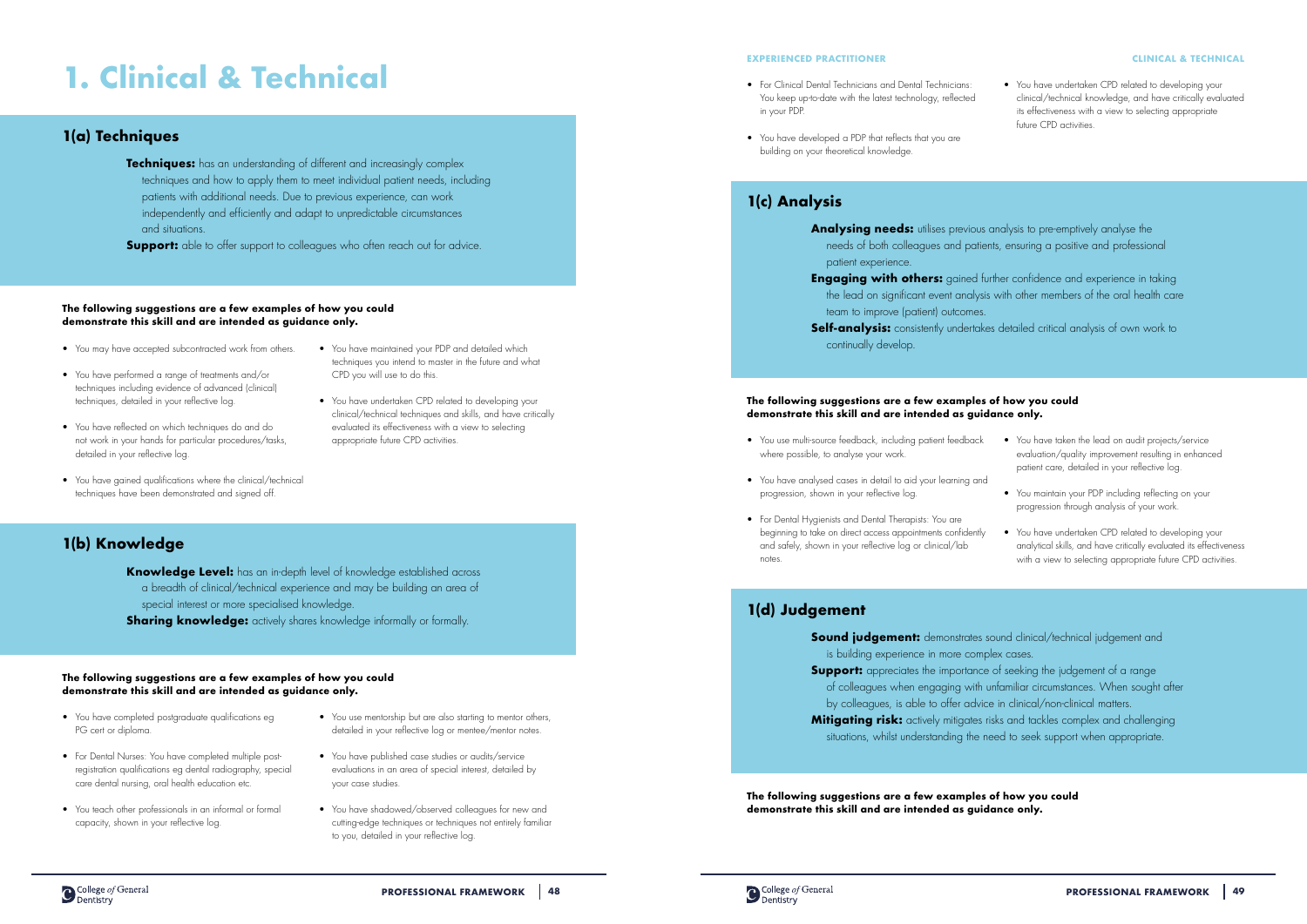### **EXPERIENCED PRACTITIONER CLINICAL & TECHNICAL**

- You have been involved in committees or groups which help to mitigate risk in dentistry, shown through meeting minutes or your reflective log.
- For Dentists, Dental Hygienists, Dental Therapists and Clinical Dental Technicians: You have treatment planned/ applied a diagnostic process for a complex case, shown through clinical/lab notes, reflective log or case study.
- You have applied sound evidence-based judgement in a complex case, demonstrated in a detailed case study.
- You have reflected on a situation that has been misjudged and what you would do differently in the future, detailed in your reflective log.

**General communication:** can communicate well with a wide variety of patients, colleagues and peers, reflecting and learning from feedback. **Communicating clinical/technical matters:** effectively communicates the importance of oral health care to other health professionals outside dentistry. **Communicating in difficult situations:** manages difficult conversations with professionalism, and demonstrates the confidence to both offer and ask for support from the wider dental team.

- 
- Your manager/senior clinician has assessed that you have demonstrated effective judgement and is able to cite examples, shown in a recent appraisal.
- You have developed your PDP, detailing how you have extended your judgemental skills and how you plan to progress further.
- You have undertaken CPD related to developing your skills of judgement, and have critically evaluated its effectiveness with a view to selecting appropriate future CPD activities.

# **2. Professionalism**

## **2(a) Communication**

### **The following suggestions are a few examples of how you could demonstrate this skill and are intended as guidance only.**

- You have used communication skills effectively in difficult situations, and have learnt from the experience, shown in your reflective log or multi-source feedback.
- You have supported and advised others about how to communicate effectively in difficult situations, shown in your reflective log.
- You have used patient feedback forms, or multi-source feedback, to reflect on areas for future development.
- You have communicated with health care professionals outside dentistry eg you have given a lecture/seminar, as part of a multidisciplinary team meeting, indicated in your reflective log.
- You can communicate effectively with patients, colleagues and peers, shown in your multi-source feedback.
- You have planned how to develop your communication skills further in your PDP.
- You have undertaken CPD that supports your communication skills, and have critically evaluated its effectiveness with a view to selecting appropriate future CPD activities.

## **2(b) Consent**

**Understanding consent:** firmly understands the consent process and how to apply it when working with patients, although may not be directly involved. Seeks advice from other dental professionals when required. Patients with reduced capacity: confidently makes decisions in the

best interests of patients and values the importance of seeking a second opinion. Provides a second opinion to others when asked.

• You have provided second opinions to colleagues, as well as asked for second opinions, demonstrated in your reflective log.

![](_page_25_Picture_26.jpeg)

![](_page_25_Picture_28.jpeg)

• You follow the consent process in your practice and can use your clinical/lab notes to show this.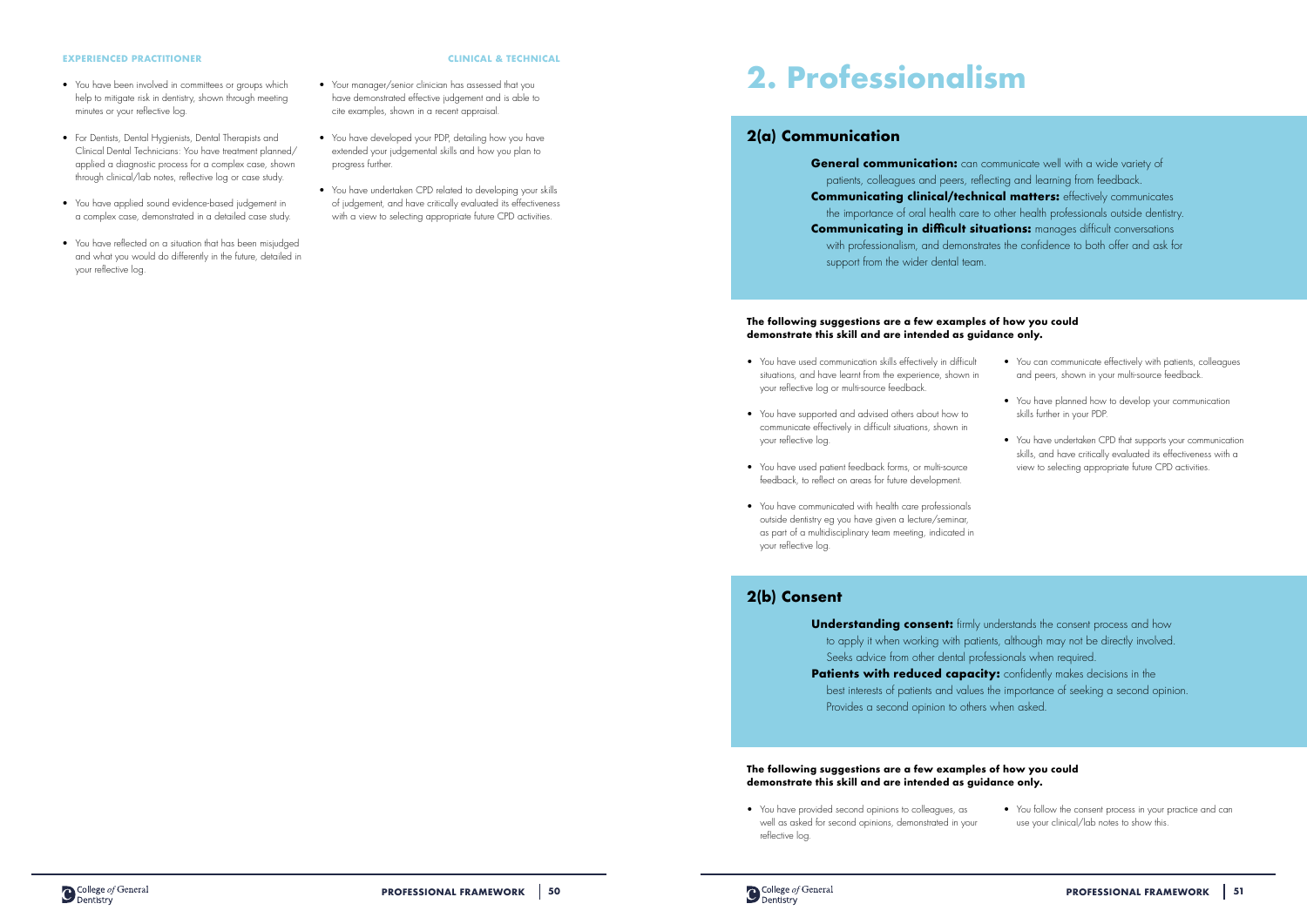## **2(c) Ethical Practice**

- **Principles and advocacy:** has an in-depth understanding of ethical practice and how it affects patient care and the wider profession. Can advocate for themselves, patients and colleagues and promotes the need to practice with honesty and integrity.
- **Professional development:** maintains professional competencies to ensure they are practising ethically at all times, putting patients' interests first.

### **PROFESSIONALISM**

### **The following suggestions are a few examples of how you could demonstrate this skill and are intended as guidance only.**

**Current regulation:** fully understands current regulations and their importance to both the profession and the patient experience, and are able to support others to remain compliant with regulation.

**Governance:** effectively manages governance within their clinical setting/ laboratory/place of work.

- You practise with honesty and integrity and this has had a positive influence on colleagues, shown in your reflective log or multi-source feedback.
- You adhere to ethical practice by maintaining professional competencies through your PDP and CPD hours.
- You have advocated for yourself, patients or colleagues on a local scale or on a wider scale through your involvement in committees, professional groups or charities, detailed in your reflective log or PDP.
- You identify any development needs in relation to ethical practice in your PDP.
- You have undertaken CPD to develop your understanding and knowledge of ethical practice, and have critically evaluated its effectiveness with a view to selecting appropriate future CPD activities.

# **2(d) Regulation**

**Maintaining records:** is involved in record keeping, appreciates why record keeping is a vital part of their role, and is able to ensure best practice is modelled by themselves and others. **Managing records:** helps colleagues deliver improved patient care through effective record keeping.

• You use your PDP to plan CPD which will support your knowledge of the consent process.

• You have undertaken CPD related to issues around consent, and have critically evaluated its effectiveness with a view to selecting appropriate future CPD activities.

### **The following suggestions are a few examples of how you could demonstrate this skill and are intended as guidance only.**

- You are involved in supporting others to remain compliant with regulation eg in a role as a mentor or manager, shown through your reflective log or multi-source feedback.
- You are involved with implementation of regulation in practice/the lab eg being the safeguarding lead in the practice, shown in your reflective log or role description.
- You have identified future learning needs related to regulation in your PDP.
- You have undertaken CPD to ensure you adhere to current regulations in your practice, and have critically evaluated its effectiveness with a view to selecting appropriate future CPD activities.

### **EXPERIENCED PRACTITIONER**

## **2(e) Record Keeping**

**EXPERIENCED PRACTITIONER PROFESSIONALISM**

- You have helped colleagues and other members of the oral health care team with your good record keeping, shown in your reflective log.
- You maintain thorough and accurate records in your cross team work with positive outcomes, detailed in your reflective log.

![](_page_26_Picture_29.jpeg)

- You use your PDP to plan future development related to record keeping.
- You have undertaken CPD related to record keeping, and have critically evaluated its effectiveness with a view to selecting appropriate future CPD activities.

![](_page_26_Picture_34.jpeg)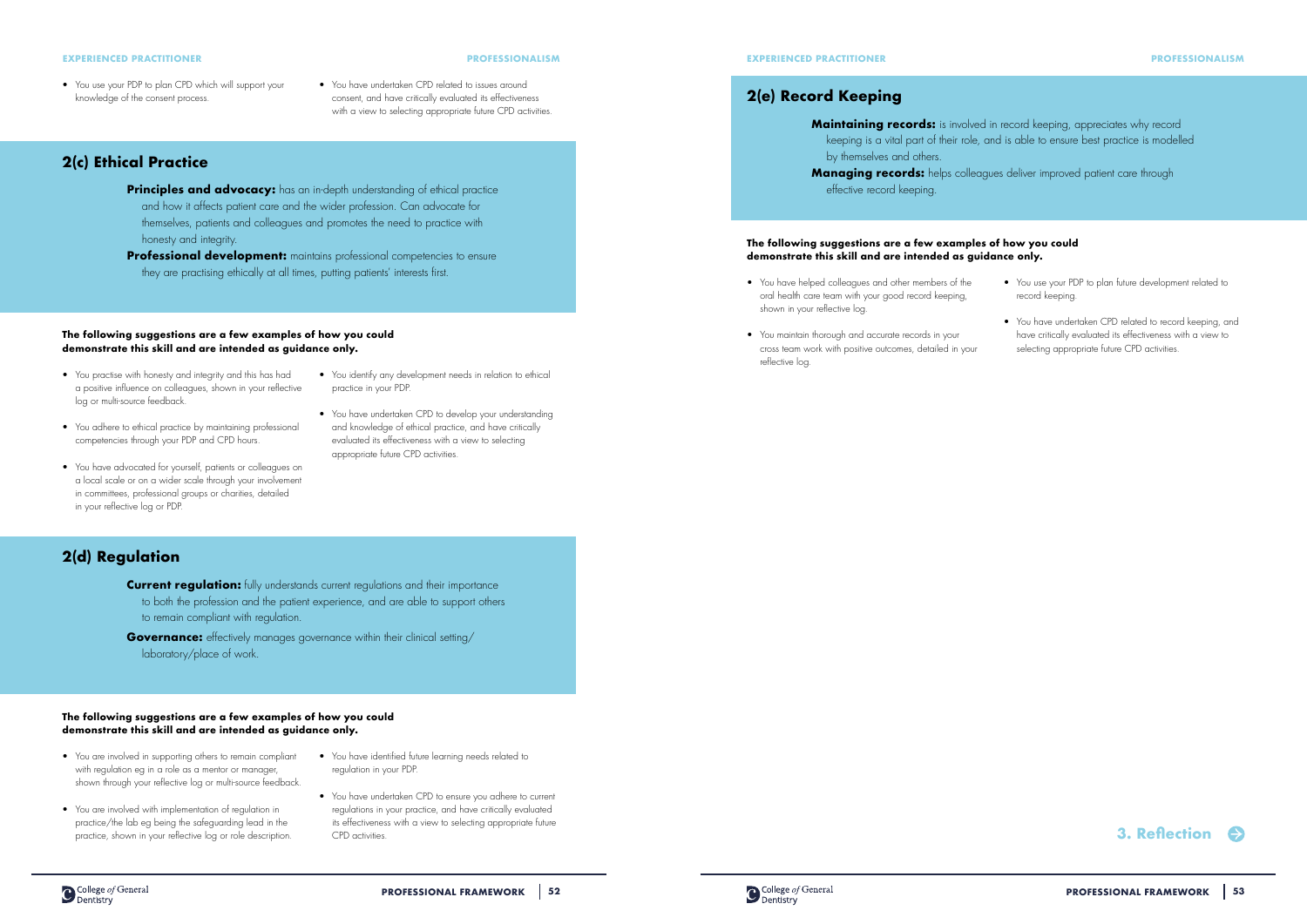![](_page_27_Picture_39.jpeg)

# **3. Reflection**

## **3(a) Behaviours**

# **3(b) Self-Reflection**

- **Own behaviour:** behaves appropriately and professionally with patients, colleagues and the wider community and uses own behaviour as a standard for others to follow.
- **Improving behaviours:** alongside being able to identify behavioural issues early can also use these skills to support others.

- **Self-awareness and reflection:** has an increased level of self-awareness and is able to mentor and support other members of the oral health care team, possibly within the wider community, to develop own self-reflection skills and provide feedback.
- **Improved outcomes:** confidently uses accepted self-reflective techniques to achieve consistent and successful (patient) outcomes and continually seeks opportunities to improve (patient) outcomes.

### **The following suggestions are a few examples of how you could demonstrate this skill and are intended as guidance only.**

### **The following suggestions are a few examples of how you could demonstrate this skill and are intended as guidance only.**

- You have sought multi-source feedback on your clinical/ technical and non-clinical/non-technical skills and been able to utilise it to identify developmental needs, shown through multi-source feedback, PDP or reflective log.
- You have mentored colleagues, helping you to self reflect and identify areas for progression, detailed in your reflective log.
- You reflect on own work tasks, encounters with patients and encounters with colleagues eg you led on a particular task or event for patients or for the team, or dealt with a
- You behave with professionalism towards patients and colleagues and can show this through your reflective log.
- You understand the impact of your behaviour through personal references from colleagues.
- You gain an insight into your behaviour through multisource feedback including from patients where possible.
- You use your PDP to identify development needs and plan activities to address issues around managing behaviour.
- You have undertaken CPD to address any issues related to your own behaviour or managing the behaviour of others, such as professionalism, and have critically evaluated its effectiveness with a view to selecting appropriate future CPD activities.

**Seeking and providing feedback:** uses mentoring skills to provide actionable feedback to colleagues and supports them to utilise feedback

**Using feedback effectively:** actively engages with the feedback cycle/peer review to support self development and development of others.

difficult conversation or challenging incident, shown in your reflective log.

- You have been developing your PDP with areas for progression and update, identified through your selfreflective activities.
- You have undertaken CPD related to effective self-reflection and/or to address other areas for progression as identified through self-reflective techniques, and you have critically evaluated its effectiveness with a view to selecting appropriate future CPD activities.
- **Own wellbeing:** proactively develops strategies to manage and improve wellbeing and is able to seek support when required. **Promoting wellbeing:** advocates for wellbeing in the workplace, and
- contributes to a positive working environment through involvement in strategies to promote wellbeing. Is approachable to colleagues when they need guidance and support.

## **3(d) Feedback**

effectively through regular updates.

### **The following suggestions are a few examples of how you could demonstrate this skill and are intended as guidance only.**

### **The following suggestions are a few examples of how you could demonstrate this skill and are intended as guidance only.**

- You are seen as approachable by your colleagues, shown You have incorporated development points related to in your multi-source feedback.
- You have helped improve the wellbeing of your colleagues eg set aside time to sit and talk with your colleagues individually and in groups, and keeping an open dialogue, demonstrated in your reflective log.
- You have been involved in implementing strategies or programmes to promote wellbeing, shown in your reflective log.
- wellbeing in your PDP.
- You have undertaken CPD related to maintaining a sense of wellbeing, such as resilience training, and have critically evaluated its effectiveness with a view to selecting appropriate future CPD activities.

- You actively reflect on feedback given, including patient feedback if possible, whether positive or constructive, and identify areas for progression, detailed in your reflective log or PDP.
- You have mentored/supported colleagues to actively engage with and utilise your feedback effectively eg meeting with your colleagues once every three months and discussing all your feedback and working together to decide where you need to target your future efforts, shown in your reflective log or PDP.
- You have developed your PDP and identified areas for development and progression as a result of feedback received.
- You have undertaken CPD to develop your skills around seeking, utilising and providing feedback, and have critically evaluated its effectiveness with a view to selecting appropriate future CPD activities.

## **3(c) Wellbeing**

### **EXPERIENCED PRACTITIONER**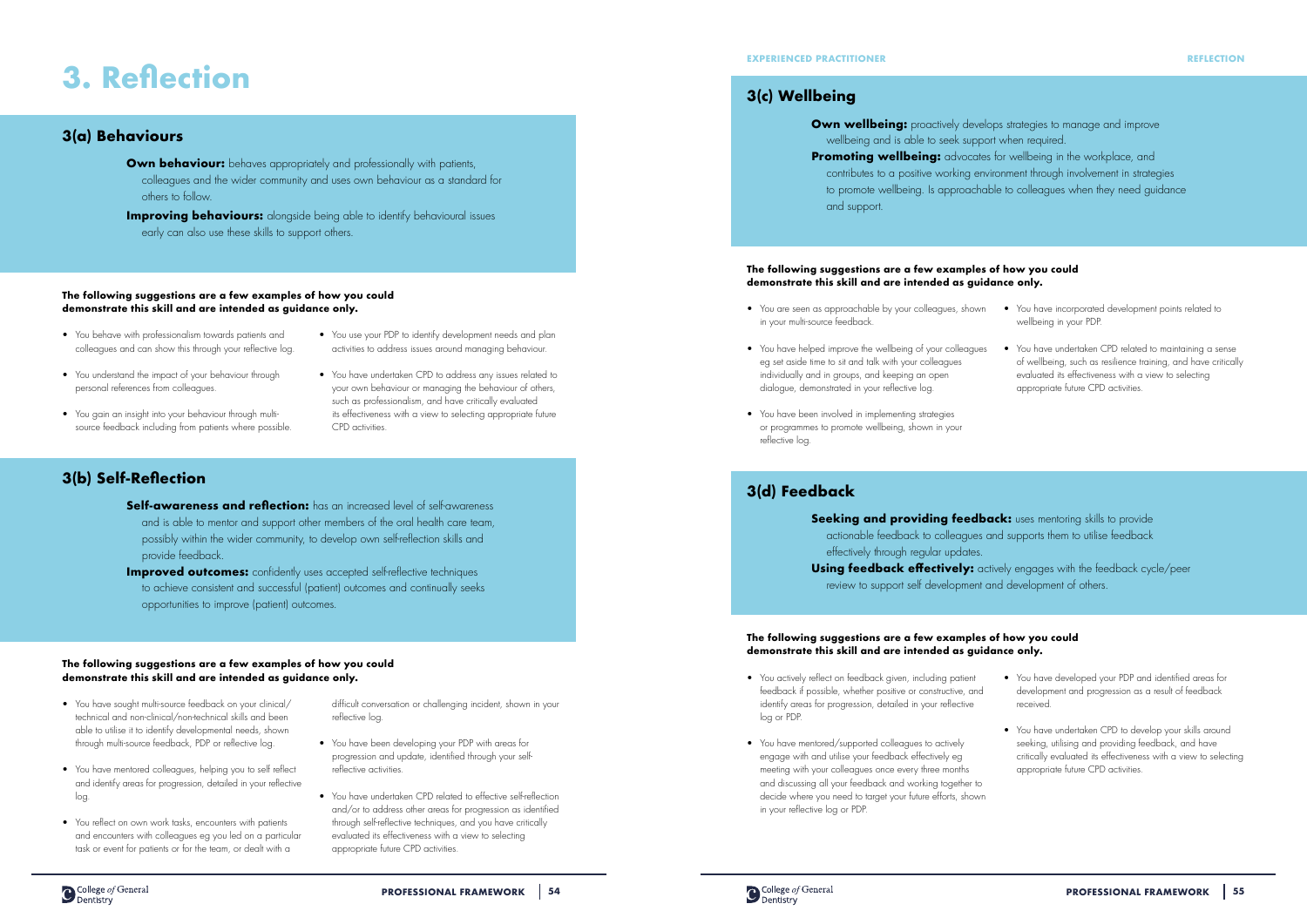# **4. Development**

## **4(a) Community of Practice**

## **4(b) Team Development**

**Support:** actively engages with peers about own practice and is respected for this **Development:** looks for informal or formal mentorship opportunities in order to develop career beyond the traditional pathway. Shares knowledge and experience with others, and encourages others to do the same, to help professional development and improve patient care.

- **The oral health care team:** understands the importance of different team roles in supporting positive patient outcomes and acts effectively in a leadership role within a team. Seeks informal/formal mentorship to develop a career beyond the traditional pathway of the profession.
- **Promoting team work:** proactively supports and engages with the full oral health care team, both locally and in the wider community and understands the importance of a positive culture in a team to improve patient experience, working environment, and the status of the wider profession.

### **The following suggestions are a few examples of how you could demonstrate this skill and are intended as guidance only.**

### **The following suggestions are a few examples of how you could demonstrate this skill and are intended as guidance only.**

**Identifying development needs:** seeks out and appreciates the value of different opportunities for development alongside traditional CPD including development of clinical/technical or non-clinical/non-technical skills. **Competency:** has developed mentorship skills and mentors others, supporting their development.

- You have mentored others in order to share your experience and support your community, shown in your mentor notes or reflective log.
- You have presented at conferences or taught on a CPD course, detailed in your reflective log or PDP.
- You have engaged with your peers in different ways, shown in your reflective log.
- You have developed your PDP and included reflections on supporting your community of practice.
- You have undertaken CPD related to promoting a community of practice, and have critically evaluated its effectiveness with a view to selecting appropriate future CPD activities.

- You have worked effectively with different members of the oral health care team, show in your reflective log or through multi-source feedback.
- You have been an effective team player and led a team, and can show this through multi-source feedback.
- You have worked as part of a team, as well as leading a team eg this could be leading team meetings or management of the team, shown in your reflective log.
- You are maintaining your PDP, including reflections on progressing your team-working skills.
- You have undertaken CPD related to team work, and have critically evaluated its effectiveness with a view to selecting appropriate future CPD activities.

## **4(c) Individual Development**

## **4(d) Research**

Active research: can conduct an audit or service evaluation project. **Evidence into practice:** implements evidence-based practice in the work place. **Critical thinking and reflection:** is critical of own practice and actively

practises continuous improvement.

### **The following suggestions are a few examples of how you could demonstrate this skill and are intended as guidance only.**

### **The following suggestions are a few examples of how you could demonstrate this skill and are intended as guidance only.**

- You have been getting actively involved with governing bodies and professional bodies, shown in your reflective log.
- You have started to become involved with education eg mentoring, presenting at conferences, giving lectures etc, detailed in your PDP or reflective log.
- You maintain your PDP which reflects your development to date and your future plans set out in a realistic time frame and demonstrates the progression you have made.
- You have undertaken CPD supporting self development including reflections relevant to your own practice as well as those relating to the support of others, and have critically evaluated its effectiveness with a view to selecting appropriate future CPD activities.

- You have implemented innovative, evidence-based solutions in your work and reflected on the outcomes, shown in your reflective log.
- You have undertaken research and learnt from the findings, detailed in your reflective log.
- You have been involved in publications/research relevant to your practice, shown through printed or online material.

![](_page_28_Picture_35.jpeg)

- You have included possible avenues for research in your PDP.
- You have undertaken CPD in relation to conducting and using evidence from research, and have critically evaluated its effectiveness with a view to selecting appropriate future CPD activities.

### **EXPERIENCED PRACTITIONER DEVELOPMENT**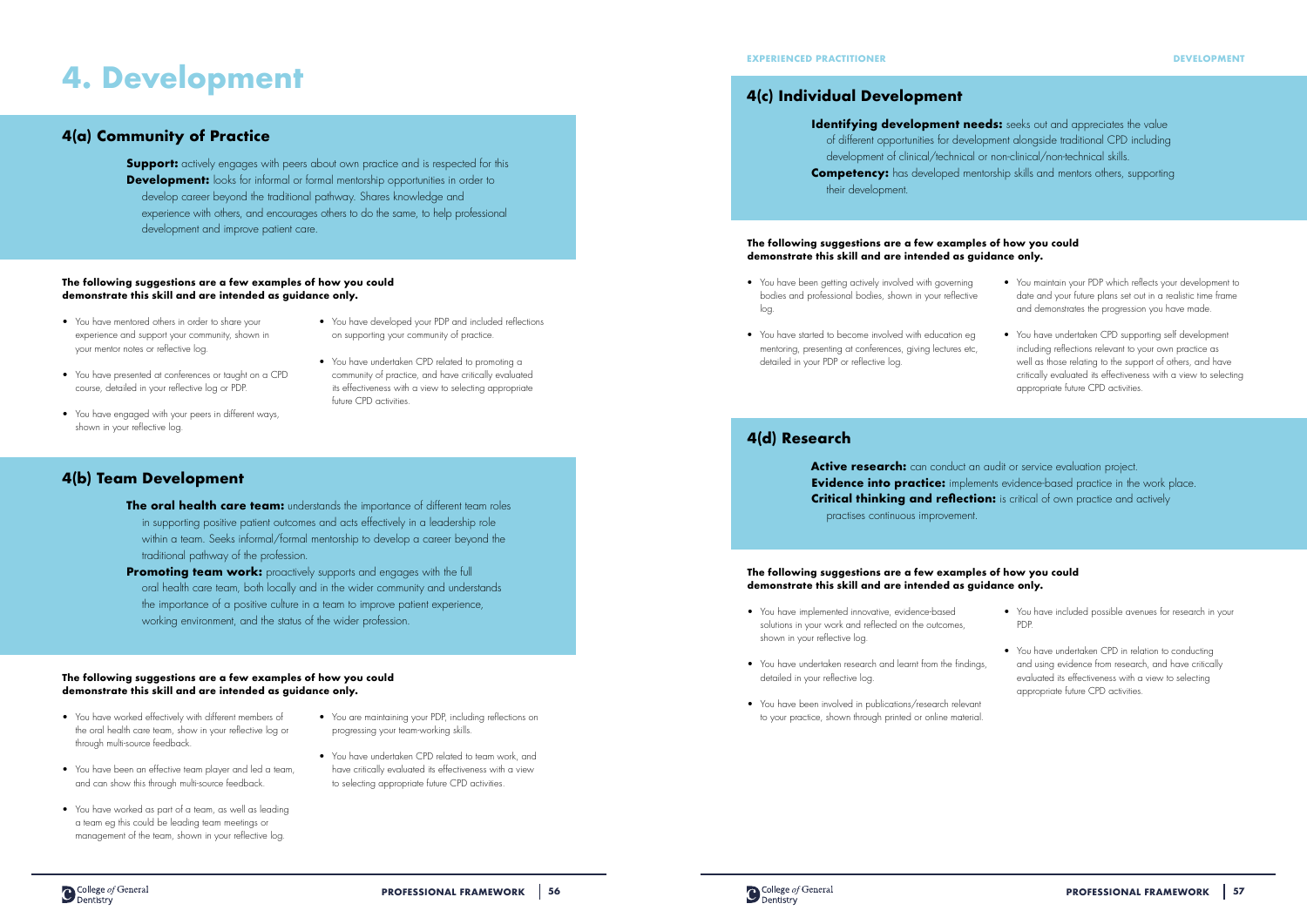# **5. Agency**

## **5(a) Autonomy**

# **5(b) Decision-Making**

- **Taking ownership:** is a capable professional in all aspects of work, with leadership responsibilities within the workplace or the wider profession. **Professional development:** understands own competence and scope for development, but also engages with colleagues about own personal and professional development. Has developed mentorship skills, and is able to support colleagues with their professional development.
- **Representing the profession:** able to act as an advocate and representative of the profession at a local level.

- **Empowerment and ownership:** increasingly confident in evidence-based decision-making and feels empowered to promote the interests of the patient, their self or organisation when required.
- **Consultation:** actively supports the decision-making of colleagues, providing a second opinion when asked, and respects effective decision-making by others. Understands the need to seek support in a complex situation or seek a second opinion.
- **Reflection:** reflects on the justification for, and impact of decisions and identifies where a different decision might be made in the future.

### **The following suggestions are a few examples of how you could demonstrate this skill and are intended as guidance only.**

### **The following suggestions are a few examples of how you could demonstrate this skill and are intended as guidance only.**

- You may have taken on the role of practice manager or head of department or ward.
- You have helped colleagues with their professional development through mentorship, detailed in your reflective log.
- You advocate for your profession at a local level, for example at local dental networks or managed clinical networks.
- You maintain your PDP which reflects how you plan to build on your ability to behave with autonomy and also addresses other areas for your personal and professional development.
- You have undertaken CPD related to developing your ability to be autonomous in your role, as well as addressing other developmental needs, and have critically evaluated its effectiveness with a view to selecting appropriate future CPD activities.

- You have made complex/shared decisions, consulting with other members of the oral health care team, detailed in your reflective log or multi-source feedback.
- You have advocated for others and yourself, detailed in your reflective log or multi-source feedback.

### **AGENCY**

## **5(c) Influence**

# **5(d) Leadership**

**Leadership skills:** able to drive change, whether in a leadership role or not. Can gain the trust and respect of colleagues as a leader. **Developing leadership qualities:** through experience, is developing

**A positive influence:** can identify the extent and impact of own influence within workplace. Open to the positive influence of others. **Fairness and equality:** works to counter personal bias as well as systemic bias in the workplace.

leadership role or not. Works to support positive cultures in order to improve

### **The following suggestions are a few examples of how you could demonstrate this skill and are intended as guidance only.**

### **The following suggestions are a few examples of how you could demonstrate this skill and are intended as guidance only.**

- You have changed your behaviour after listening to patients or colleagues, detailed in your reflective log or multi-source feedback.
- You have been able to positively influence patients and/or colleagues, detailed in your reflective log or in multi-source feedback.
- You have been involved in regular meetings/forums with colleagues in order to identify, understand and appreciate any biases that may be present within your practice/place of work, detailed in meeting minutes or your reflective log.

- 
- leadership skills and sets an example as a role model whether in a formal
	-
- patient experience, working environment and the status of the wider profession.
	- You have developed your leadership skills and have used them to positively impact a (patient) outcome or project, detailed in your reflective log.
- You use multi-source feedback forms to identify any systemic bias.
- You keep your PDP updated with ideas for building on your awareness of bias or positive influencing skills.
- You have undertaken CPD related to overcoming bias and developing positive influencing, and have critically evaluated its effectiveness with a view to selecting appropriate future CPD activities.

• You have been able to make a positive change to your place of work/practice, shown in your reflective log or multi-source feedback.

![](_page_29_Picture_33.jpeg)

- You have sought second opinions, and have provided second opinions, detailed in your reflective log or multisource feedback.
- You make sound and effective decisions, sometimes in complex situations, detailed in your reflective log.
- You maintain your PDP and may include developmental needs related to effective decision making.
- You have undertaken CPD that supports your decisionmaking skills, and have critically evaluated its effectiveness with a view to selecting appropriate future CPD activities.

### **EXPERIENCED PRACTITIONER**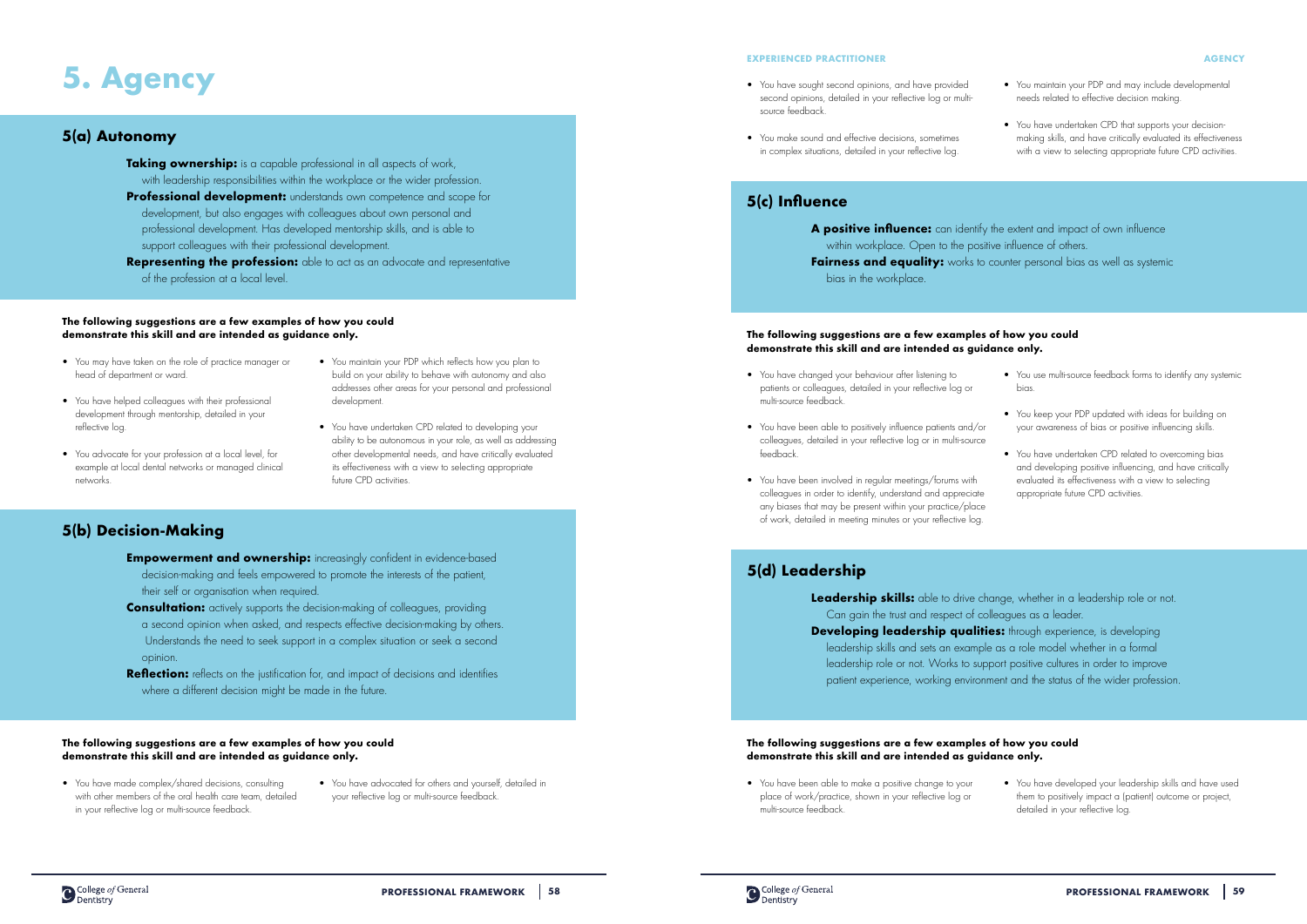**AGENCY**

## **5(e) Management**

- **Self-management:** manages self and their time effectively, and takes ownership of managerial decisions made.
- **Managing others:** regardless of formal position, manages expectations of colleagues and patients appropriately, ensuring transparency at all levels. Appreciates the importance of effective management and how this affects others.

### **The following suggestions are a few examples of how you could demonstrate this skill and are intended as guidance only.**

- You have taken on a management role and mentor colleagues to help your professional development, demonstrated in your reflective log or mentee feedback.
- You have planned how you would like to develop your management skills in your PDP, such as managing resources, stock etc, managing a small team of people or managing constructively within the practice.
- You have undertaken CPD related to developing your management skills, and have critically evaluated its effectiveness with a view to selecting appropriate future CPD activities.

- You maintain your PDP including plans to develop leadership abilities eg Edward Jenner course.
- You have undertaken CPD in order to develop your leadership skills, and have critically evaluated its effectiveness with a view to selecting appropriate future CPD activities.

### **EXPERIENCED PRACTITIONER**

![](_page_30_Picture_11.jpeg)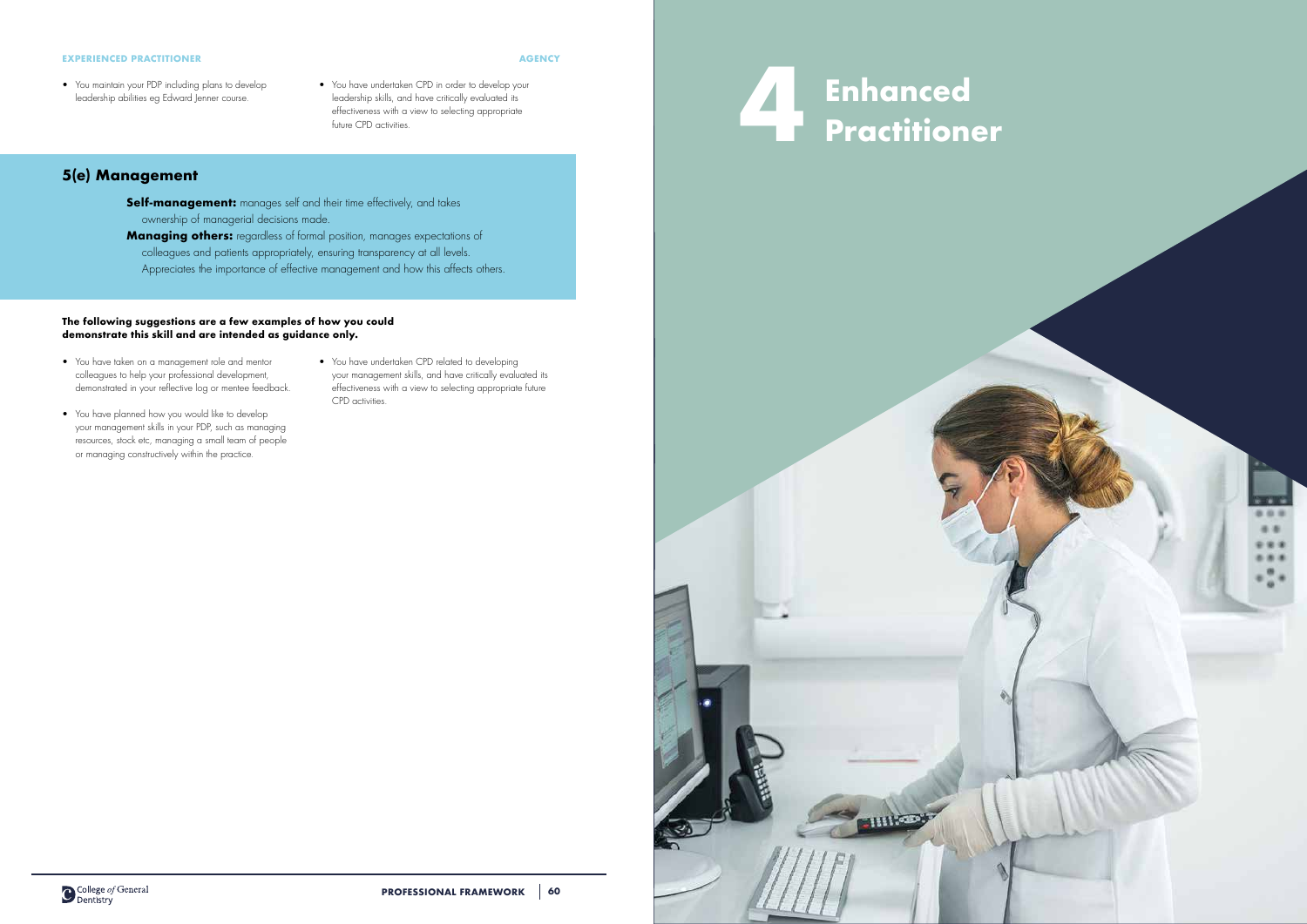# **1. Clinical & Technical**

## **1(a) Techniques**

### **The following suggestions are a few examples of how you could demonstrate this skill and are intended as guidance only.**

### **The following suggestions are a few examples of how you could demonstrate this skill and are intended as guidance only.**

- You have gained qualifications where the clinical/technical techniques have been demonstrated and signed off or can be assessed by the CGD team.
- You may be starting to accept referrals from other practitioners/technicians.
- You have performed advanced (clinical) techniques eg implant cases, periodontal surgery, complex extractions, full mouth rehabilitation cases, orthodontics, and advanced sedation, detailed in your log book of care.
- You have planned which techniques you intend to introduce to your practice in the future and the CPD you will use to do this, detailed in your PDP.
- You have undertaken CPD related to developing your clinical/technical techniques and skills, and have critically evaluated its effectiveness with a view to selecting appropriate future CPD activities.

**Sharing knowledge:** actively shares knowledge with the wider oral health care team at a local level.

- You have taught other professionals in a formal context, shown in your reflective log or PDP.
- You have mentored others, detailed in your reflective log or mentor notes.
- You have worked in specialist practice or managed specialist cases in an NHS practice, detailed in your reflective log or other evidence.
- You have published case studies or audits/service evaluations in your area of special interest.
- You critically analyse your work, using multi-source feedback, and can demonstrate how this has helped you to develop as a practitioner, shown in your reflective log.
- You have supported others by presenting the findings of your in-depth analysis on a regional or national scale, for example at a national conference or in a journal, demonstrated in your reflective log or printed material.
- You have presented the findings of your analysis to others eg case studies, audit projects, quality improvement projects and service evaluations, indicated in your reflective log or meeting notes.

![](_page_31_Picture_33.jpeg)

- You have participated in a study club, shown in your reflective log.
- You have completed postgraduate qualifications eg PG cert, diploma, Msc or MClinDent.
- For Dentists, Dental Hygienists, Dental Therapists, Clinical Dental Technicians and Dental Technicians: You have built the knowledge and understanding required to treat complex cases in your clinical/technical practice, shown in your clinical/lab notes or case studies.

# **1(b) Knowledge**

**Knowledge Level:** applies in-depth knowledge across a depth and breadth of dentistry, which may include an area of special interest.

**Techniques:** as a proficient practitioner, can apply advanced/specialised (clinical) techniques in practice due to extensive experience and further training. **Support:** able to offer sound support to colleagues who often reach out for advice, and where applicable, may accept referrals from other practitioners /technicians.

## **1(c) Analysis**

### **The following suggestions are a few examples of how you could demonstrate this skill and are intended as guidance only.**

- You maintain your PDP and can show your progression through analysis of your work.
- You have undertaken CPD related to developing your analytical skills, and have critically evaluated its effectiveness with a view to selecting appropriate future CPD activities.

### **ENHANCED PRACTITIONER CLINICAL & TECHNICAL**

- **Analysing needs:** pre-emptively analyses the needs of both colleagues and patients confidently and accurately, to ensure a positive and professional (patient) experience.
- **Engaging with others:** engages effectively with the wider oral health care team at a local or regional level to analyse significant events and improve (patient) outcomes.
- **Self-analysis:** demonstrates development as a practitioner through the process of critical analysis.
- You have produced educational resources used by members of the oral healthcare team, detailed in your reflective log or evidenced by the materials.
- You have developed a PDP that reflects that you are building on your theoretical knowledge.

• You have undertaken CPD related to developing your clinical/technical knowledge, and have critically evaluated its effectiveness with a view to selecting appropriate future CPD activities.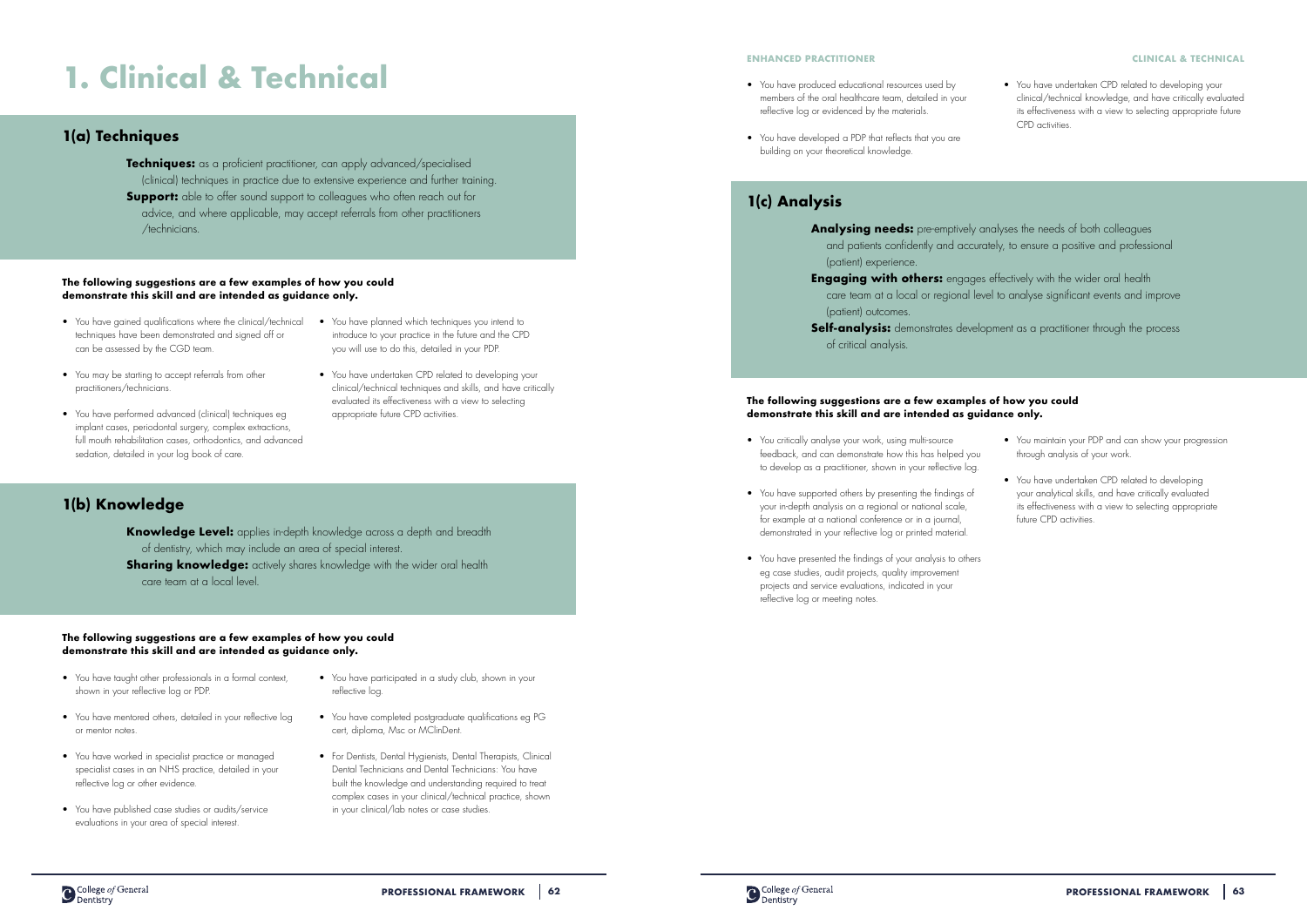## **The following suggestions are a few examples of how you could demonstrate this skill and are intended as guidance only.**

- You have had writing published in peer-reviewed journals, evidenced by the printed or online material.
- You have been involved in committees or groups which help to mitigate risk in dentistry, detailed in your reflective log or minutes from meetings.
- You have applied evidence-based judgement in multiple complex cases shown in a detailed case study.
- You may have intervened when a variety of situations have been misjudged, and informed colleagues how they can avoid these problems occurring again, shown in your reflective log.
- **Sound judgement:** demonstrates sound clinical judgement across complex and challenging clinical/technical cases, based on evidence-based practice and experience.
- **Support:** mentors colleagues who seek advice in clinical/technical and nonclinical/non-technical matters. Is sought for a second opinion on complex cases, but still appreciates a second opinion from others on own cases.
- **Mitigating risk:** actively mitigates risks and tackles complex and challenging situations, whilst understanding the need to seek support when appropriate.

- You have mentored others, demonstrated through mentee feedback or records of meeting with your mentee.
- You have maintained your PDP, detailing how you have developed your judgemental skills and how you plan to progress further.
- You have undertaken CPD related to developing your skills of judgement, and have critically evaluated its effectiveness with a view to selecting appropriate future CPD activities.

**General communication:** effectively communicates with other dental professionals on a regional level to make positive change within dentistry. complex matters or treatment options clearly. **Communicating in difficult situations:** manages difficult conversations offer and ask for support from the wider dental team.

## **1(d) Judgement**

# **2. Professionalism**

## **2(a) Communication**

- **Understanding consent:** thoroughly understands the consent process, and how to apply it to ensure best patient care, and can support colleagues to ensure
- **Patients with reduced capacity:** confidently provides a second opinion
	-
	- - You have advocated for patients at a regional level, shown in your reflective log or clinical/lab notes.

### **The following suggestions are a few examples of how you could demonstrate this skill and are intended as guidance only.**

- 
- **Communicating clinical/technical matters:** communicates advanced/
	- effectively and with professionalism, and demonstrates the confidence to both
		- You have planned how to develop your communication skills further in your PDP.
		- You have undertaken CPD that supports your communication skills, and have critically evaluated its effectiveness with a view to selecting appropriate future CPD activities.
- You have shared advice about communicating effectively in difficult situations with others in your team, demonstrated in your reflective log.
- For Dentists, Dental Hygienists, Dental Therapists, Orthodontic Therapists and Clinical Dental Technicians: You have clearly communicated complex treatment options to patients using aids such as leaflets, clinical photos or models, indicated in your reflective log.
- You have communicated with other oral health care professionals on a regional scale through local dental networks or managed clinical networks, detailed in meeting minutes showing your contribution.

# **2(b) Consent**

the best process is followed throughout the workplace.

when asked, advocating for the patient on a regional level, whilst still appreciating a second opinion from others on own cases.

• For Dental Technicians: You have a thorough understanding of the consent process and how it applies to your own work, demonstrated though lab notes or your reflective log.

![](_page_32_Picture_30.jpeg)

![](_page_32_Picture_31.jpeg)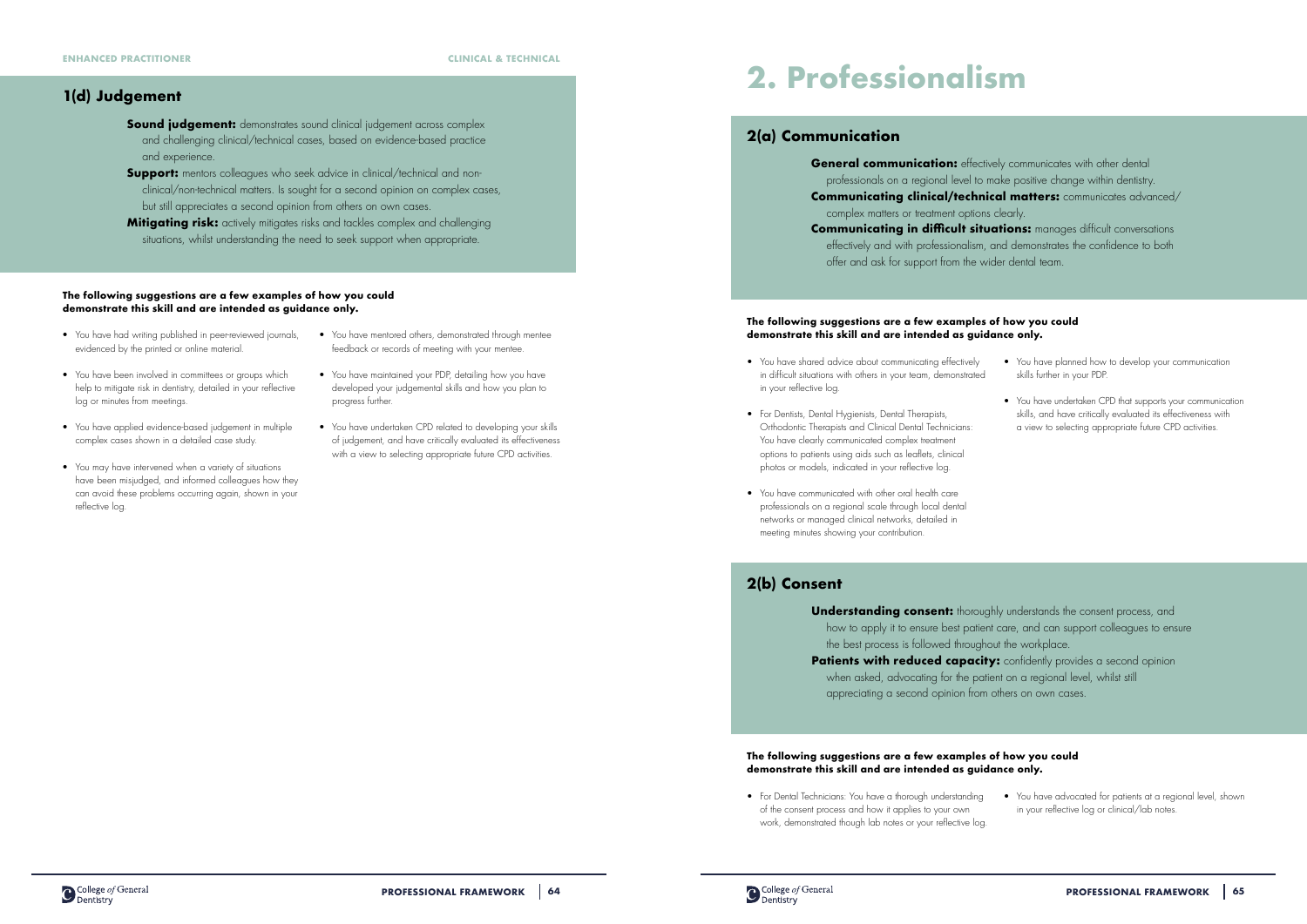![](_page_33_Picture_31.jpeg)

## **2(c) Ethical Practice**

- **Principles and advocacy:** overcomes complex ethical issues within the work place and can help colleagues do the same. Effectively advocates for ethical issues on behalf of the profession and patients at a regional level and promotes practising with honesty and integrity.
- **Professional development:** maintains professional competencies to ensure they are practising ethically at all times, putting patients' interests first.

**PROFESSIONALISM**

### **The following suggestions are a few examples of how you could demonstrate this skill and are intended as guidance only.**

- **Current regulation:** has an in-depth understanding of regulations and their importance to the profession and patients.
- **Governance:** takes part in, and advocates for, developing and disseminating regulation for the oral health care team at a regional level, in order to improve standards and guidance for patient care.
- By practising with honesty and integrity, you have promoted best practise in the profession at a regional  $|_{\rho \vee \rho}|$
- You adhere to ethical practice by maintaining professional competencies through your PDP and CPD hours.
- You have overcome complex ethical issues in your workplace, such as issues around consent, confidentiality, legality, or have helped a colleague with these issues, shown in your reflective log or PDP or though multi-source feedback.
- You have advocated for the profession and patients on a regional level eg spoken out on issues at local dental networks, managed clinical network or branch meetings of professional bodies, demonstrated in your reflective log or minutes from meetings.
- You identify any development needs in relation to ethical practice in your PDP.
- You have undertaken CPD to develop your understanding and knowledge of ethical practice, and have critically evaluated its effectiveness with a view to selecting appropriate future CPD activities.

## **2(d) Regulation**

- You have provided second opinions or contributed to a best interest discussion, demonstrated through multi-source feedback or your reflective log.
- You use your PDP to plan CPD which will support your knowledge of the consent process.

• You have undertaken CPD related to issues around consent, and have critically evaluated its effectiveness with a view to selecting appropriate future CPD activities.

### **The following suggestions are a few examples of how you could demonstrate this skill and are intended as guidance only.**

- You educate colleagues about new guidelines or regulations which are going to be implemented by leading practice meetings, for example, demonstrated in your reflective log.
- You may have experience of a Care Quality Commission inspection for your practice, shown in your reflective log.

### **ENHANCED PRACTITIONER**

## **2(e) Record Keeping**

### **Maintaining records:** demonstrates excellent record keeping and can

share knowledge with colleagues in the workplace or at a wider level, to support development. **Managing records:** uses excellent record keeping to support and promote

the best outcomes for patients.

### **ENHANCED PRACTITIONER PROFESSIONALISM**

### **The following suggestions are a few examples of how you could demonstrate this skill and are intended as guidance only.**

- You have used your thorough records effectively in a variety of (complex) cases resulting in improved patient outcomes, shown in your reflective log or case studies.
- For Dental Hygienists and Dental Therapists: You may be involved in maintaining standards in record keeping particularly for referrals to Hygienists and Therapists, shown in your reflective log.
- You have taught or educated others on record keeping within your local practice or at a wider level.

![](_page_33_Picture_29.jpeg)

- You use your PDP to plan further development related to record keeping.
- You have undertaken CPD related to record keeping, and have critically evaluated its effectiveness with a view to selecting appropriate future CPD activities.

• You have identified future learning needs related to regulation in your PDP.

• You have undertaken CPD to ensure you adhere to current regulations in your practice, and have critically evaluated its effectiveness with a view to selecting appropriate future CPD activities.

![](_page_33_Picture_37.jpeg)

![](_page_33_Picture_38.jpeg)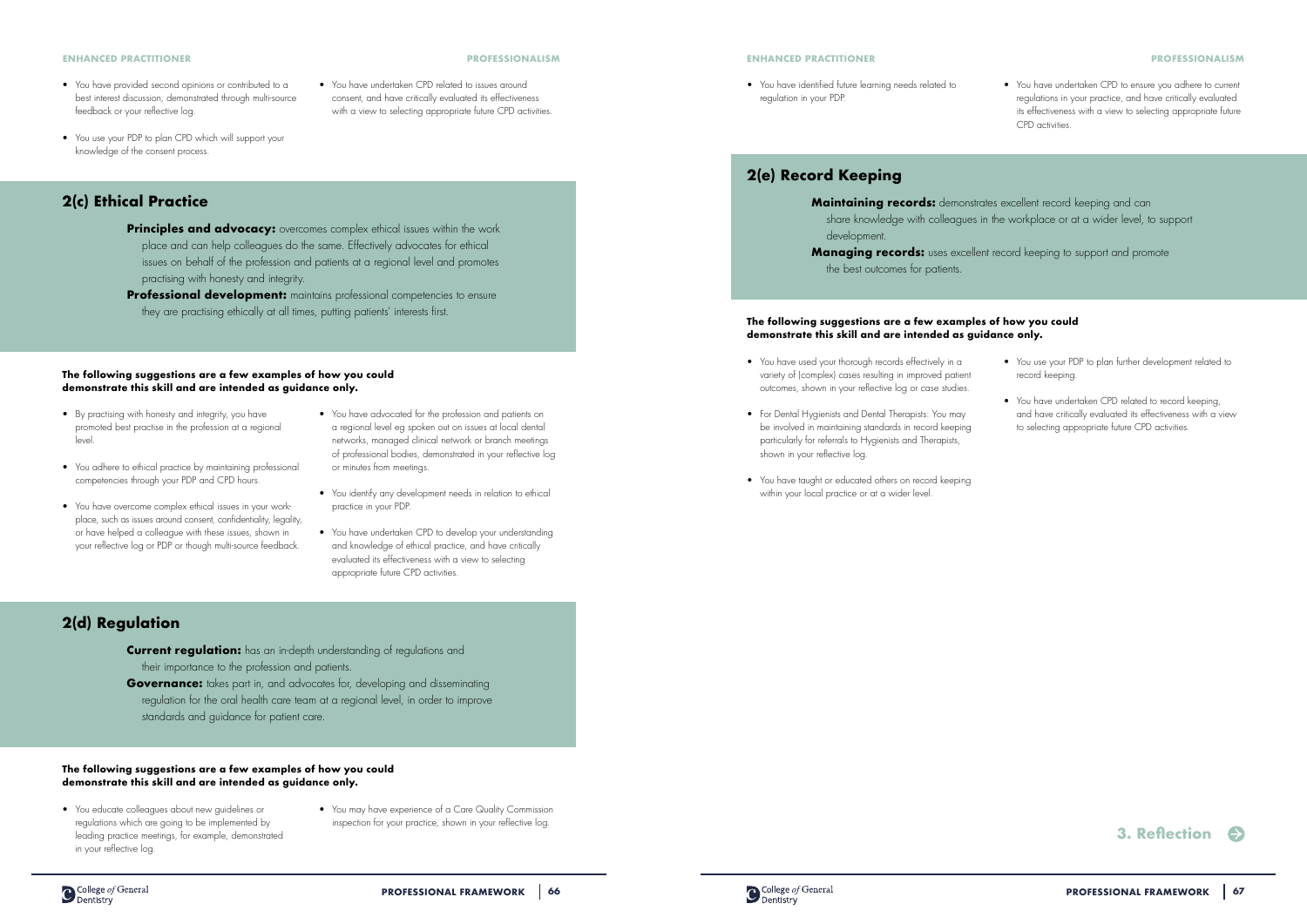# **3. Reflection**

## **3(a) Behaviours**

# **3(b) Self-Reflection**

- **Own behaviour:** maintains professional behaviour at all times and is able to promote a positive/open culture in the workplace at a wider level, resolving conflict where it arises.
- **Improving behaviours:** fully understands the potential for, and kinds of, harassment and bullying common to the workplace and you can promote the awareness of these issues to prevent them occurring.

**Self-awareness and reflection:** clearly assesses and understands own abilities and areas for development. Understands their impact within the team and the wider dental community, that is greater than the sum of its parts. **Improved outcomes:** through a self-reflective mindset, produces increased benefit to (patient) outcomes and deepens understanding of own skills, abilities and knowledge. Actively encourages others to use self-reflection to develop themselves.

### **The following suggestions are a few examples of how you could demonstrate this skill and are intended as guidance only.**

- You have been involved in promoting a positive/open culture in the workplace, perhaps by raising issues at practice meetings and at a wider level, shown in your reflective log or minutes of meetings.
- You behave in a professional way with others and have been able to resolve conflict in the workplace, exampled in your reflective log.
- You understand that you behave with professionalism through personal references from colleagues.
- You have gained an insight into your behaviour through multi-source feedback including from patients where possible.
- You use your PDP to identify development needs and plan activities to address issues around professionalism.
- You have undertaken CPD to address any issues related to your own behaviour or managing the behaviour of others, such as professionalism, and have critically evaluated its effectiveness with a view to selecting appropriate future CPD activities.

### **The following suggestions are a few examples of how you could demonstrate this skill and are intended as guidance only.**

# sources, including the wider dental community. **Using feedback effectively:** enhances skills and knowledge by actively

- You actively seek multi-source feedback.
- You actively reflect on feedback given, including patient feedback if possible, whether positive or constructive, and identify areas for progression, detailed in your reflective log or PDP.
- You have developed your PDP and identified areas for development and progression as a result of feedback received.

![](_page_34_Picture_34.jpeg)

- You are reflective about your work and can show this through multi-source feedback.
- You have been able to make improvements in patient care and the wider dental community through having a selfreflective mindset, detailed in your reflective log.
- You maintain your PDP with areas for progression or update, identified through your self-reflective activities.
- You have undertaken CPD related to effective self-reflection and/or to address other areas for progression as identified through self-reflective techniques, and you have critically evaluated its effectiveness with a view to selecting appropriate future CPD activities.

**Own wellbeing:** effectively manages own wellbeing, looking for ways to improve self-care in order to provide the best patient care. **Promoting wellbeing:** proactively and consistently checks on the wellbeing of others and is able to champion a positive workplace culture.

## **3(d) Feedback**

engaging with feedback. Uses mentorship skills to effectively support the

development of others.

### **The following suggestions are a few examples of how you could demonstrate this skill and are intended as guidance only.**

### **The following suggestions are a few examples of how you could demonstrate this skill and are intended as guidance only.**

- You have helped colleagues with their wellbeing at work, exampled in your reflective log.
- You have acted as a mentor and can explain how you have supported your mentee, detailed in your mentor notes or reflective log.
- You have organised training for staff in resilience and wellbeing, shown in your reflective log.
- You are are approachable and actively support the wellbeing of others, demonstrated in your multi-source feedback.
- You have incorporated development points related to wellbeing in your PDP.
- You have undertaken CPD related to maintaining a sense of wellbeing, such as resilience training, and have critically evaluated its effectiveness with a view to selecting appropriate future CPD activities.

**Seeking and providing feedback:** actively welcomes feedback from all

• You have undertaken CPD to develop your skills around seeking, utilising and providing feedback, such as training in mentorship, education, giving constructive feedback, teaching or providing training. You have critically evaluated its effectiveness with a view to selecting appropriate future CPD activities.

## **3(c) Wellbeing**

### **ENHANCED PRACTITIONER**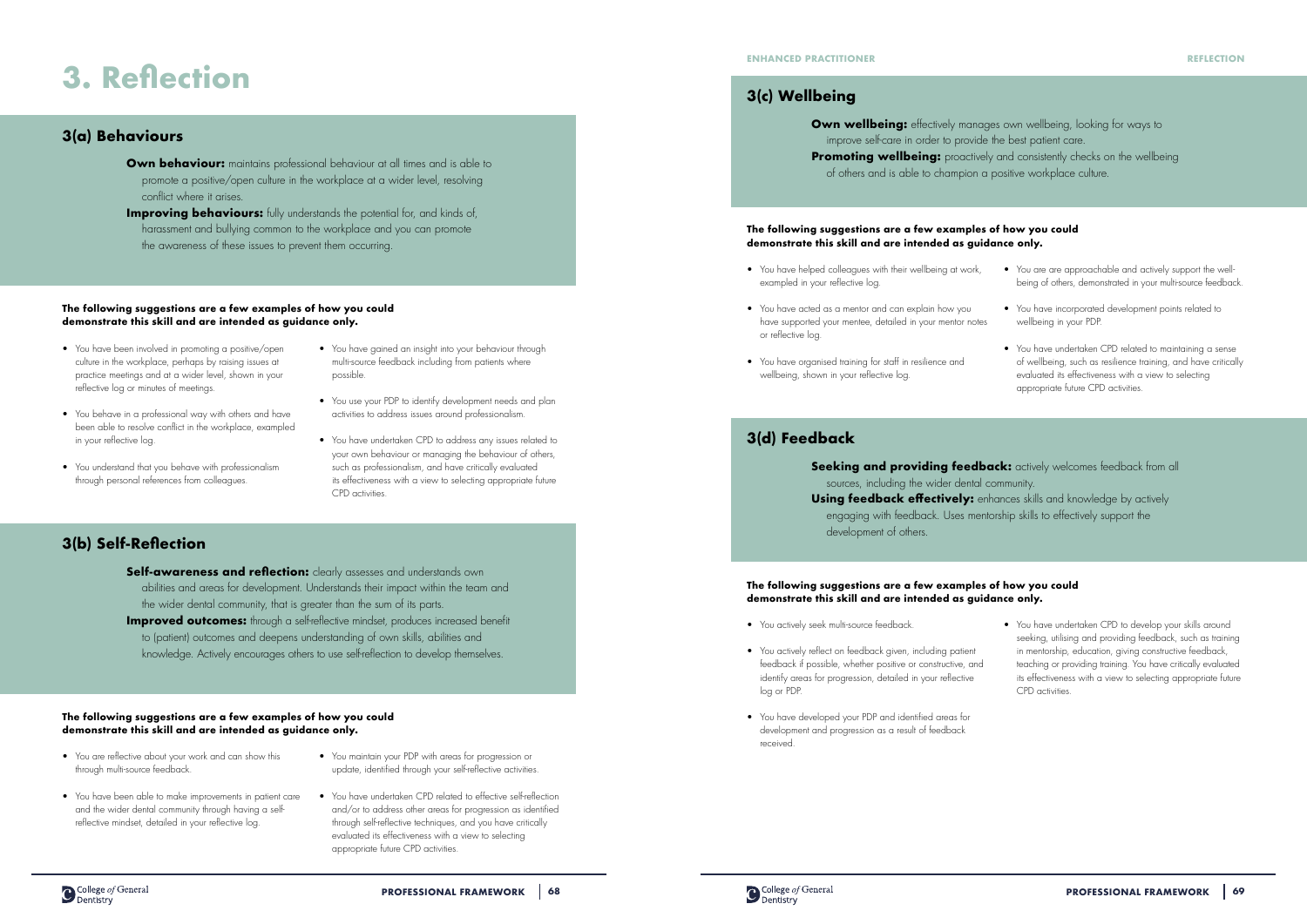# **4. Development**

## **4(a) Community of Practice**

# **4(b) Team Development**

**Support:** seeks ways to ensure support is available across the whole profession and plays a proactive role in establishing support groups/community of practice. **Development:** develops own coaching or mentoring skills to be able to support others.

**The oral health care team:** performs an active role in a number of teams across the profession at a clinical or committee level.

**Promoting team work:** understands the importance of effective team working for successful patient outcomes. Can successfully lead a team and support and mentor colleagues to become effective team members.

### **The following suggestions are a few examples of how you could demonstrate this skill and are intended as guidance only.**

### **The following suggestions are a few examples of how you could demonstrate this skill and are intended as guidance only.**

- You have developed your mentoring or coaching skills further through your involvement in mentoring or coaching schemes, shown in your mentor notes or reflective log.
- You have published articles or blogs to encourage peer support across the profession, evidenced by published work or reflective log.
- You are proactive in supporting your community of practice, demonstrated through multi-source feedback.
- You have established or lead a peer support group, shown in your reflective log or multi-source feedback.
- You have been maintaining your PDP and included reflections on supporting your community of practice such as developing mentorship skills.
- You have undertaken CPD related to promoting a community of practice, and have critically evaluated its effectiveness with a view to selecting appropriate future CPD activities.

Active research: involved in, or has an interest in, research in a specialist area **Evidence into practice:** implements evidence-based practice related to a specialist area.

- For Clinical Dental Technicians: You have worked effectively with your team, providing successful outcomes for the patient, due to your exposure and involvement in dental committees and/or company links, demonstrated in your reflective log.
- You have worked constructively in your team with successful outcomes for the patient, shown in your reflective log.
- You have developed effective leadership skills, demonstrated by multi-source feedback or your reflective log.
- For Clinical Dental Technicians: You have provided courses that involve the whole dental team and allow them to come together to discuss live cases and deliberate the best outcome, shown in your reflective log or PDP.
- You are maintaining your PDP, including reflections on progressing your team-working skills.
- You have undertaken CPD related to team work, and have critically evaluated its effectiveness with a view to selecting appropriate future CPD activities.

## **4(c) Individual Development**

## **4(d) Research**

through postgraduate qualifications and equivalent accreditation. **Competency:** is developing career including gaining skills in an area of special interest.

**Critical thinking and reflection:** shares the outcome of own research in a specialist area, with the wider dental community.

## **The following suggestions are a few examples of how you could demonstrate this skill and are intended as guidance only.**

### **The following suggestions are a few examples of how you could demonstrate this skill and are intended as guidance only.**

- You have mentored others which has impacted your self-development, demonstrated through multi-source feedback from mentees.
- You have developed your PDP, which shows progression over your career thus far eg how you have developed a specialist interest or taken a role away from clinical work such as being linked to a bona fide dental company that is synonymous with training/lecturing.

• You have undertaken CPD supporting self development including reflections relevant to your own practice as well as those relating to the support of others, and have critically evaluated its effectiveness with a view to selecting appropriate future CPD activities.

- You have led courses, lectures or seminars to educate the wider dental community about evidence from new research or research you have been involved in, detailed in your reflective log or PDP.
- You have had your research findings published for example, in a dental journal, shown by the printed or online material.
- You have been involved in research although it may not have been published yet, shown in your reflective log, PDP or research notes.

![](_page_35_Picture_36.jpeg)

**Identifying development needs:** supports others in own self- development,

- You reflect on possible avenues for research in a specialist area in your PDP.
- You have undertaken CPD in relation to conducting and implementing and sharing the evidence produced, and have critically evaluated its effectiveness with a view to selecting appropriate future CPD activities.

### **ENHANCED PRACTITIONER DEVELOPMENT**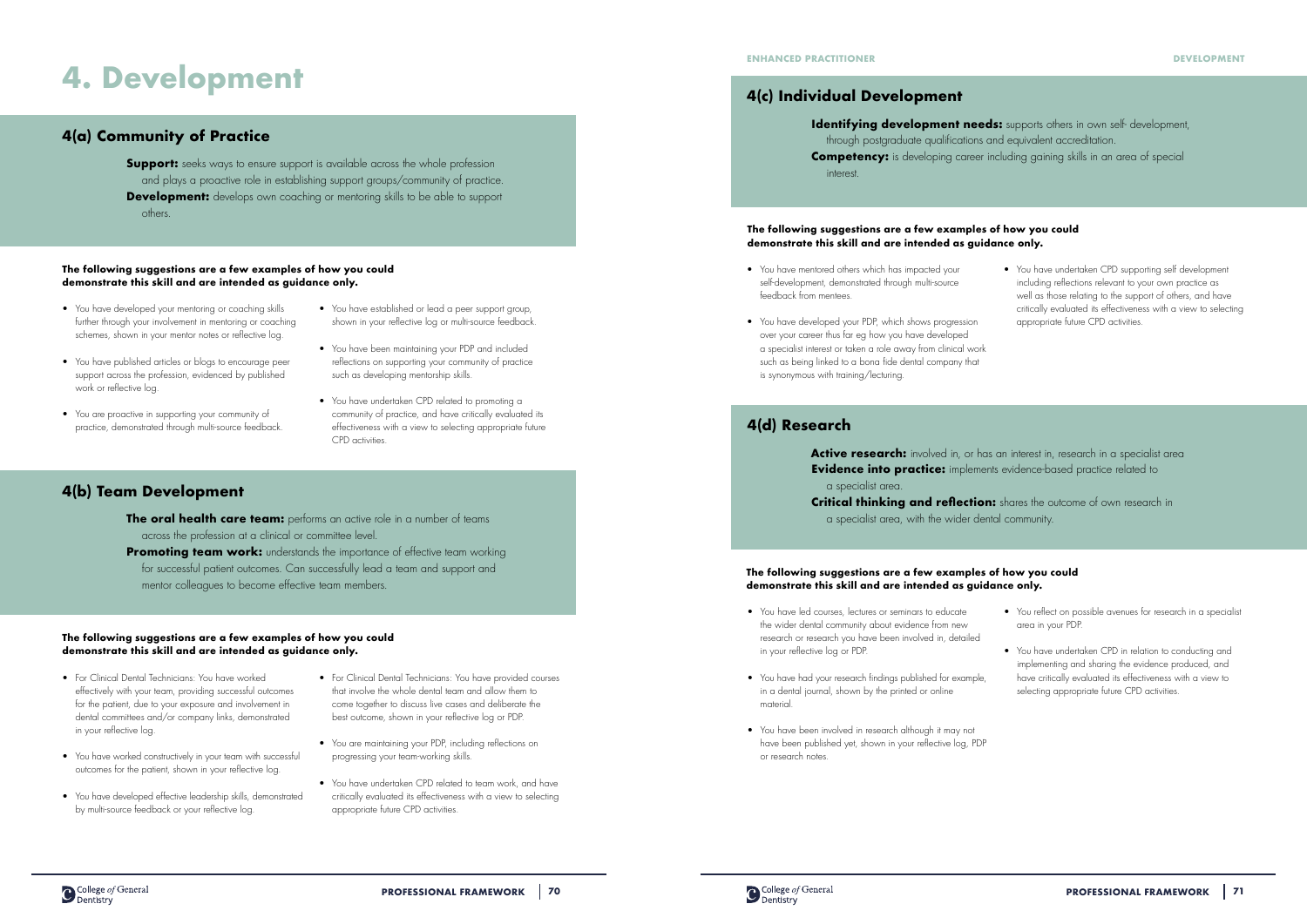# **5. Agency**

## **5(a) Autonomy**

# **5(b) Decision-Making**

- **Taking ownership:** proactively takes responsibility for ensuring good outcomes for patients, colleagues, themselves and the profession.
- **Professional development:** mentors and supports colleagues to develop their own autonomy to become more effective practitioners, in order to improve (patient) outcomes.
- **Representing the profession:** effectively represents profession through leadership roles in professional organisations.

- **Empowerment and ownership:** confident in decision-making, has taken responsibility for making important decisions in the workplace which may affect how the whole dental team works.
- **Consultation:** is able to provide an authoritative second opinion when consulted by colleagues and understands the importance of shared decision-making in complex cases.
- **Reflection:** reflects on the impact of decisions they have been involved in, and where a different decision might be made in the future.

### **The following suggestions are a few examples of how you could demonstrate this skill and are intended as guidance only.**

### **The following suggestions are a few examples of how you could demonstrate this skill and are intended as guidance only.**

A positive influence: consciously uses influence to contribute to positive experiences and outcomes for patients and colleagues. **Fairness and equality:** effectively contributes to and encourages diversity of thinking in discussion within the workplace and the wider profession.

**Leadership skills:** effectively leads a team on a day-to-day basis and effectively carries out other leadership roles. **Developing leadership qualities:** encourages others to develop leadership skills.

- You have taken on roles in education such as tutor, lecturer or examiner. Or you have contributed to curriculum development or acted as an external quality officer/ verifier.
- You are an active member of professional organisations eg you sit on committees, advisory groups, or working groups.
- You have produced educational content for oral health care professionals such as webinars or online content.
- You have helped colleagues to develop their personal and professional skills through mentorship, detailed in your reflective log.
- You maintain your PDP which reflects how you plan to build on your knowledge and skills.
- You have undertaken CPD to address your developmental needs in all aspects of your role and including mentorship skills, and have critically evaluated its effectiveness with a view to selecting appropriate future CPD activities.

- You have made complex/shared decisions, consulting with other members of the oral health care team, detailed in your reflective log or multi-source feedback.
- You have made decisions that impact the whole oral health care team, and taken responsibility for the decision, detailed in your reflective log or multi-source feedback.

### **AGENCY**

## **5(c) Influence**

# **5(d) Leadership**

### **The following suggestions are a few examples of how you could demonstrate this skill and are intended as guidance only.**

### **The following suggestions are a few examples of how you could demonstrate this skill and are intended as guidance only.**

- You have contributed and encouraged diversity of thinking in discussion in the workplace and in the wider profession, shown in multi-source feedback or minutes from meetings.
- You aim to promote diversity within dentistry at all levels for accurate representation of the population eg being supportive of balancing the gender of dental boards across all the professions, detailed in your reflective log or multi-source feedback.
- 
- - You have tried different approaches to positively influence patients and/or colleagues, detailed in your reflective log or in multi-source feedback.
- You keep your PDP updated with ideas for building on your awareness of bias or positive influencing skills.
- You have undertaken CPD related to overcoming bias and developing positive influencing, and have critically evaluated its effectiveness with a view to selecting appropriate future CPD activities.

- You lead a team on a day-to-day basis, shown in your reflective log or role description.
- You mentor others to develop their leadership qualities and encourage them to become future leaders, evidenced in mentee feedback or your reflective log.
- You have gathered multi-source feedback about your leadership skills and your style of leadership and reflect on the outcome to enhance the effectiveness of your leadership.

![](_page_36_Picture_35.jpeg)

- You have updated your PDP to include plans to further develop your leadership abilities.
- You have undertaken CPD in order to develop your leadership skills, and have critically evaluated its effectiveness with a view to selecting appropriate future CPD activities.
- You have sought second opinions, and have provided second opinions, detailed in your reflective log or multisource feedback.
- You maintain your PDP and may include developmental needs related to effective decision making.

• You have undertaken CPD that supports your decisionmaking skills, and have critically evaluated its effectiveness with a view to selecting appropriate future CPD activities.

### **ENHANCED PRACTITIONER**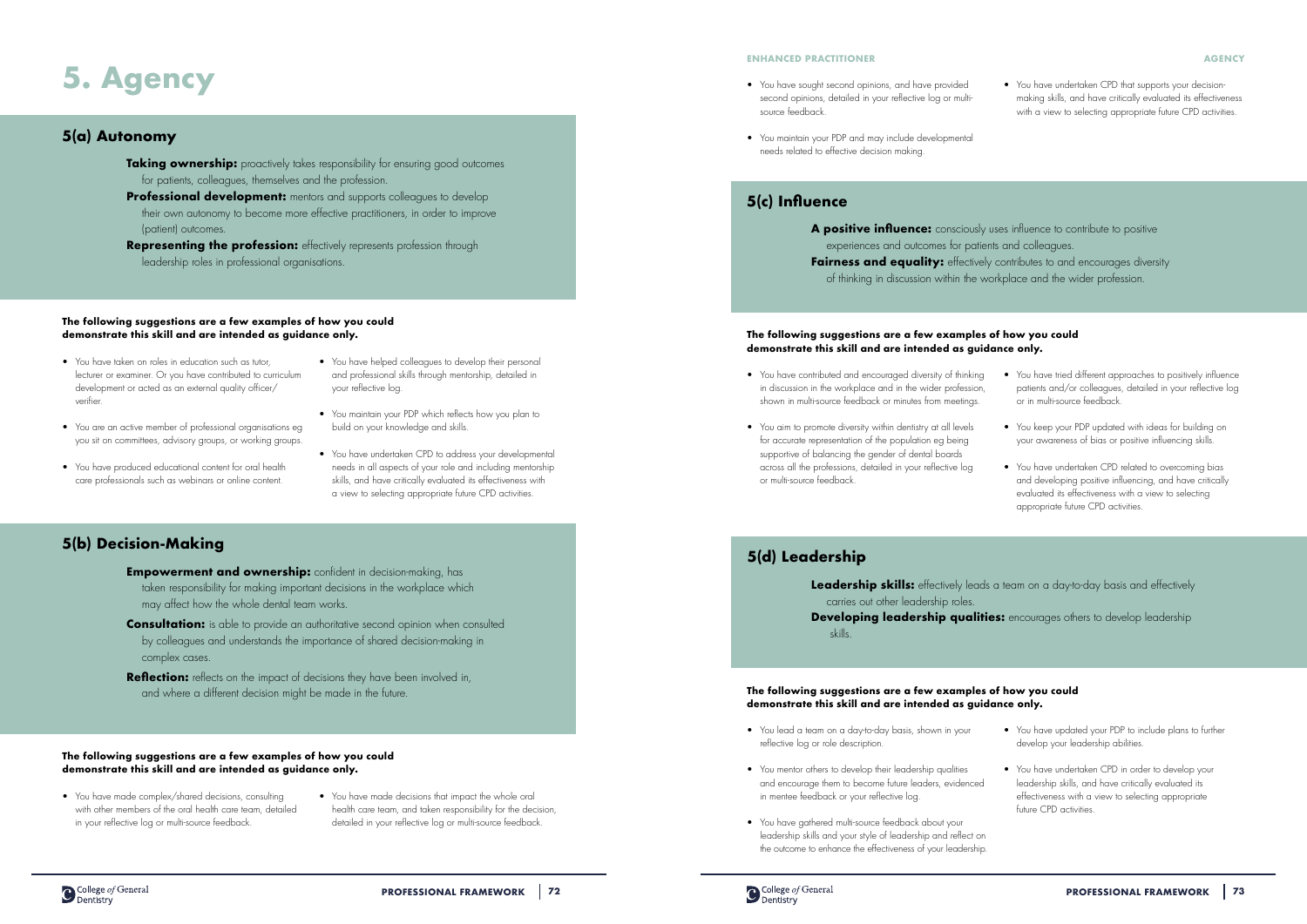**AGENCY**

## **5(e) Management**

**Self-management:** develops management style and skills, by undertaking a variety of management roles in a range of settings.

**Managing others:** manages colleagues effectively and is recognised for doing so.

- Your management skills have had a positive impact in your place of work eg you have improved performance and/or patient reviews within your team, shown in your reflective log or multi-source feedback.
- You have identified areas of your management style you want to develop further, with planned CPD activities identified in your PDP.
- You have collected multi-source feedback specifically about your management skills and style.
- You have been involved in management outside dentistry such as managing a sports team, and have learnt transferable management skills, detailed in your reflective log.
- You have undertaken CPD related to further developing your management skills, and have critically evaluated its effectiveness with a view to selecting appropriate future CPD activities.

![](_page_37_Picture_12.jpeg)

![](_page_37_Picture_13.jpeg)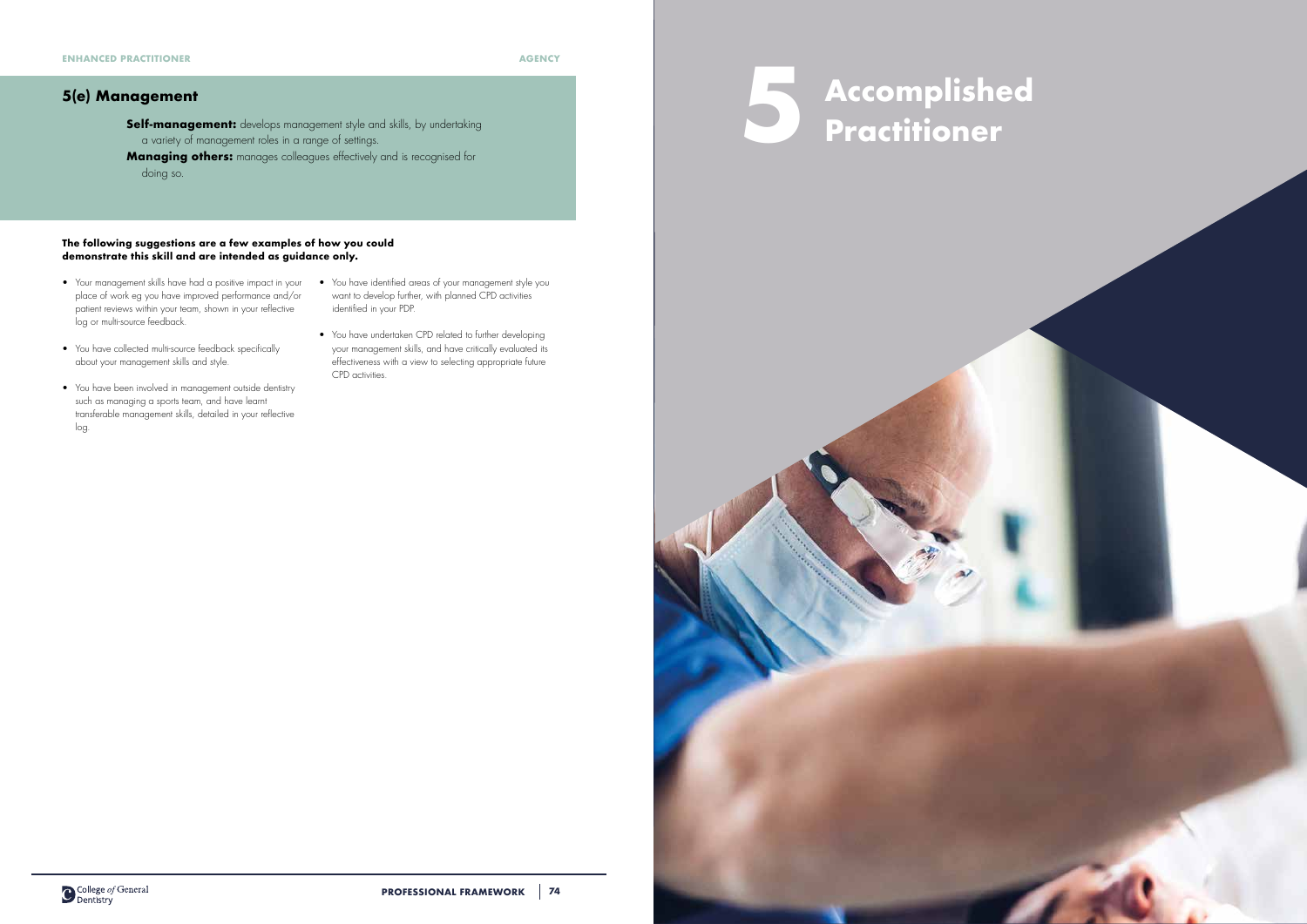# **1. Clinical & Technical**

## **1(a) Techniques**

### **The following suggestions are a few examples of how you could demonstrate this skill and are intended as guidance only.**

### **The following suggestions are a few examples of how you could demonstrate this skill and are intended as guidance only.**

- You use refined clinical/technical skills in your practice.
- You have engaged with innovative practices and technologies in the industry, detailed in your reflective log.
- You have used advanced (clinical) techniques on a wide variety of complex cases, detailed in your reflective log.
- You accept complex referrals from other practitioners/ technicians, detailed in multi-source feedback.
- You have been involved in creating new techniques and in the education of those techniques to others.
- You have gained qualifications where the clinical/technical techniques have been demonstrated and signed off or can be assessed by the CGD team.
- You have planned which techniques you intend to introduce to your practice in the future and the CPD you will use to do this, detailed in your PDP.
- You have undertaken CPD related to developing your clinical/technical techniques and skills, and have critically evaluated its effectiveness with a view to selecting appropriate future CPD activities.

- **Knowledge level:** has advanced clinical/technical knowledge, which may include knowledge of complex or specialised practice. As a highly experienced and skilled practitioner, is able to apply and adapt this knowledge to (treat) complex cases in field of practice.
- **Sharing knowledge:** shares knowledge with the wider oral health care team at a national level.

- You have taught other professionals in a formal context for example teaching at a university or on a CPD course, shown in your reflective log or PDP.
- You have undertaken specialised/complex patient cases, detailed in your reflective log or case studies.
- You have published audits/service evaluations in your area of special interest, detailed in your reflective log.
- You have completed a professional doctorate or training in your area of special interest.

# **1(b) Knowledge**

Analysing needs: pre-emptively analyses the needs of both colleagues and patients with increased insight and accuracy, to ensure an outstanding and professional patient experience. **Engaging with others:** engages confidently with other health care professionals on a national scale to analyse significant events and improve (patient) outcomes on a larger scale. **Self-analysis:** demonstrates development as a practitioner through the continual process of critical analysis.

- **Techniques:** can demonstrate a broad range and depth of clinical/technical techniques and skills, and is confident applying these to meet a range of patient needs. Can develop and teach new techniques, or engage with innovative practices and technologies.
- **Support:** able to provide sound support to colleagues and the wider profession, and can undertake complex referrals from other practitioners/technicians.

## **1(c) Analysis**

## **The following suggestions are a few examples of how you could demonstrate this skill and are intended as guidance only.**

- You actively seek multi-source feedback and use it to reflect on your work, shown in your reflective log.
- You have learnt and progressed through supporting others or through completing cases of direct access, detailed in your reflective log.
- For Dental Hygienists and Dental Technicians: You have provided support to others with complex direct access cases, shown in your reflective log or other evidence.

![](_page_38_Picture_31.jpeg)

- You have been involved in audit/service evaluation/quality improvement which has led to measurable change, improving patient outcomes on a larger scale than just your own practice, shown in your reflective log or other evidence.
- You have, or are planning to, engaged with other health care professionals to improve patient outcomes eg conference/peer review, shown in your PDP.
- You have undertaken CPD related to developing your analytical skills, and have critically evaluated its effectiveness with a view to selecting appropriate future CPD activities.

### **ACCOMPLISHED PRACTITIONER CLINICAL & TECHNICAL**

• You have developed a PDP detailing how you intend to maintain your knowledge or improve in more specific areas.

• You have undertaken CPD related to developing your clinical/technical knowledge, and have critically evaluated its effectiveness with a view to selecting appropriate future CPD activities.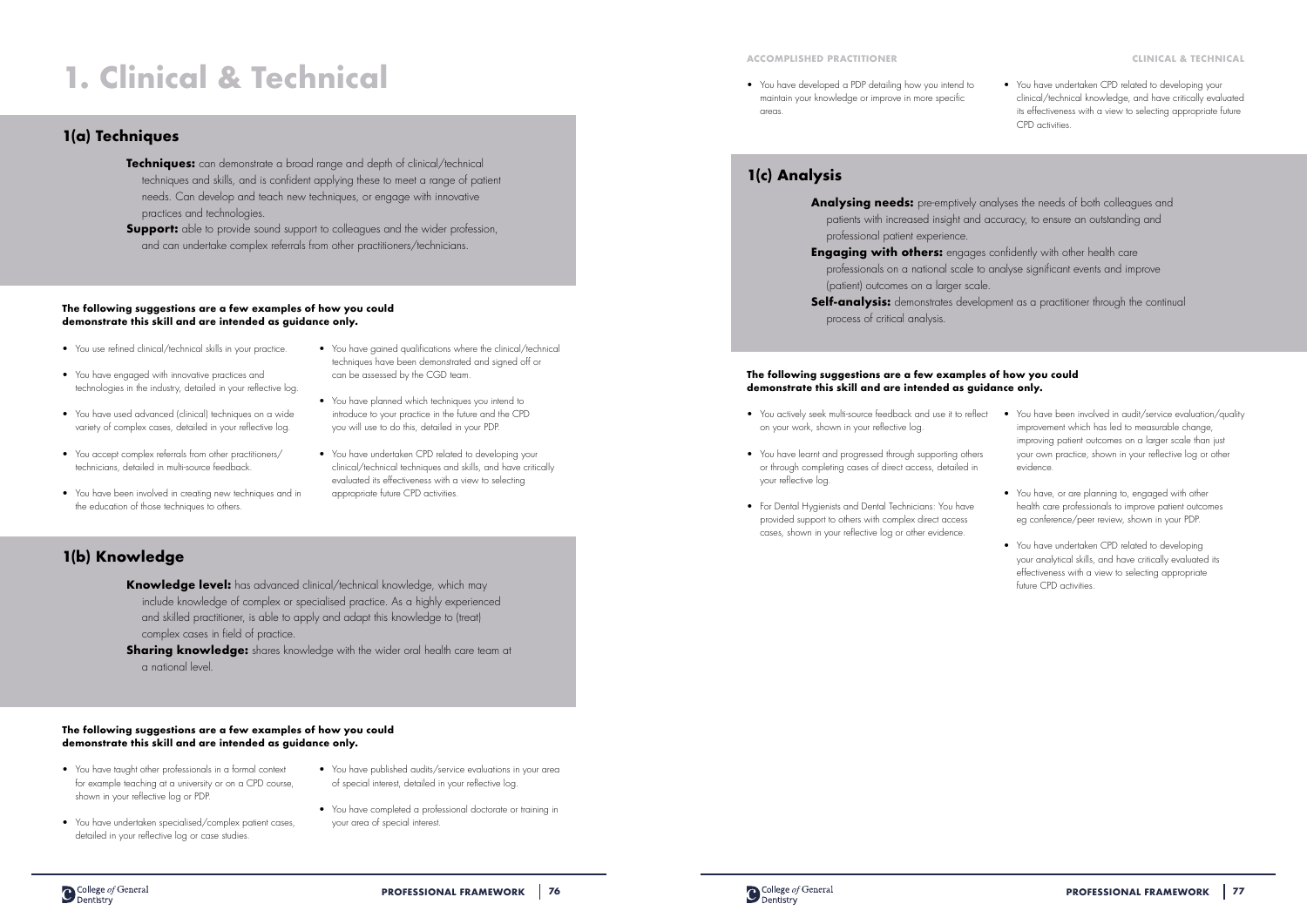### **The following suggestions are a few examples of how you could demonstrate this skill and are intended as guidance only.**

• You have played a lead role in committees or groups which help to mitigate risk in dentistry, for example you sit on committees such as local dental networks, British Dental Association, dental society boards and have contributed to guidance, risk assessment etc, shown in your reflective log or minutes from meetings.

complex cases shown in detailed case studies.

• You may have intervened when a variety of situations have been misjudged, and informed colleagues how they can avoid these problems occurring again, demonstrated

- **Sound judgement:** has developed excellent judgement through considerable experience and acts as a mentor for colleagues.
- **Support:** provides appropriate, sound judgement when sought by professional groups or committees, as well as other members of the oral health care team and wider profession.
- **Mitigating risk:** leads inquiry and investigation into risk mitigation.

through your reflective log.

**General communication:** communicates with the wider profession and key stakeholders to make positive change within dentistry, and supports others to develop effective communication skills.

- You have demonstrated excellent judgement in complex cases and support others to do so, shown through multisource feedback.
- Your PDP details how you have developed your judgemental skills and how you plan to hone them further.
- You have applied evidence-based judgement in multiple • You have undertaken CPD related to developing your skills of judgement, and have critically evaluated its effectiveness with a view to selecting appropriate future CPD activities

## **1(d) Judgement**

## **Understanding consent:** advocates for colleagues, patients and the profession at a national level.

# **2. Professionalism**

Patients with reduced capacity: has the capacity to provide a sound second opinion when sought by colleagues from the practice/lab as well as from the wider profession. Appreciates the value of a second opinion from others on own cases.

## **2(a) Communication**

**Communicating clinical/technical matters:** communicates with considerable experience and skill to a range of audiences in clinical and

non-clinical settings.

effectively and with professionalism.

### **The following suggestions are a few examples of how you could demonstrate this skill and are intended as guidance only.**

- You have communicated with health care professionals in relation to improving patient outcomes eg delivered a lecture or seminar, indicated in your reflective log.
- You reflect on areas for future development within your team, practice and the wider profession, using patient feedback forms.
- You can expertly communicate to a range of audiences in clinical and non-clinical settings, demonstrated by multisource feedback.
- You use your PDP to identify and plan further developments in your communication style.
- You have undertaken CPD that supports your communication skills, and have critically evaluated its effectiveness with a view to selecting appropriate future CPD activities.

## **2(b) Consent**

• For Dental Technicians: You have a complete understanding of the consent process and how it applies to your own work, detailed in your reflective log or lab notes.

![](_page_39_Picture_31.jpeg)

**Communicating in difficult situations:** manages difficult conversations

• You have advocated for the profession and patients on a national level such as speaking out on issues affecting patients and the profession at professional body national meetings etc, detailed in your reflective log or in minutes of meetings.

**PROFESSIONAL FRAMEWORK** | 78 **PROFESSIONAL FRAMEWORK** | 79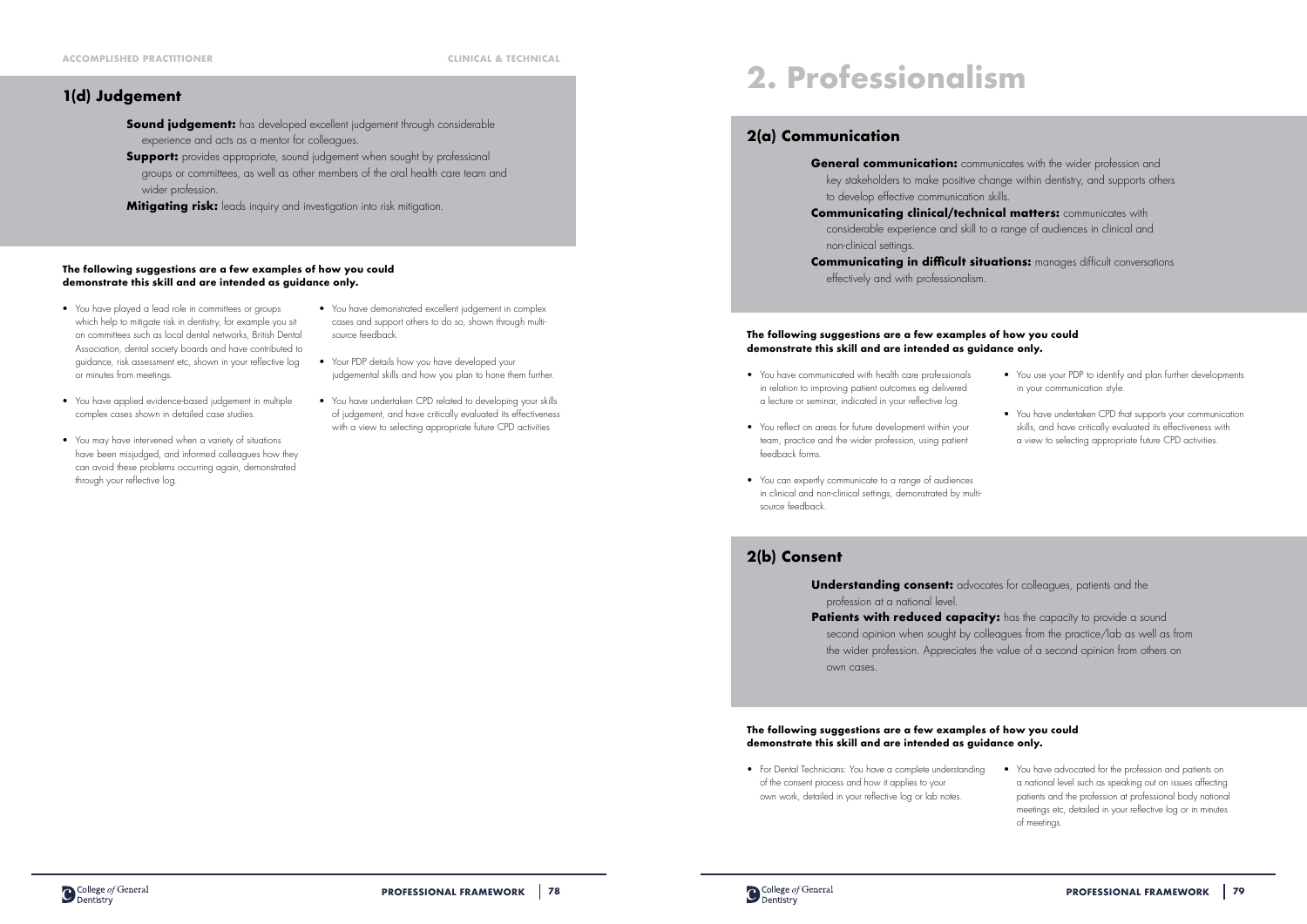## **2(c) Ethical Practice**

- **Principles and advocacy:** contributes to, and advocates for, the dental profession in ensuring ethical practice meets the needs of patients and the oral health care team on a local or national scale. Consistently promotes the need for the profession to practice with honesty and integrity.
- **Professional development:** maintains professional competencies to ensure they are practising ethically at all times, putting patients' interests first.

**PROFESSIONALISM**

### **The following suggestions are a few examples of how you could demonstrate this skill and are intended as guidance only.**

- **Current regulation:** has fully embedded regulatory obligations into their practice and demonstrates an instinctive level of self-regulation in order to provide excellent patient care.
- **Governance:** takes part in, and advocates for, developing and disseminating regulation for the oral health care team at a national level, in order to achieve better standards and guidance for patient care.
- You have influenced the wider profession through persistently practising with honesty and integrity and delivering the best patient care.
- You have advocated for colleagues or patients eg leading committees, professional groups or charities, shown in your reflective log or meeting minutes.
- You have advocated for the profession and patients on a national level eg spoken out on issues affecting patients and the profession at professional body national meetings or UK-wide dental society meetings etc, detailed in your reflective log or minutes of meetings.
- You adhere to ethical practice by maintaining professional competencies through your PDP and CPD hours.

• You have undertaken CPD to develop your understanding and knowledge of ethical practice, and have critically evaluated its effectiveness with a view to selecting appropriate future CPD activities.

# **2(d) Regulation**

- You have advocated for colleagues or patients by leading committees, professional groups or charities, shown in your reflective log or meeting minutes.
- You have provided second opinions to colleagues within your place of work, as well as colleagues from the wider profession, as referenced in your reflective log.

• You use your PDP to plan CPD which will support your

knowledge of the consent process.

• You have undertaken CPD related to issues around consent, and have critically evaluated its effectiveness with a view

to selecting appropriate future CPD activities.

**The following suggestions are a few examples of how you could demonstrate this skill and are intended as guidance only.**

![](_page_40_Picture_26.jpeg)

### **ACCOMPLISHED PRACTITIONER**

## **2(e) Record Keeping**

in record keeping for the dental profession. have experience as an expert witness in their field.

### **ACCOMPLISHED PRACTITIONER PROFESSIONALISM**

- You ensure record keeping standards are met within your workplace, demonstrated in your reflective log or multi-source feedback.
- You have led or taken part in peer review or conferences to put in place record keeping standards for the profession, shown in your reflective log.
- You have been an expert witness and can demonstrate that through your reflective log.
- You have demonstrated self-regulation in your practice in order to provide the best care for your patients, shown in your reflective log.
- You have been involved in developing and disseminating regulation for the oral health care team at a national level, demonstrated in your reflective log.
- You have identified ways to further your knowledge of current regulations in your PDP.
- You have undertaken CPD to ensure you adhere to current regulations in your practice, and have critically evaluated its effectiveness with a view to selecting appropriate future CPD activities.
- **Maintaining records:** ensures best standards and best practice are met within the workplace and in the wider profession and may contribute to setting standards
- **Managing records:** supports colleagues at a local or national level and may
	- You use your PDP to plan further development related to record keeping.
	- You have undertaken CPD related to record keeping. and have critically evaluated its effectiveness with a view to selecting appropriate future CPD activities.

![](_page_40_Picture_35.jpeg)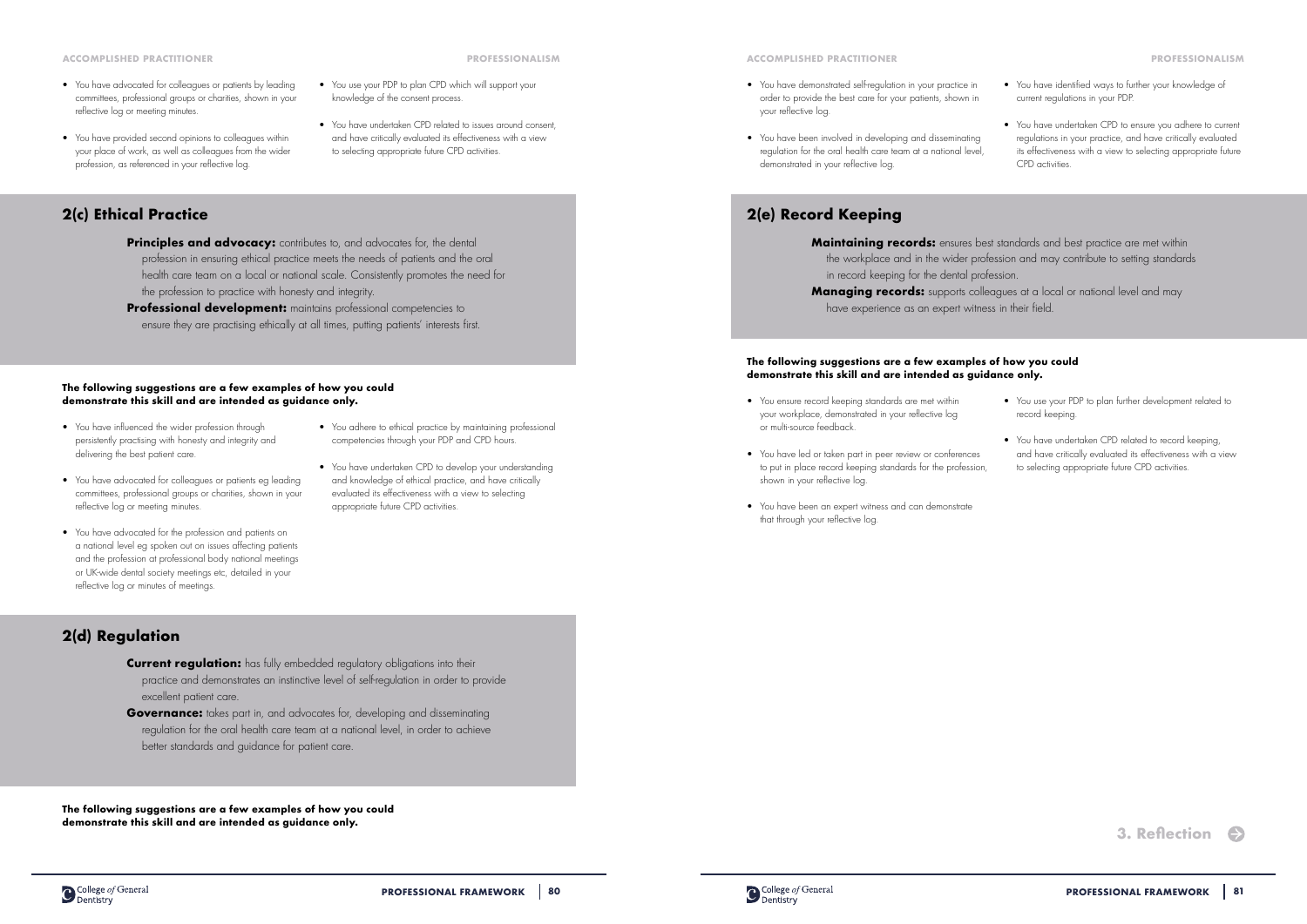# **3. Reflection**

## **3(a) Behaviours**

# **3(b) Self-Reflection**

- **Own behaviour:** behaves in an exemplary and professional manner towards patients, colleagues and the wider profession and is respected for this by others across the profession.
- **Improving behaviours:** can improve the work culture of the team or workplace resulting in a positive outcome for colleagues and patients.

- **Self-awareness and reflection:** fully appreciates self-reflection abilities, and can support the education and development needed to build a reflective mindset within others.
- **Improved outcomes:** contributes to developing, and sharing, innovative reflective practice for the benefit of the whole dental profession and improved (patient) outcomes.

### **The following suggestions are a few examples of how you could demonstrate this skill and are intended as guidance only.**

### **The following suggestions are a few examples of how you could demonstrate this skill and are intended as guidance only.**

- You have sought multi-source feedback on your clinical/ technical and non-clinical/non-technical skills and been able to utilise it to identify developmental needs, shown through multi-source feedback, PDP or reflective log.
- In a variety of situations, you have mentored colleagues, helping you to self-reflect and identify areas for progression, demonstrated in your reflective log.
- You have developed the progression of self-reflective practice within the dental profession eg by presenting cases
- You have worked to develop/implement and/or change work culture to improve the culture of the team/workplace. Tell us how it impacted on the team (and patients) using your reflective log.
- You are able to understand your behaviour through multisource feedback including patient feedback if possible.
- You use your PDP to identify development needs and plan activities to address issues around professionalism.
- You behave in a professional manner in your practice and the wider profession, demonstrated in your reflective log.
- You are aware that you behave with professionalism through personal references you have received from leaders in the profession.
- You have undertaken CPD to address any issues related to your own behaviour or managing the behaviour of others, such as professionalism, and have critically evaluated its effectiveness with a view to selecting appropriate future CPD activities.

**Seeking and providing feedback:** seeks feedback from all sources and is proficient in giving feedback to others including supporting them to utilise it

**Using feedback effectively:** actively reflects on feedback received in order to improve (patient) outcomes. Educates the wider profession about using feedback effectively, including sharing own experiences.

where you have used self-reflection to improve practice, to a wider audience, detailed in your reflective log.

- You maintain your PDP with areas for progression or update, identified through your self-reflective activities.
- You have undertaken CPD related to effective self-reflection and/or to address other areas for progression as identified through self-reflective techniques, and you have critically evaluated its effectiveness with a view to selecting appropriate future CPD activities.

**Own wellbeing:** effectively and actively manages own wellbeing. **Promoting wellbeing:** champions wellbeing in the workplace and throughout the wider profession.

# **3(d) Feedback**

effectively.

### **The following suggestions are a few examples of how you could demonstrate this skill and are intended as guidance only.**

### **The following suggestions are a few examples of how you could demonstrate this skill and are intended as guidance only.**

- You have helped improve the wellbeing of your colleagues and helped advocate wellbeing for the profession as a whole eg set aside time to sit and talk with your colleagues individually and in groups, keeping an open dialogue, and provided courses or talks on wellbeing to a wider audience, shown in your reflective log.
- You are approachable and actively support the wellbeing of others, including in the wider dental community, demonstrated in your multi-source feedback.
- You have incorporated development points related to wellbeing in your PDP.
- You have undertaken CPD related to maintaining a sense of wellbeing, such as resilience training, and have critically evaluated its effectiveness with a view to selecting appropriate future CPD activities.

- You mentor/support colleagues to actively engage with and utilise your feedback effectively eg meeting with your colleagues once every three months, discussing all your feedback and working together to decide where you need to target your future efforts, shown in your reflective log or PDP.
- You work to educate the wider profession on how to use feedback effectively eg through giving seminars and lectures, shown in your reflective log or lecture details.
- You actively reflect on feedback given, including patient feedback if possible, whether positive or constructive, and identify areas for progression, detailed in your reflective log or PDP.

![](_page_41_Picture_38.jpeg)

- You have developed your PDP and identified areas for development and progression as a result of feedback received.
- You have undertaken CPD to develop your skills around seeking, utilising and providing feedback, such as training in mentorship, education, giving constructive feedback, teaching or providing training. You have critically evaluated its effectiveness with a view to selecting appropriate future CPD activities.

# **3(c) Wellbeing**

**ACCOMPLISHED PRACTITIONER**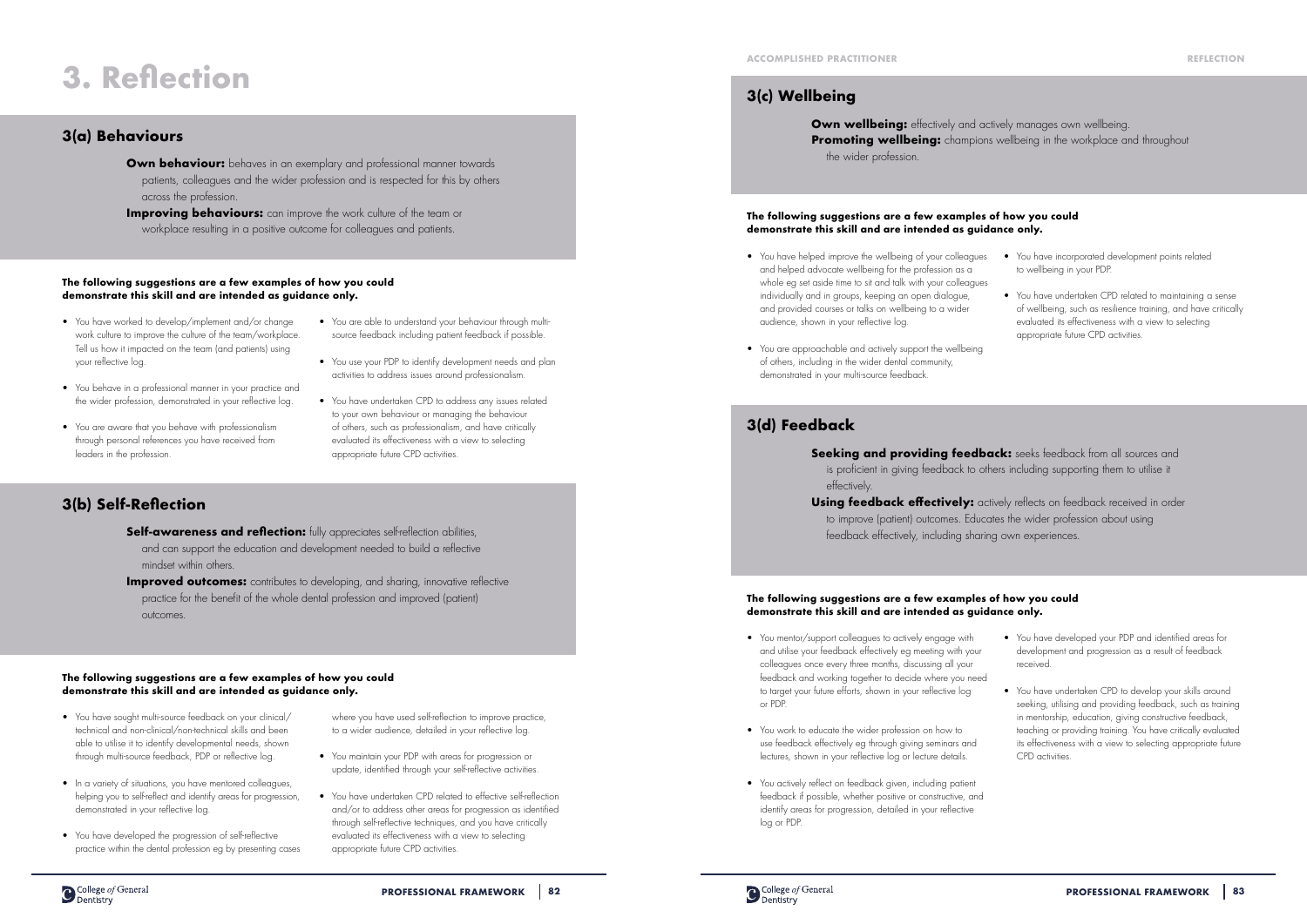# **4. Development**

# **4(a) Community of Practice**

# **4(b) Team Development**

**Support:** is a role model for others and actively engages with professionals at all levels to develop perspective, knowledge, and experience. **Development:** actively supports the development of others by sharing experience and knowledge.

**The oral health care team:** effectively manages key roles on a wide range of successful, multi-disciplinary teams, at both a workplace and a committee level. **Promoting team work:** builds successful teams, in own workplace and within the wider profession, and actively supports the careers of others through mentorship and providing a motivating example in all aspects of work.

### **The following suggestions are a few examples of how you could demonstrate this skill and are intended as guidance only.**

### **The following suggestions are a few examples of how you could demonstrate this skill and are intended as guidance only.**

- You stand on various governing bodies to enhance the individual's contribution to the dental profession, shown in your reflective log or other evidence.
- You have shared your considerable knowledge, skills and experience with the wider community by authoring books/ chapters in books or publishing articles or papers for peers to learn from, evidenced by the published material and your reflective log.
- You have substantially contributed to a community of practice eg you have introduced new initiatives or made changes which have benefited patients and the whole profession, shown through multi-source feedback.
- You have been maintaining your PDP and included reflections on supporting your community of practice such as progressing your mentorship skills.
- You have undertaken CPD related to promoting a community of practice, and have critically evaluated its effectiveness with a view to selecting appropriate future CPD activities.

**Identifying development needs:** is able to set a precedent for other professionals through a highly developed career. Supports others' selfdevelopment through making education and training more accessible for all. **Competency:** has enhanced their knowledge and skills through postgraduate education and experience and is recognised within the dental profession for this. Can extend their career in additional directions, such as into academic or teaching roles, taking on new opportunities as a pioneer for the profession.

**Active research:** has been involved in research that has been published widely in dentistry, as well as advocating for other research related to their practice. **Evidence into practice:** works at the forefront of innovation within dentistry and implements evidence-based changes in own practice and/or organisation for improved patient care.

- You have effectively worked with different members of the oral health care team effectively on committees or in cross-disciplinary groups, detailed in your reflective log.
- You have successfully led teams within your area of work and the wider profession, shown in your reflective log and multi-source feedback.
- Your PDP includes reflections on advancing your team-working skills even further.
- You have undertaken CPD related to team work, and have critically evaluated its effectiveness with a view to selecting appropriate future CPD activities.

## **4(c) Individual Development**

## **4(d) Research**

**Critical thinking and reflection:** presents research findings in a relevant and accessible way to the wider dental community.

### **The following suggestions are a few examples of how you could demonstrate this skill and are intended as guidance only.**

### **The following suggestions are a few examples of how you could demonstrate this skill and are intended as guidance only.**

- You have gained recognition within the profession via fellowships from other Colleges/Faculties/Professional Bodies and Organisations, shown by certification, though your PDP or reflective log.
- You have completed a postgraduate qualification to Masters or PhD level, demonstrated with certification or your PDP.
- You are a representative on various governing bodies both academic and professional, and are able to impart your knowledge and experience to others, shown in your reflective log.
- You have been getting more involved with education eg mentoring, presenting at conferences, giving lectures etc, detailed in your PDP or reflective log.
- You have developed your PDP, which shows significant progression over your career.
- You have undertaken CPD supporting self development including reflections relevant to your own practice as well as those relating to the support of others, and have critically evaluated its effectiveness with a view to selecting appropriate future CPD activities.

• For Clinical Dental Technicians and Dental Technicians: You have published your research findings which may have contributed to establishing guidelines and best practice, demonstrated in your reflective log, PDP, research notes or multi-source feedback.

![](_page_42_Picture_32.jpeg)

- You have completed a Masters/PHD/MClinDent, evidenced through certification or your PDP.
- You have had your research findings published in multiple publications across a breadth of dentistry, shown by the printed and online material.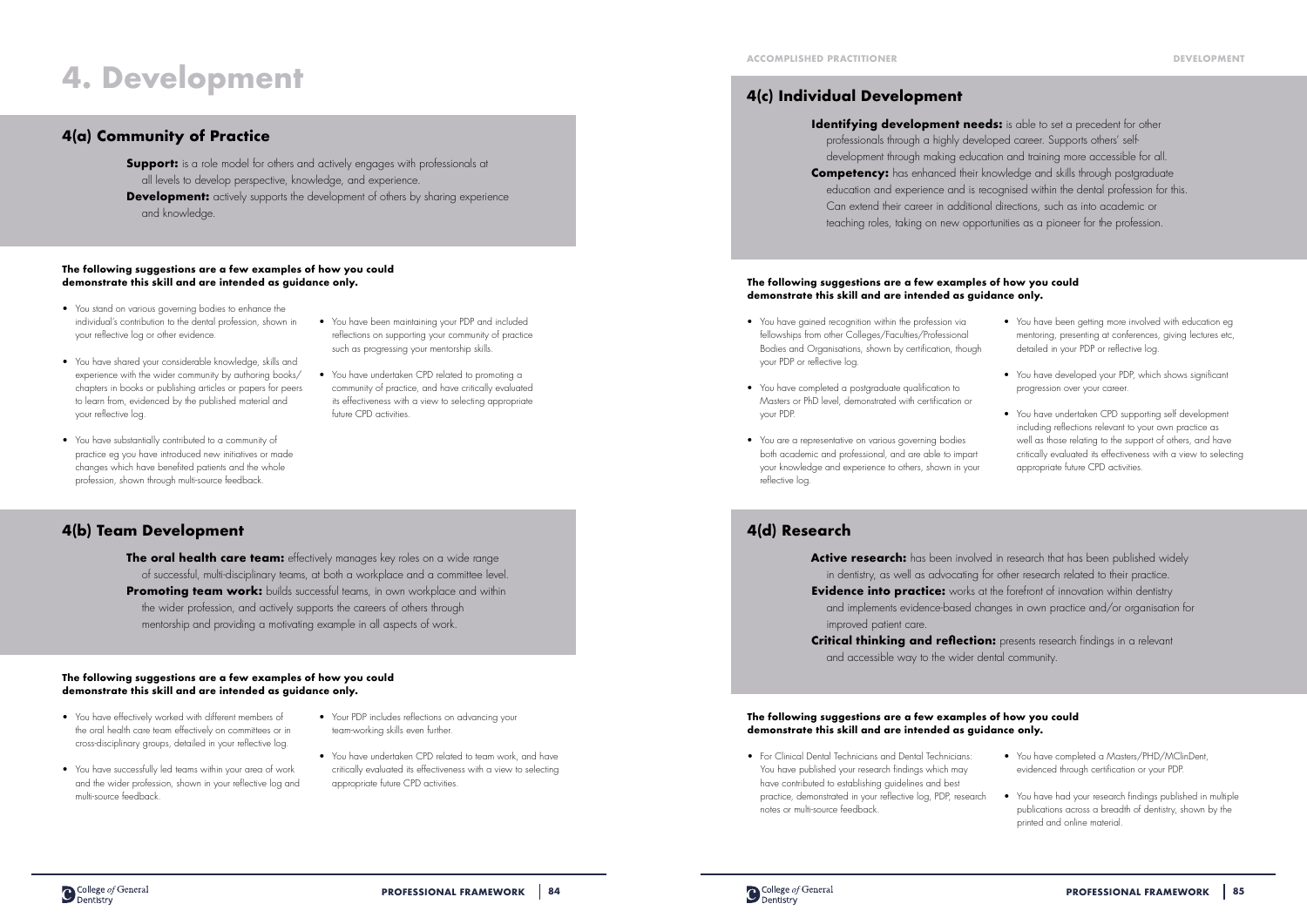### **ACCOMPLISHED PRACTITIONER DEVELOPMENT**

- You have been active in teaching/lecturing about your research and making it accessible and relevant to the dental community, detailed in your reflective log or research notes.
- You reflect on possible avenues for further research in a specialist area in your PDP.

• You have undertaken CPD in relation to conducting and implementing and sharing the evidence produced, and have critically evaluated its effectiveness with a view to selecting appropriate future CPD activities.

# **5. Agency**

## **5(a) Autonomy**

## **5(b) Decision-Making**

**Taking ownership:** through extended autonomy, is able to influence the wider profession in clinical/technical and/or non-clinical/non-technical work. **Professional development:** actively supports colleagues and others in the wider profession, through advanced mentoring skills. **Representing the profession:** effectively represents the profession through leadership roles in professional organisations and/or a leadership role in an academic institution.

important decisions which may affect the wider oral health care team. the opinions of others. Provides second opinions to the wider profession.

and impact over the short and long term.

### **The following suggestions are a few examples of how you could demonstrate this skill and are intended as guidance only.**

### **The following suggestions are a few examples of how you could demonstrate this skill and are intended as guidance only.**

- a wealth of experience and knowledge and takes responsibility for making
	-
- **Consultation and consideration:** when making decisions, takes account
	- of the range of relevant factors and includes appropriate parties, listening to
		-
- **Reflection:** reflects on decision making and evolves learning by tracking output
	- You make effective decisions and consult with other members of the team in complex cases, to ensure the best possible patient care, detailed in your reflective log or multi-source feedback.
- You have taken on the role of consultant or head of an academic institution or organisation.
- You have acted as a representative of your profession on a national scale through active participation in national organisations and professional bodies.
- Through your advanced mentorship skills, you have supported colleagues and others in the wider profession, detailed in your reflective log.
- You maintain your PDP which reflects how you plan to build further on your advanced knowledge and skills.
- You have undertaken CPD to address your developmental needs in all aspects of your role, and have critically evaluated its effectiveness with a view to selecting appropriate future CPD activities..

**Empowerment and ownership:** makes decisions with confidence, based on

• You track the effectiveness and impact of your decision making and will adapt your decision-making process if appropriate, as a result of your findings, detailed in your reflective log.

![](_page_43_Picture_18.jpeg)

- 
- 
- 
-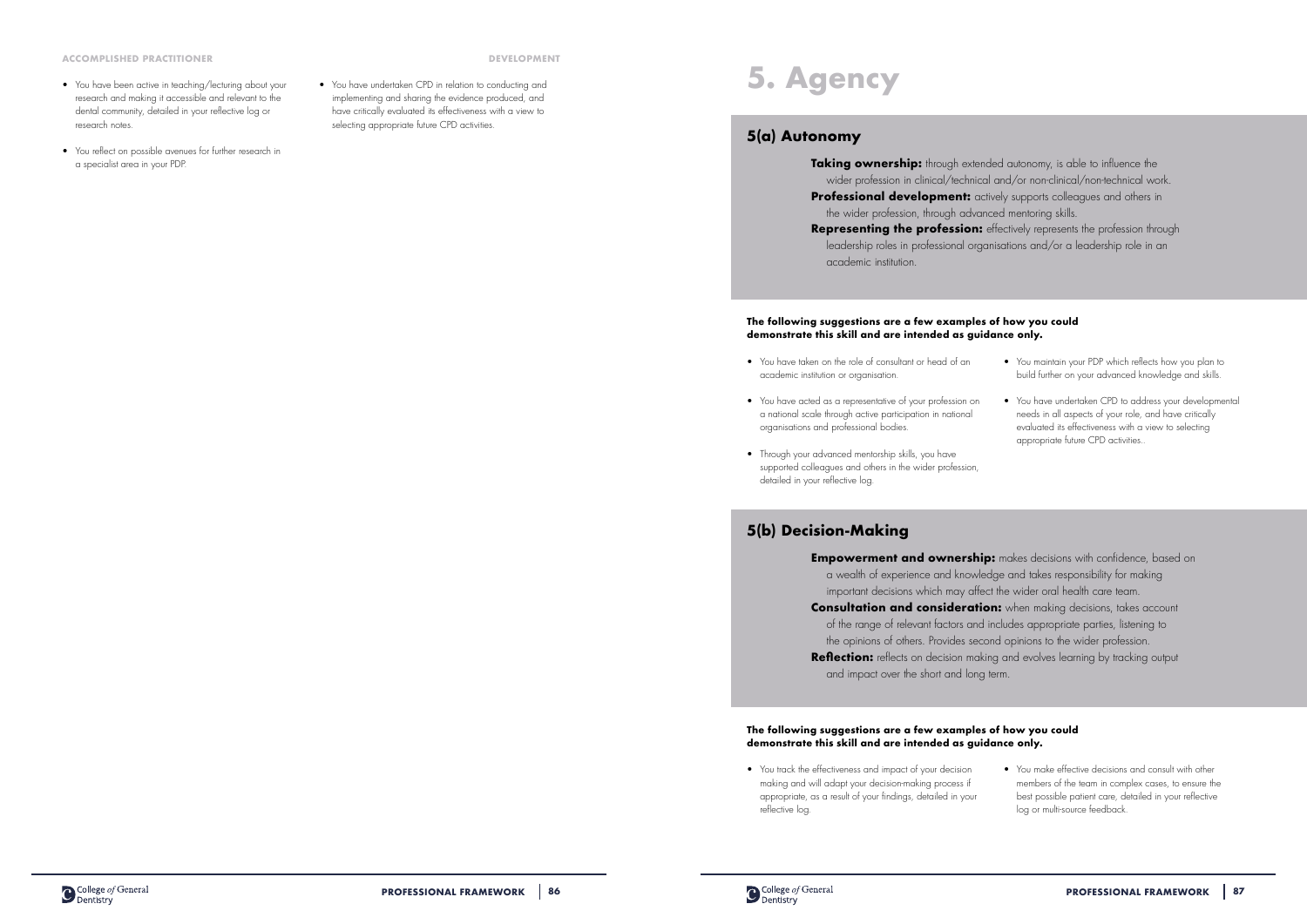**AGENCY**

## **5(c) Influence**

## **5(d) Leadership**

- **A positive influence:** uses position of influence positively at all levels, from patient and colleague interactions to fundamental structures, systems and guidance, with wide reaching impact.
- **Fairness and equality:** aware of unconscious and informal influence on other professionals, and maintains exemplary standards to ensure this is positive, working to overcome bias.

**Leadership skills:** demonstrates exemplary leadership and uses leadership skills to engage with the key stakeholders outside of dentistry. Leads with humility and appreciates the feedback of other members of the oral health care team. **Developing leadership qualities:** has insight into own leadership style and development as a leader. Actively engages with, and supports, colleagues at all levels of development, encouraging future leaders.

### **The following suggestions are a few examples of how you could demonstrate this skill and are intended as guidance only.**

### **The following suggestions are a few examples of how you could demonstrate this skill and are intended as guidance only.**

- You have influenced a positive impact and outcome that is wide reaching within the profession or health care, detailed in your reflective log or in multi-source feedback.
- You organise regular meetings/forums with other dental professionals in order to identify, understand and appreciate any biases that may be present within the wider profession, shown in meeting minutes or your reflective log.
- You use multi-source feedback forms to identify any systemic bias.
- You keep your PDP updated with ideas for building on your awareness of bias or positive influencing skills.
- You have undertaken CPD related to overcoming conscious bias and developing positive influencing, and have critically evaluated its effectiveness with a view to selecting appropriate future CPD activities.

- You mentor others to develop their leadership qualities and encourage them to become future leaders, evidenced in mentee feedback or your reflective log.
- Your leadership skills have had a positive impact on (patient) outcomes, indicated in your reflective log or multi-source feedback.
- You provide second opinions to the wider profession through peer review or speaking at conferences, detailed in your reflective log or multi-source feedback.
- You maintain your PDP and may plan activities to hone your decision-making skills.

### • You have undertaken CPD that supports your decisionmaking skills, and have critically evaluated its effectiveness with a view to selecting appropriate future CPD activities.

### **ACCOMPLISHED PRACTITIONER AGENCY**

## **5(e) Management**

**Self-management:** has extended managerial skills and experience, by assuming a management role and/or mentoring others in the wider profession, as well as in the workplace. **Managing others:** understands the role of all members of the team and strives to ensure the team works effectively and efficiently through motivation and appropriate delegation.

## **The following suggestions are a few examples of how you could demonstrate this skill and are intended as guidance only.**

- You have effectively managed a multi-disciplinary team and which has had a positive outcome, shown by multi-source feedback, your reflective log or case study.
- You have undertaken a management role relating to the wider profession, not just your place of work, detailed in your role description, multi-source feedback or reflective log.
- You have mentored colleagues in your workplace and in the wider profession to help professional development, shown in your reflective log or mentee feedback.

![](_page_44_Picture_29.jpeg)

- You have identified areas of your management style you want to develop further, with planned CPD activities identified in your PDP.
- You have undertaken CPD related to further developing your management skills, and have critically evaluated its effectiveness with a view to selecting appropriate future CPD activities.
- Your leadership has led to a measurable improvement within the profession at a local or wider level, described in your reflective log or multi-source feedback.
- You plan out areas for improvement in your leadership through your PDP.

• You have undertaken CPD in order to further develop your leadership skills, and have critically evaluated its effectiveness with a view to selecting appropriate future CPD activities.

### **ACCOMPLISHED PRACTITIONER**